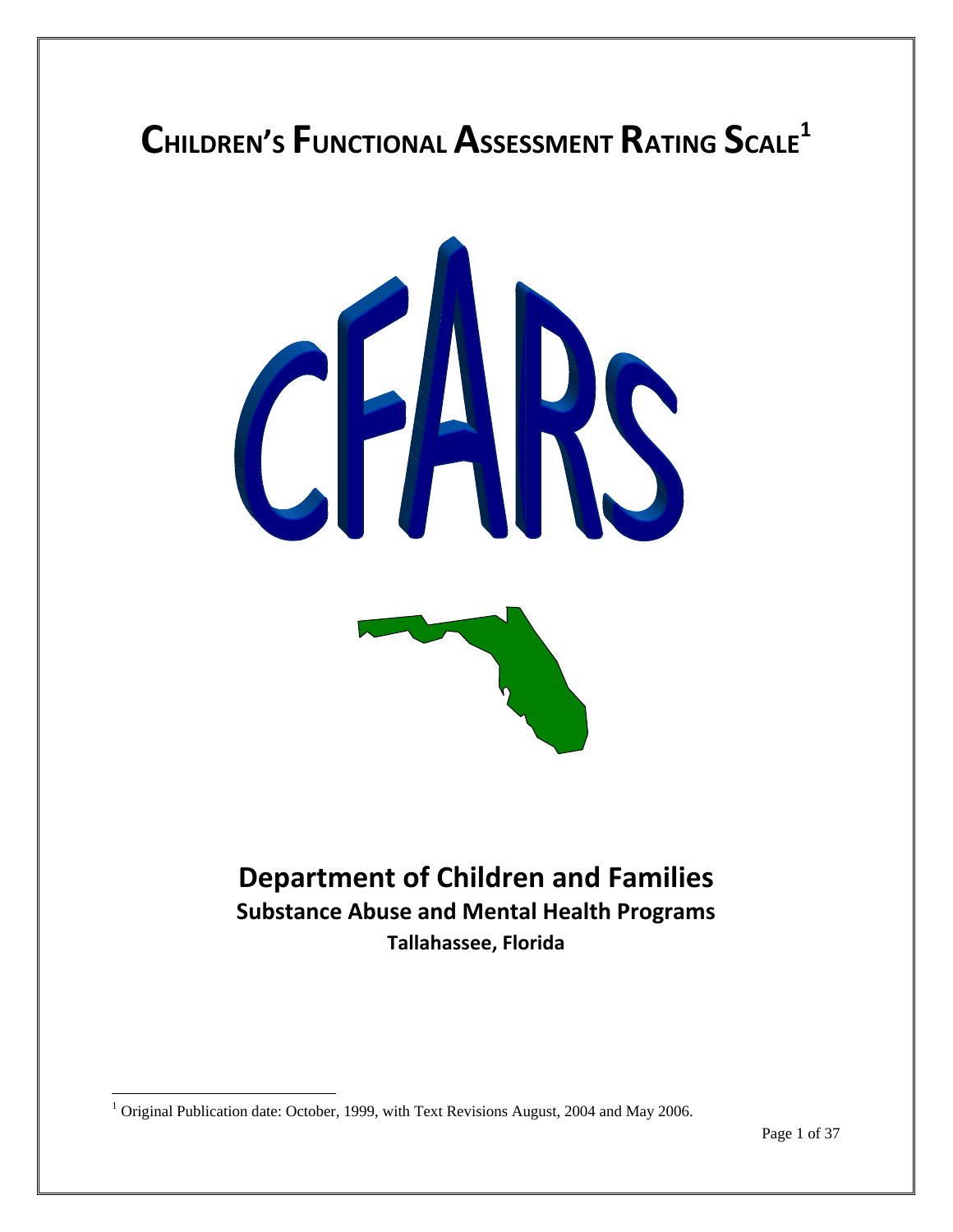# **TABLE OF CONTENTS**

| <b>Background Information</b>                                                                                                                                                                                                                                                                                                                                             |                                                                                              |    |  |  |
|---------------------------------------------------------------------------------------------------------------------------------------------------------------------------------------------------------------------------------------------------------------------------------------------------------------------------------------------------------------------------|----------------------------------------------------------------------------------------------|----|--|--|
| Reliability of the CFARS Domains                                                                                                                                                                                                                                                                                                                                          |                                                                                              | 4  |  |  |
| Validity of the CFARS Domains                                                                                                                                                                                                                                                                                                                                             |                                                                                              |    |  |  |
| Instructions for Completing CFARS Form                                                                                                                                                                                                                                                                                                                                    |                                                                                              |    |  |  |
| Instructions for Using FARS and CFARS Training and Certification Web-based System                                                                                                                                                                                                                                                                                         |                                                                                              | 7  |  |  |
| General Guidelines for Determining Severity Ratings for CFARS Functional Domains                                                                                                                                                                                                                                                                                          |                                                                                              | 8  |  |  |
| "Definitions" and "Behavioral Anchors" for the 16 CFARS Functional Domains                                                                                                                                                                                                                                                                                                |                                                                                              |    |  |  |
| Depression<br>Anxiety<br>Hyperactivity<br><b>Thought Process</b><br><b>Cognitive Performance</b><br>Medical/Physical<br><b>Traumatic Stress</b><br><b>Substance Use</b><br>Interpersonal Relationships<br>Behavior in "Home" Setting<br><b>ADL Functioning</b><br>Socio-Legal<br>Work or School<br>Danger to Self<br>Danger to Others<br><b>Security Management Needs</b> | 13<br>14<br>15<br>16<br>17<br>18<br>19<br>20<br>21<br>22<br>23<br>24<br>25<br>26<br>27<br>28 |    |  |  |
| Using Completed CFARS Ratings to Develop Individualized Treatment/Service Plans                                                                                                                                                                                                                                                                                           |                                                                                              | 29 |  |  |
| Factor Analysis of the 16 CFARS Domains                                                                                                                                                                                                                                                                                                                                   |                                                                                              |    |  |  |
| "Clinically" Derived Scales for the 16 CFARS domains                                                                                                                                                                                                                                                                                                                      |                                                                                              | 35 |  |  |
| References                                                                                                                                                                                                                                                                                                                                                                |                                                                                              | 37 |  |  |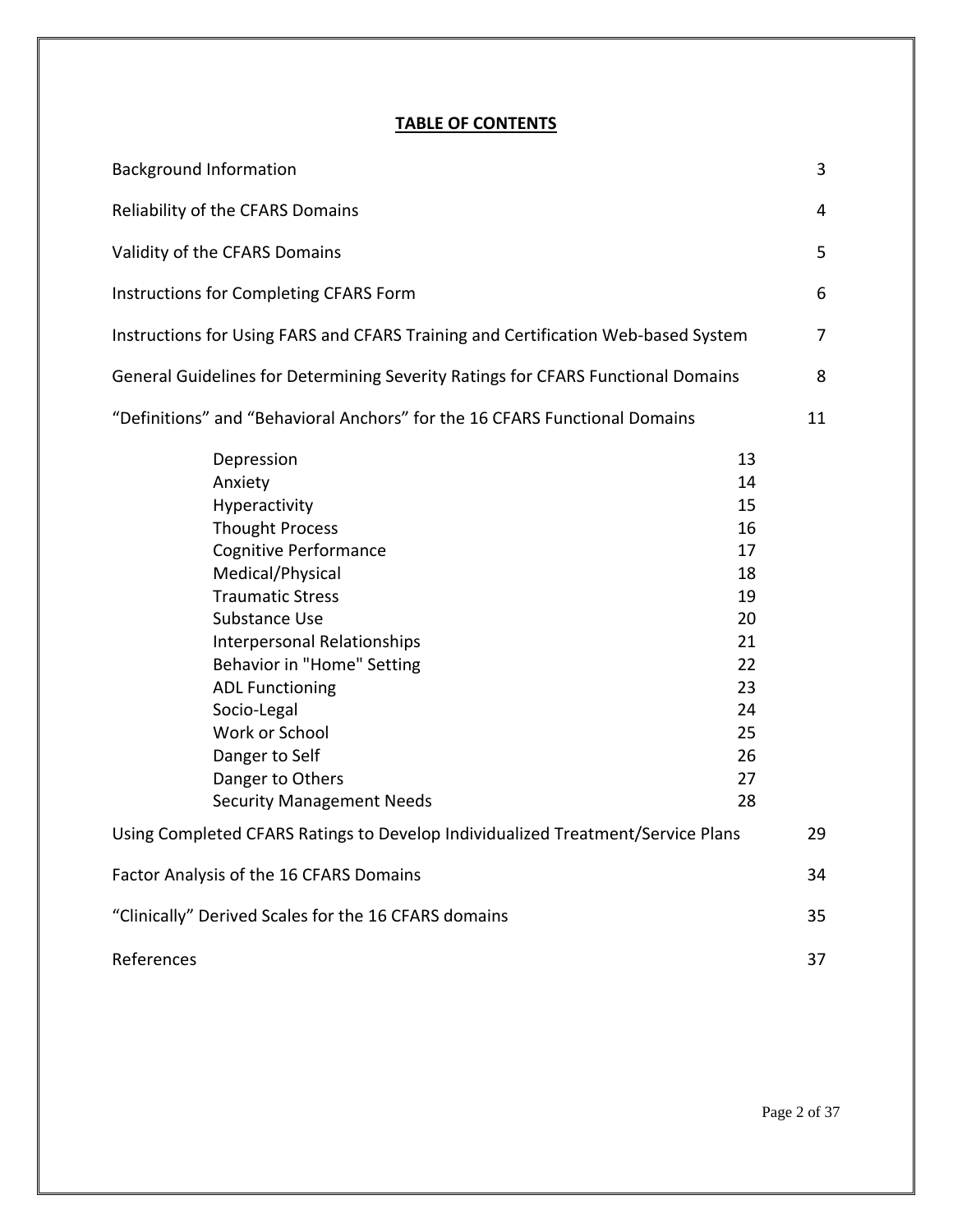# **I. Background Information**

In October of 1993, the Alcohol, Drug Abuse and Mental Health (ADM) Program office of the Florida Department of Health and Rehabilitative Services (HRS) in District 7 had a collaborative agreement with Louis de la Parte Florida Mental Health Institute (FMHI) at the University of South Florida to develop procedures to evaluate the effectiveness of publicly funded mental health and substance abuse treatment services for children and adults in District 7. As part of this project, FMHI staff examined a number of levels of functioning scales and functional assessment procedures and, as a result of this examination, they selected the Colorado Client Assessment Record ‐ CCAR (Ellis, Wackwitz & Foster, 1991) not only because it has been used in Colorado for over fifteen years as a point of service assessment for monitoring changes in functioning in both mental health and substance abuse populations for children and adults, but also because it has been employed as a research or service tool in several other states, including New York and Arizona.

FMHI staff revised portions of the CCAR to make it more useful to the needs of the District 7 project. In discussions with representatives of the State of Colorado Department of Human Services (Ellis, 1994), it was discovered that Colorado was also making revisions to the CCAR. Following exchanges of several drafts, similarities and differences evolved between the Colorado and Florida versions. The Florida revisions to the CCAR resulted in the development of the Functional Assessment Rating Scale (FARS), which is designed to document and standardize impressions from clinical evaluations or mental status exams by recording information on an individual's current cognitive and behavioral (social and role) functioning (Ward et al., 1995 & Dow et al., 1996).

In 1994, the Florida Legislature passed the "Government Performance and Accountability Act", which required the implementation of performance-based program budgeting (PB<sup>2</sup>) in Florida's state agencies. The  $PB<sup>2</sup>$  process, which relates appropriations to program performance and expected outcomes, requires state agencies, as part of their budget requests for the fiscal year, to establish performance outcome targets they intend to achieve on various performance measures. One of these legislative performance measures is the percentage of persons served who improve their levels of functioning.

In Fiscal Year 1995‐1996, Florida's Department of HRS in District 7, with assistance from FMHI, piloted the FARS to evaluate the levels of functioning of the persons served in all state contracted mental health and substance abuse services for adults in that area. As part of the pilot, FMHI also conducted a survey of clinicians completing the FARS for children in that area. The results of that survey of use of FARS for evaluating children resulted in the development of the 17 domains that were included in the first version of the "Children's Functional Assessment Rating Scale" (CFARS).

Subsequent to development and adoption of FARS and CFARS in Florida, both measures have been implemented statewide in Wyoming, New Mexico and Illinois to evaluate outcomes for general revenue or Medicaid funded behavioral health services. Other areas within and outside of the U.S. have also implemented FARS and or CFARS including Malta, where the CFARS is used to evaluate improvement in functioning of children enrolled in government funded residential services. In Florida, the Department of Children and Families (DCF) requires all state‐contracted providers to report FARS and CFARS outcome data on all state priority populations served at the time of *admission* into the provider agency, *six months or annually* from admission if still in care, and at the time of *discharge* from the provider agency.

In order to ensure that decisions made as a result of the assessment are sensitive to **current** levels of cognitive and behavioral functioning, raters are asked to focus on a relatively brief period of time (i.e., the individual's functioning within the three weeks prior to the rating). FARS and CFARS are useful in many ways: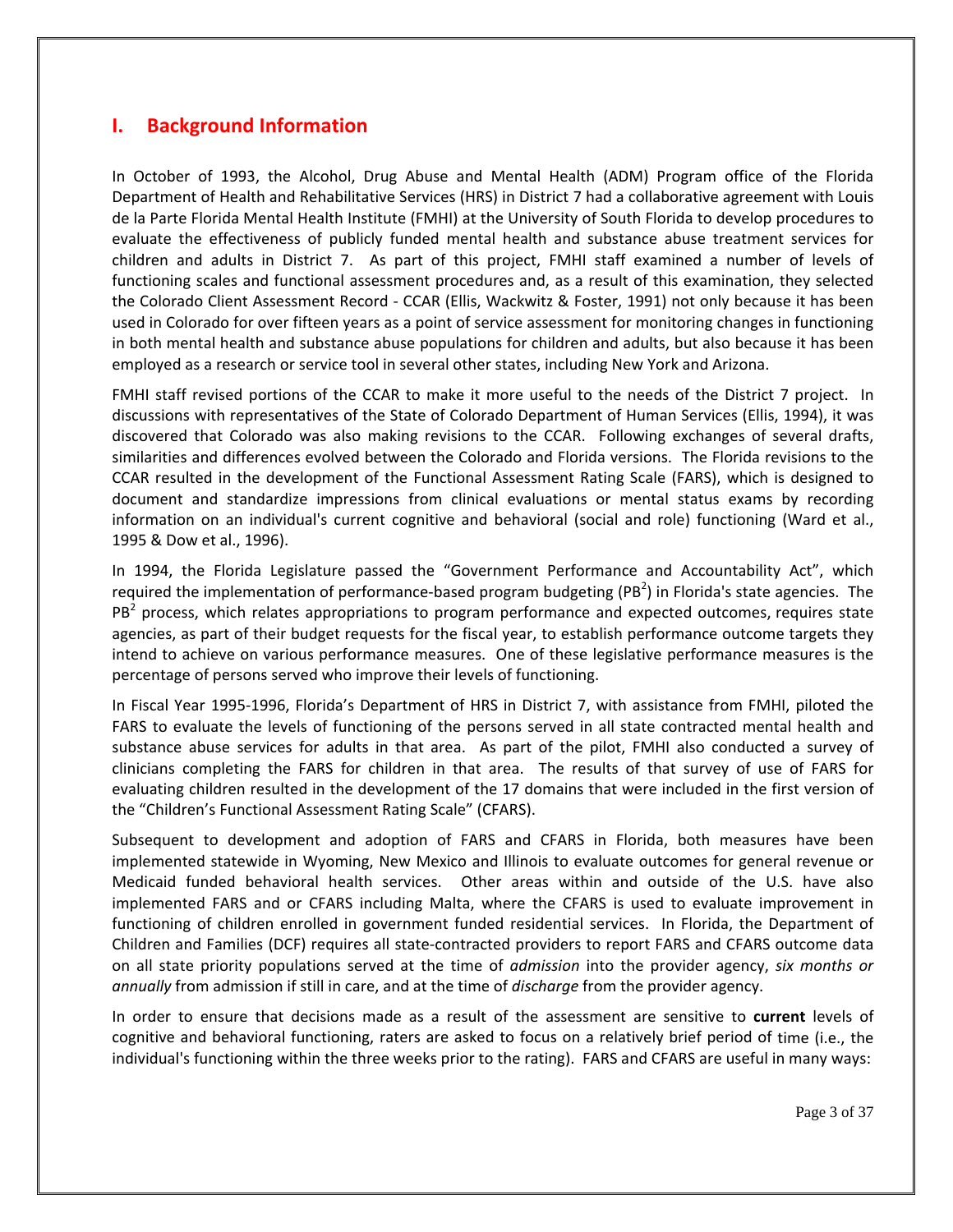- As clinical tools, these two scales help identify and document an individual's level of cognitive and behavioral (social or role) functioning. This information can then be used to develop and monitor progress on achieving short or long‐term goals on a comprehensive treatment or service plan.
- As a program management or service monitoring tools, aggregated data from large groups of people can be used to: (a) identify characteristics of those who use (e.g., benefit from) particular types of services;(b) develop risk adjusted norms (taking into consideration characteristics of consumers and/or systems of care) to compare outcomes of similar programs or services; (c) evaluate continuity of care systems to determine if needs are being adequately addressed by available resources and, (d) identify programs or services that can serve as benchmarks for effective models of care.
- FARS and CFARS are tools for documenting and standardizing impressions from clinical evaluations or mental status exams using cognitive, social and role functioning as its' focus. Although these tools are not intended as "structured interview" procedures, half of the clinicians who participated in the implementation and evaluation of the FARS indicated they added questions to their standard assessment in order to complete all areas of the scale. During that implementation evaluation, the clinicians indicated that it took between five to ten minutes to complete a FARS or CFARS after conducting a mental status or admission/discharge interview.
- The Joint Commission on Accreditation of Healthcare Organizations also approved both measures for use by accredited agencies to report ORYX outcomes to the JCAHO.

# **II. Reliability of the CFARS Domains**

The graph below shows the results of an inter rater reliability study that examined each of the original **17** CFARS domains (there are now only 16) during the early phases of the pilot implementation in HRS District 7.



# **CFARS Interrater Reliability Correlation Coefficients (n= 4 7)**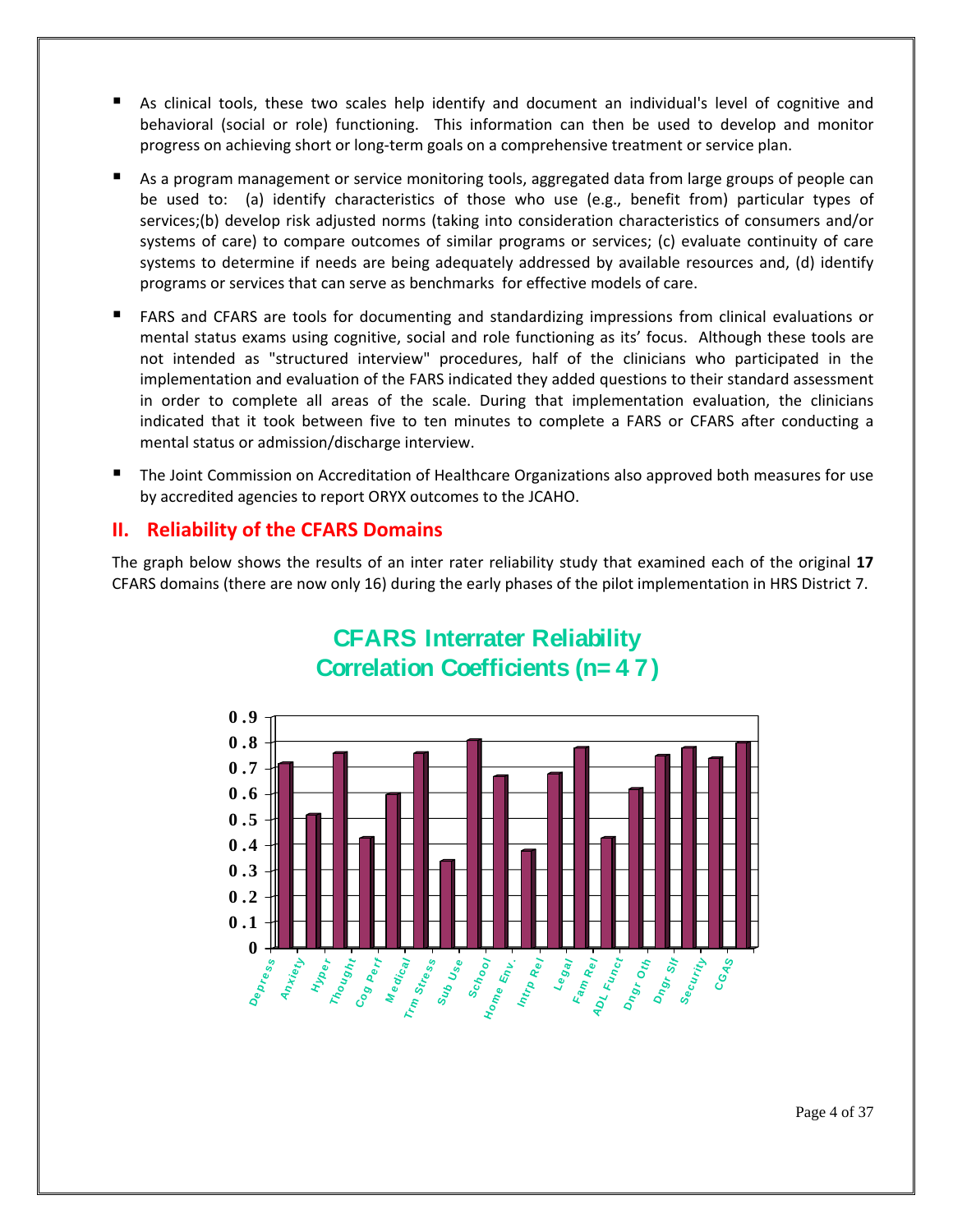As shown in the graph above, fourteen of the seventeen problem severity rated domains showed adequate levels of inter‐rater reliability (r > .5). The four domains with lower levels of interrater reliability were "Thought Process", "Traumatic Stress", "Home" Environment" and "Family Relationships". After some discussion with the raters who participated in the study, it was determined that lower interrater reliability of the "Home Environment" and "Family Relationship" domains were due in part to the confusion associated with rating several children in the study who were recently placed in foster care and were being evaluated for admission to counseling or case management services. The raters expressed differences about what they had actually used as criteria for determining their ratings, i.e., for some children, the biological home environment and relationships with biological parents and siblings had been within the last three weeks…but the child was living in the foster home environment and experiencing relationships with people in the foster home at the time of the evaluation. After considerable discussion, "Home" Environment" and "Family Relationships" domains were dropped from the CFARS, and a new more general domain was created which included elements of both. The new "Behavior in 'Home' Setting" domain defines "home" as the placement in which the child resides (or in which the child most recently resided) at the time of the evaluation and includes the checklist "behavior" items related to disregarding rules, defying authority, conflicts with sibling or peers, and conflicts with parent or caregiver.

With respect to low inter‐rater reliability for "Thought Process" and "Traumatic Stress" domains, some raters participating in the study reported less experience with these areas as **functional** elements, but were familiar with children on their caseloads experiencing psychotic **symptoms** or stress disorder **symptoms**. Believing that both Thought Process and Traumatic Stress were important "functional" areas for further study, additional "words or phrases" were added to the manual and the form to better orient the rater to the intended content area of "Thought Process" and "Traumatic Stress" as functional domains. Thus, the current CFARS instrument described in the later parts of this manual includes **16** domains.

# **III. Validity of the CFARS Domains**

One way of assessing the validity of the CFARS domains is to compare and contrast the admission ratings at different levels of care. If the problem severity rating scales are measuring what they are designed to measure (and are thus "valid"), you would expect to find higher mean problem severity ratings associated with more restrictive levels of care, since children with more severe problems should be admitted into more restrictive levels of care. Table 1 below displays the mean problem severity ratings for admission into 8 different levels of care.

| Table 1                     |                                                  |          |           |           |          |                |               |           |
|-----------------------------|--------------------------------------------------|----------|-----------|-----------|----------|----------------|---------------|-----------|
|                             | Levels of Care (see abbreviations in Note below) |          |           |           |          |                |               |           |
| <b>CFARS Domains</b>        | RES <sub>1</sub>                                 | CRC CM   | CCSU      | Day TX    | OP       | <b>FSPT CM</b> | <b>SA RES</b> | SA OP     |
|                             | $(n=8)$                                          | $(n=34)$ | $(n=281)$ | $(n=200)$ | $(n=91)$ | $(n=337)$      | $(n=58)$      | $(n=116)$ |
| Depression                  | 5.0                                              | 5.3      | 4.7       | 4.5       | 4.2      | 3.5            | 3.4           | 2.5       |
| Anxiety                     | 5.9                                              | 4.5      | 2.6       | 3.4       | 3.1      | 2.7            | 2.5           | 2.2       |
| Hyperactivity               | 4.6                                              | 5.3      | 4.2       | 4.8       | 5.1      | 3.6            | 3.1           | 2.5       |
| <b>Thought Process</b>      | 4.0                                              | 3.5      | 2.1       | 3.0       | 1.9      | 2.1            | 1.8           | 1.2       |
| Cognitive Performance       | 5.6                                              | 4.6      | 4.2       | 4.6       | 4.3      | 3.6            | 4.6           | 3.2       |
| Medical/Physical            | 2.4                                              | 3.0      | 1.7       | 2.2       | 1.7      | 1.7            | 1.5           | 1.1       |
| <b>Traumatic Stress</b>     | 5.5                                              | 5.1      | 2.7       | 3.4       | 3.1      | 2.8            | 3.7           | 1.9       |
| Substance Use               | 2.0                                              | 2.3      | 2.1       | 2.3       | 1.3      | 2.3            | 8.6           | 3.6       |
| Work or School              | 4.7                                              | 4.0      | 4.4       | 5.3       | 4.8      | 4.2            | 7.0           | 4.4       |
| "Home" Environment          | 6.2                                              | 4.9      | 4.1       | 4.1       | 4.6      | 3.6            | 5.0           | 3.7       |
| Interpersonal Relationships | 5.9                                              | 5.3      | 3.7       | 4.7       | 4.4      | 3.6            | 2.5           | 3.3       |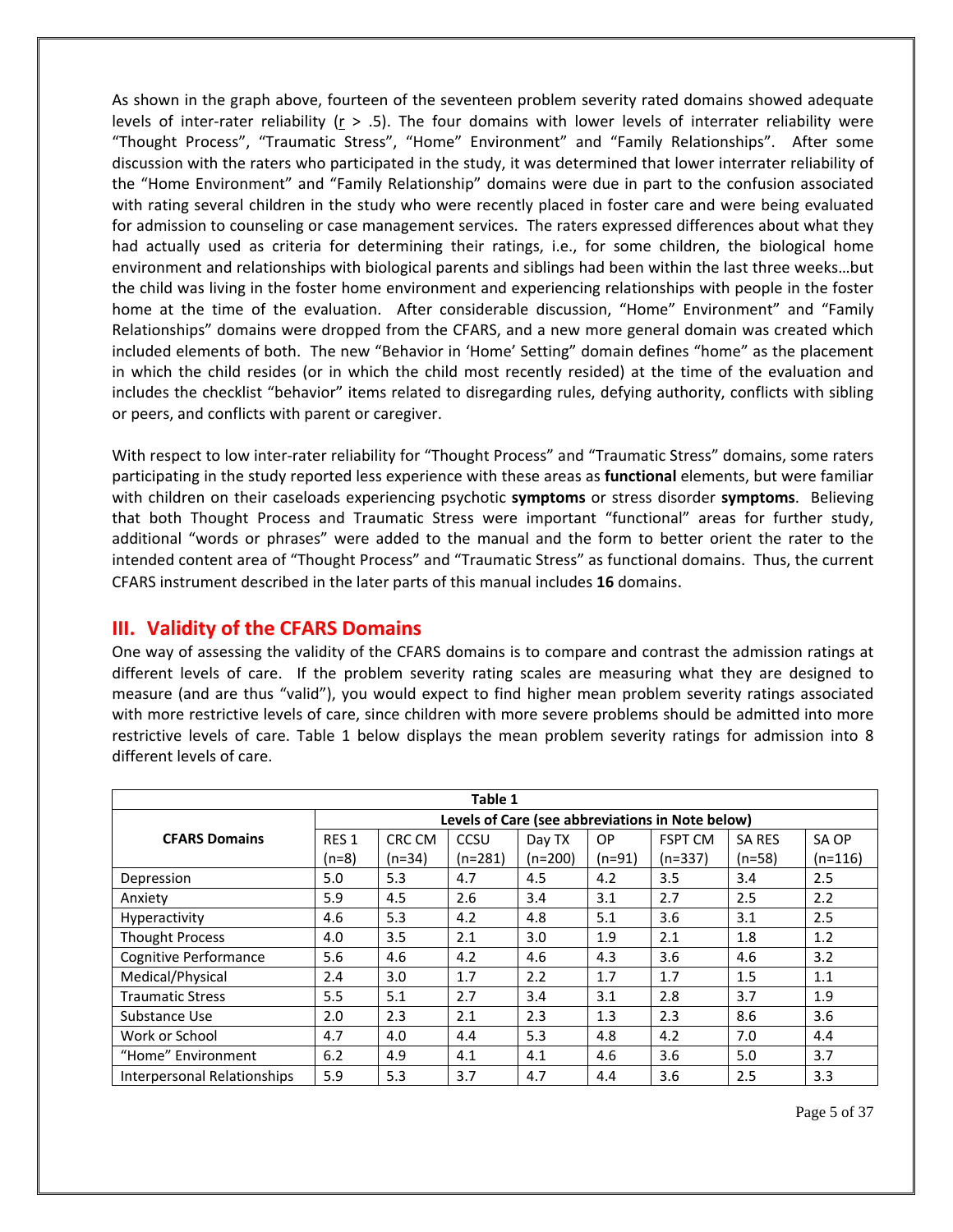| Table 1                     |                                                  |          |           |           |           |                |               |           |
|-----------------------------|--------------------------------------------------|----------|-----------|-----------|-----------|----------------|---------------|-----------|
|                             | Levels of Care (see abbreviations in Note below) |          |           |           |           |                |               |           |
| <b>CFARS Domains</b>        | RES <sub>1</sub>                                 | CRC CM   | CCSU      | Day TX    | <b>OP</b> | <b>FSPT CM</b> | <b>SA RES</b> | SA OP     |
|                             | $(n=8)$                                          | $(n=34)$ | $(n=281)$ | $(n=200)$ | $(n=91)$  | $(n=337)$      | $(n=58)$      | $(n=116)$ |
| Socio-Legal                 | 3.4                                              | 4.3      | 3.4       | 3.8       | 2.8       | 3.5            | 6.0           | 3.4       |
| <b>Family Relationships</b> | 6.5                                              | 5.8      | 4.6       | 4.5       | 4.9       | 4.1            | 5.6           | 3.6       |
| <b>ADL Functioning</b>      | 4.4                                              | 3.5      | 1.9       | 2.2       | 1.6       | 1.6            | 1.2           | 1.1       |
| Danger to Others            | 5.2                                              | 5.0      | 4.0       | 3.8       | 2.9       | 3.6            | 3.4           | 1.9       |
| Danger to Self              | 4.1                                              | 4.0      | 4.6       | 3.1       | 2.0       | 2.6            | 3.0           | 1.2       |
| Security/Management Needs   | 6.1                                              | 4.9      | 5.2       | 4.0       | 2.1       | 3.2            | 4.6           | 1.2       |
| CGAS                        | 27.1                                             | 45.9     | 44.1      | 42.6      | 51.6      | 52.4           | 35.2          | 53.1      |

**Note:**

**RES 1** = Residential Level 1; **CM** = Case Management; **CRC** = Certified Rehabilitation Counselor; **CCSU** = Children Crisis Stabilization Unit; **TX** = Treatment; **OP** = Outpatient; **FSPT** = Family Service Planning Team; **SA** = Substance Abuse.

The results of this analysis corroborate the validity of the CFARS problem severity rating domains, since the more restrictive levels of care (e.g., Residential Level I, Residential Case management (CRC), and Children's Crisis Stabilization Unit) tend to have higher average problem severity ratings than less intensive services like Day Treatment, Outpatient counseling or community case management. Importantly, not only do the average problem severity ratings tend to be higher for the more restrictive levels of care, the more "serious" problem areas related to Danger to Others and Danger to Self are rated more severe (higher) in the residential program, residential case management and the CCSU than for the other levels of care. The "Substance Use" scale also seems to be working in the expected direction when comparing ratings between substance abuse programs and mental health programs…and comparing inpatient substance abuse programs with outpatient substance abuse services.

# **IV. Instructions for Completing CFARS Form:**

The Department of Children and Families (DCF) pamphlet, i.e., *Mental Health and Substance Abuse Measurement and Data ‐ DCF PAM 155‐2*, provides full documentation of the most recent version of the CFARS, including the definitions of the CFARS data elements, the template of the CFARS data collection form, and the file layout for submitting CFARS data in batch mode in the state database system. This pamphlet is available on web at the following address:

**http://www.dcf.state.fl.us/programs/samh/pubs\_reports.shtml**.

Pseudo Social Security Number - Chapter 9 of the Mental Health and Substance Abuse Measurement and Data – Pamphlet 155‐2 provides detailed instructions for completing the CFARS form. The completion of the CFARS form requires the use of Social Security Number (SSN) as the client's unique identifier. However, if the SSN is not available, please use the pseudo-SSN. Chapter 4 of the Mental Health and Substance Abuse Measurement and Data – Pamphlet 155-2 - provides the algorithm for constructing the pseudo-SSN. Once you have created a "Pseudo‐SSN" for the person for whom you do not have an SSN, enter the "Pseudo‐SSN" into the nine spaces listed on the CFARS labeled: Social Security Number of the person being rated.

Priority Populations for Children Mental Health - CFARS form must be completed for each child who meets the enrollment criteria for state priority populations. According to Chapter 394.674, Florida Statutes, an individual must be a member of at least one of the department's priority populations approved by the Legislature, in order to be eligible to receive substance abuse and mental health services funded by the department. Chapter 5 of the Mental Health and Substance Abuse Measurement and Data – Pamphlet 155‐2 provides detailed definitions of the state priority populations for children mental health.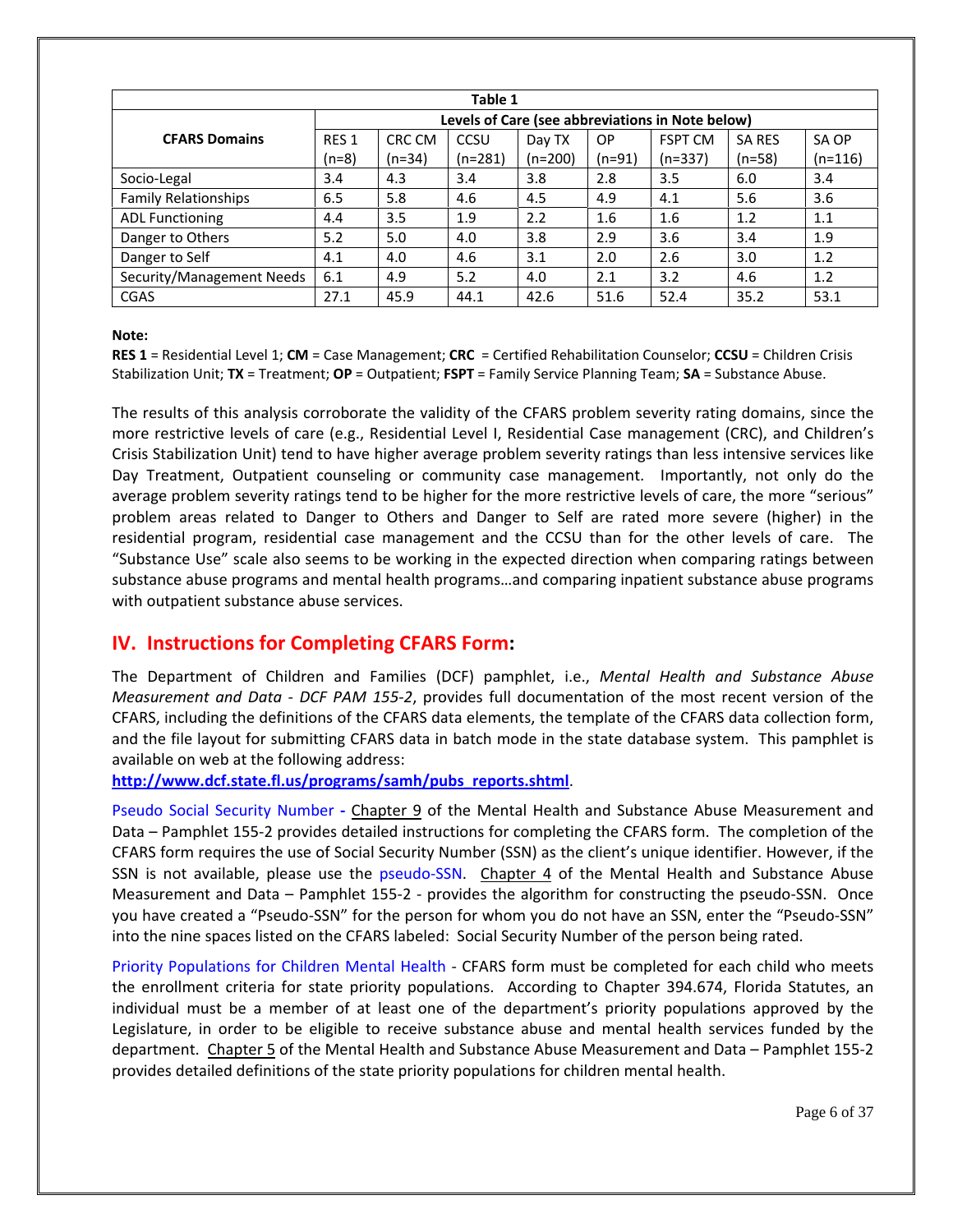CFARS Rater Identification Number ‐ The 9‐digit Rater Identification Number must be entered on all CFARS data submitted to state data system to ensure that clinicians completing those assessments have been properly trained. This identification number is issued automatically by the system when the trainee successfully completes the CFARS training and is certified as specified below in paragraph **V.2.d.ii**.

# **V. Instructions for Using Web‐based System for CFARS Training and Certification**

- **1.** Type in **http://www.dcf.state.fl.us/samh/index.shtml** into your Internet Explorer address space (URL). This will display the Florida Department of Children &Families page for "Substance Abuse & Mental Health".
- **2.** On the "Substance Abuse & Mental Health" page, click on the link for "**CFARS Training and Certification".** This will display a page where you can do the following:
	- **a.** You should click on the link labeled "**download documents**" link. This will allow you to download and review the CFARS manual and form, study the guidelines for completing ratings section, and have the manual available to refer to in order to make your ratings as you take the training. After downloading and studying the manual, you are ready to do the following.
	- **b.** If you have not previously registered as a trainee for FARS or CFARS, you can click on the link labeled "**click here**" to register and create your new password. This will display a page allowing you to do the following:
		- i. Enter Social Security Number, Names, and other personal information needed to identify you as a certified FARS or CFARS rater.
		- ii. Press "**Continue**" to create your password. This will display a page allowing you to "Supply Password", "Re‐Type Password", and "Login"
	- **c.** If you have forgotten your password, you can click on the link labeled "**retrieve your password"**. This will display a page requiring you to do the following in order to retrieve your password:
		- i. Enter your **Social Security Number** and **First Name**
		- ii. Click on the link labeled "**Send Request**" to retrieve your password.
	- **d.** If you have already registered as a trainee for FARS or CFARS, you can **login** by entering your social security number and your password. This will display a page allowing you to do the following:
		- i. Clicking on the link labeled "**View Learning Objectives"**will display a page describing the CFARS learning objectives.
		- ii. Clicking on the link labeled "**Begin, continue, or repeat the test vignettes"** will display a page where you can read the test vignette for various consumers, click on a link to complete the CFARS for the vignette previously read, or go back to the previous page. If the training is successful, the system will issue a Certificate of Completion, including a 9‐digit Rate Identification Number.
		- iii. Clicking on the link labeled "**click here"** will allow you to complete on‐line course evaluation survey. This will display a page containing the Qualtrics questionnaire that needs to be completed.
	- **e.** You can click on the link labeled "**Requires Adobe Acrobat Reader 5.0 or newer"** to download a free version of Adobe Reader 5.0 or higher. This will allow you to view or print your certificate.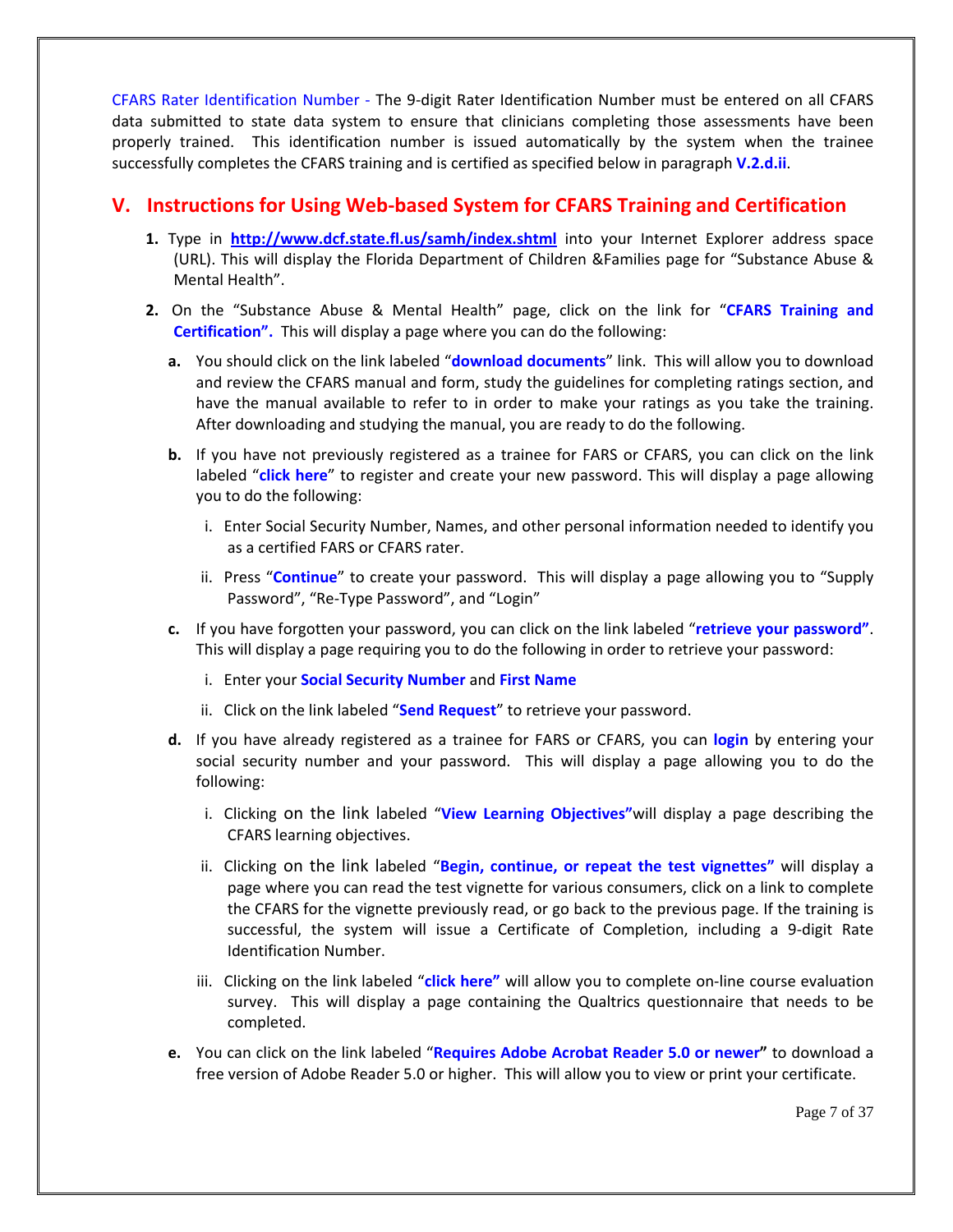#### **3. BEWARE of the following!**

- **a.** You must register as indicated above in **IV.2.b,** before you will be allowed to enter your social security number (ssn) and password on the login page*.*
- **b.** If you have registered before for either the FARS or CFARS training your registration and password selection is good for training on both…but, be sure to register only one time…if you register to take training for one of the scales and complete that training and then register again to take training for the other scale, **you will delete all information from your first training**.
- **c.** On the registration page, do not put any dashes or spaces in your social security or telephone numbers, and use only letters or numbers in your name and address sections (do not use apostrophes or dashes or semicolons, etc.). Also, do not use any more than twenty characters in the space where you are asked to enter the name of your agency. It is best to just put in the words Mental Health or Substance Abuse or Behavioral Health or Other. Putting more than twenty characters often creates a "string" error if the site is being used a lot at the time you enter.
- **d.** Once you have registered and selected and entered your password twice on the password selection page, or the next time you return to the web site and enter your social security number and password on the logon page, you will automatically go to a "Welcome" page with your name on it. On that page, you should click on the link that takes you to a page where you will read about the requirements for the training. After clicking on and reading the "learning objectives", you click on the "practice vignettes" link. **You must take and** *complete CFARS ratings for at least two practice vignettes* and pass at least one before you will see the option for taking the actual "test vignette" option. When you pass a "test vignette" (which is the actual certification test) you will see your rater ID on the screen and have the option to print a copy of your certificate at that time. You need at least version 5.0 or higher of Adobe Reader in order to view or print your certificate. There is a link to download a free version of Adobe Reader 6.0 located at the bottom of the "Welcome [your name]" page where it says, **"Requires Adobe Acrobat Reader"**. You can also return at any time to the website, logon and print additional copies of your certificate.
- **4.** Print these instructions to follow as you go through the training and certification process to become an official FARS and/or CFARS Rater. Good luck, and remember that you can also come back to the web site at any time to complete training you have begun, take more practice vignettes to refresh your skills, or print additional copies of your certificate.
- **5.** If you have any question regarding instructions for using the website for FARS and/or CFARS Training and Certification, please contact the appropriate support staff at the following email addresses: FARS@dcf.state.fl.us for FARS support and CFARS@dcf.state.fl.us for CFARS support.

# **VI. General Guidelines for Determining Problem Severity Ratings for CFARS Functional Domains**

In order to complete the problem severity ratings of the CFARS, you must determine the degree to which the child or adolescent is currently (i.e., within the last three weeks) experiencing difficulty or impairment in a variety of domains that assess cognitive or behavioral (social or role) functioning. Table 2 below shows the CFARS Problem Severity Ratings for each of the 16 functional domains. This table also describes adjectives or phrases that are used as anchors to describe the child's symptoms or assets within each domain. To help you identify issues to consider in defining a domain that is to be rated, it is recommended that you follow the steps below: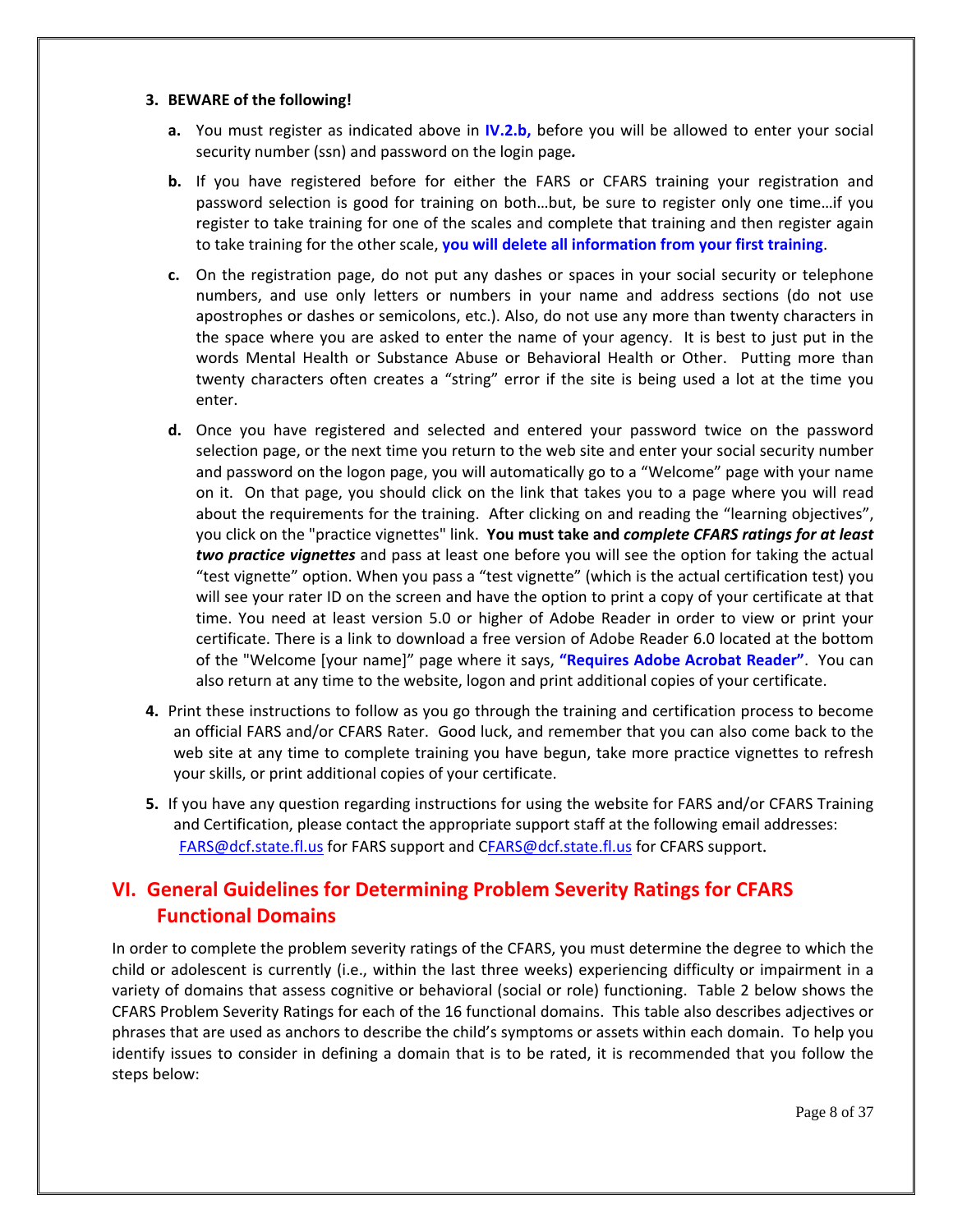- 1. Read the "words or phrases" associated with symptoms or behaviors in each domain.
- 2. Begin by marking the words or phrases that describe the symptoms or behaviors of the child or adolescent you are evaluating before you determine the appropriate Problem Severity Rating for that domain. Specifically, you should mark an "X" next to each word or phrase that describes a behavior or symptom for that child.
- 3. Then, using the general principles and behavioral anchors discussed below, assign a Problem Severity Rating (i.e., 1 to 9 as shown in Table 2 above) to describe recent (within the last three weeks) functioning of that individual in each of the 16 separate domains. For practice, you should try to rate yourself on each of these domains since they are relevant to areas in which we all function as we think, feel, interact with others, and experience life

All children or adolescents, with or without mental, emotional, physical, cognitive or behavioral problems, can be rated using the CFARS domains. Children who are functioning and performing in ways that are considered age appropriate, meeting developmental milestones, and exhibiting no symptoms of cognitive, behavioral or social difficulty would likely be rated as **"1" – no problem** or **"2" – less than slight problem**, for most or all of the 16 domains. In contrast, a child in the process of being admitted into a Children's Crisis Inpatient program following a suicide attempt would certainly have domains where the ratings would reflect serious problems in functioning and need for immediate help. In general, severity ratings are associated with the following:

- 1. How immediate is the need for intervention (i.e., none, to some time in the future, to immediate, etc.).
- 2. How intrusive is the intervention that is needed (i.e., ranging at the lower end of need for normal or slightly more than normal levels of interpersonal or social "support", to need for supportive medications with few side effects, to need for major medications with serious potential side effects, or need for use of external physical, structural, or environmental controls, etc.).
- 3. How much functioning in the rated domain impacts negatively on other domains (e.g., if impaired functioning in the **depression** domain effects **relations with others**, **family relations**, **work or school**, and increases potential for **danger to self**, etc., the depression domain would be rated as more severe than if no other domains were impacted).

In situations where acceptable functioning in a specific domain is being "maintained" or "controlled" by medication or other supports (i.e., functioning in a domain has been improved by medications or counseling support), that domain should not be rated as a "1" (no problem) or "2" (less than a slight problem). This is because there are still "costs" (e.g., risk of serious medication side effects or time or monetary investments) associated with maintaining the intervention…**and** it is possible in some instances that decreased functioning could return if the interventions were removed. For example, the **Depression** domain would be rated as a "3" (slight problem) if the functioning is being maintained at a "normal" level by medications or counseling. However, if functioning in the domain is not improved by the intervention, but the intrusive or risky interventions are still being used or tried, the domain should be rated a "4"…or even higher if there is a need for even more structured or more intrusive interventions to maintain safety…or there continues to be high negative influence from Depression on other domains.

The next section of this manual include "definitions" for a few of the important symptoms or behaviors (words or phrases) you should look for during your assessment of the individual…and descriptions of the "behavioral anchors" that will help you select the most appropriate problem severity rating for each functional domain you are evaluating. Table 3 in the next section will help you identify the most important considerations for ratings of severity for the guidelines described above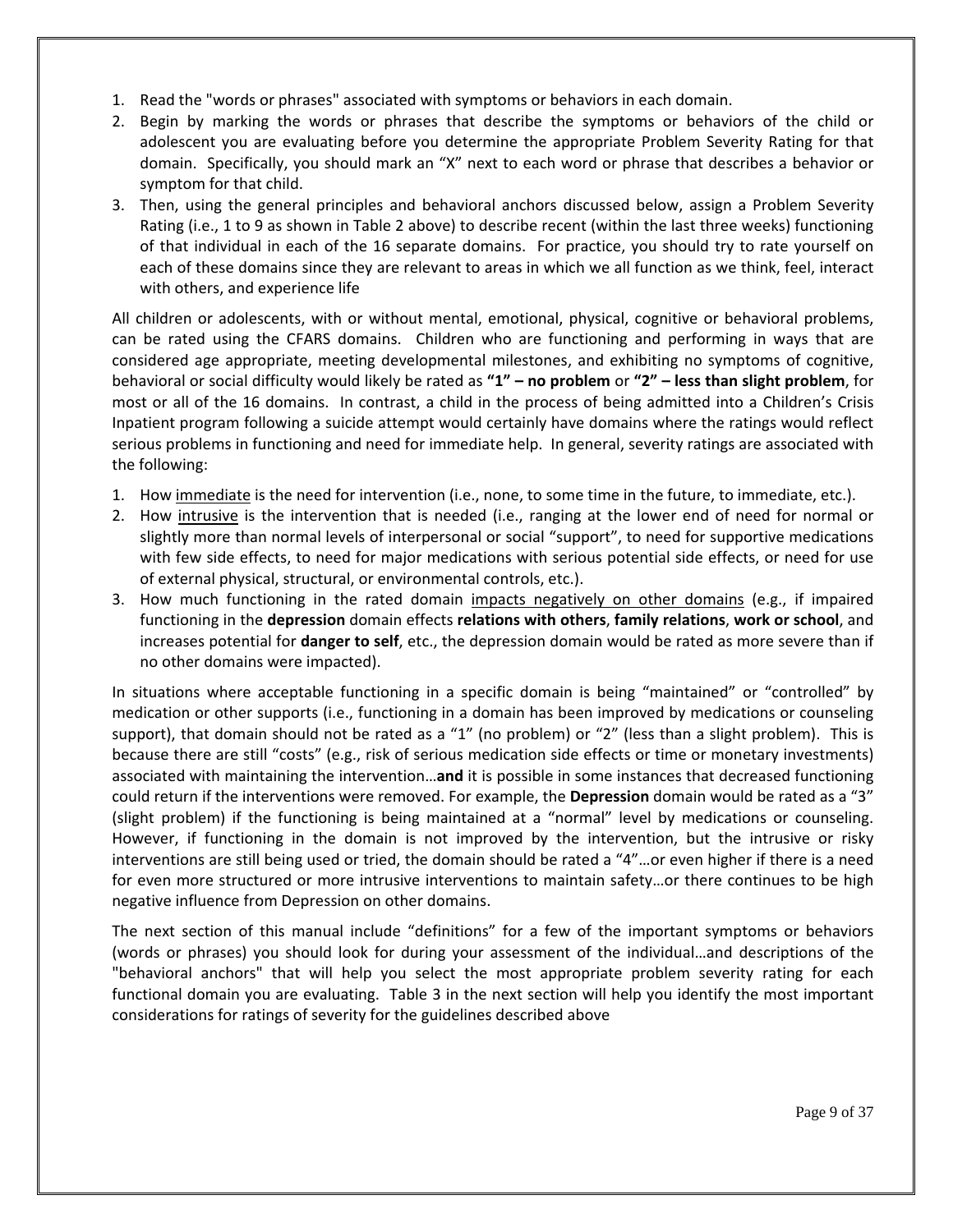#### **Table 2: CFARS Problem Severity Ratings**

Use the following 1 to 9 scale to rate the child's current (within last 3 weeks) problem severity for each functional domain listed below. Place your rating number on the line to the right of the Domain name. Also, using the list below each domain rating, place an "X" mark next to the adjectives or phrases that describe the child's symptoms or assets.

| $\mathbf{1}$                               | $\overline{2}$                                                                        | $\overline{\mathbf{3}}$                                     |                                           | $\overline{4}$        | 5                                              |                                             | 6                                  | $\overline{7}$              | 8                                             | 9                            |  |
|--------------------------------------------|---------------------------------------------------------------------------------------|-------------------------------------------------------------|-------------------------------------------|-----------------------|------------------------------------------------|---------------------------------------------|------------------------------------|-----------------------------|-----------------------------------------------|------------------------------|--|
| <b>No Problem</b>                          | Less than                                                                             | Slight                                                      |                                           | Slight to             | <b>Moderate</b>                                |                                             | Moderate to                        | <b>Severe</b>               | Severe to                                     | <b>Extreme</b>               |  |
|                                            | Slight                                                                                | Problem                                                     |                                           | Moderate              | Problem                                        |                                             | <b>Severe</b>                      | Problem                     | <b>Extreme</b>                                | Problem                      |  |
|                                            |                                                                                       |                                                             |                                           |                       |                                                |                                             |                                    |                             |                                               |                              |  |
| <b>Depression</b>                          |                                                                                       |                                                             |                                           |                       | Anxiety                                        |                                             |                                    |                             |                                               |                              |  |
| Depressed Mood                             | Happy                                                                                 | <b>Sleep Problems</b>                                       |                                           |                       | Anxious/Tense                                  |                                             | Guilt                              |                             |                                               |                              |  |
| Sad                                        | Hopeless                                                                              |                                                             |                                           | Lacks Energy/Interest | Phobic                                         | Worried/Fearful<br><b>Anti-Anxiety Meds</b> |                                    |                             |                                               |                              |  |
| Irritable                                  | Withdrawn                                                                             | <b>Anti-Depression Meds</b>                                 |                                           |                       |                                                | Obsessive/Compulsive<br>Panic               |                                    |                             |                                               |                              |  |
|                                            |                                                                                       |                                                             |                                           |                       |                                                |                                             |                                    |                             |                                               |                              |  |
| <b>Hyperactivity</b>                       |                                                                                       |                                                             |                                           |                       | <b>Thought Process</b>                         |                                             |                                    |                             |                                               |                              |  |
| Manic                                      | Inattentive                                                                           |                                                             |                                           | Agitated              | Illogical                                      |                                             | Delusional                         |                             | Hallucinations                                |                              |  |
| Sleep Deficit                              |                                                                                       |                                                             |                                           | <b>Mood Swings</b>    | Paranoid                                       |                                             | Ruminative                         |                             |                                               | <b>Command Hallucination</b> |  |
| <b>Pressured Speech</b>                    | Relaxed                                                                               |                                                             |                                           | Impulsivity           | <b>Derailed Thinking</b>                       |                                             |                                    | Loose Associations          | Intact                                        |                              |  |
| <b>ADHD Meds</b>                           |                                                                                       | Anti-Manic Meds                                             |                                           |                       | Oriented                                       |                                             | Disoriented                        |                             | Anti-Psych. Med.                              |                              |  |
| <b>Cognitive Performance</b>               |                                                                                       |                                                             |                                           |                       | <b>Medical / Physical</b>                      |                                             |                                    |                             |                                               |                              |  |
| Poor Memory                                |                                                                                       | Low Self-Awareness                                          |                                           |                       | <b>Acute Illness</b>                           |                                             |                                    | Hypochondria                | Good Health                                   |                              |  |
| Poor Attention/Concentration               |                                                                                       | Developmental Disability                                    |                                           |                       | <b>CNS Disorder</b>                            |                                             |                                    | <b>Chronic Illness</b>      | Need Med./Dental Care                         |                              |  |
| Insightful                                 |                                                                                       | <b>Concrete Thinking</b>                                    |                                           |                       | Pregnant                                       |                                             |                                    | <b>Poor Nutrition</b>       | Enuretic/Encopretic                           |                              |  |
| <b>Impaired Judgment</b>                   |                                                                                       | <b>Slow Processing</b>                                      |                                           |                       | <b>Eating Disorder</b>                         |                                             | <b>Seizures</b>                    |                             | <b>Stress-Related Illness</b>                 |                              |  |
| <b>Traumatic Stress</b>                    |                                                                                       |                                                             |                                           |                       | <b>Substance Use</b>                           |                                             |                                    |                             |                                               |                              |  |
| Acute                                      |                                                                                       |                                                             |                                           |                       | Alcohol                                        |                                             | Drug(s)                            |                             | Dependence                                    |                              |  |
| Chronic                                    | Dreams/Nightmares<br>Abuse<br>Detached                                                |                                                             |                                           |                       | Over the Counter Drugs<br>Cravings/Urges       |                                             |                                    |                             |                                               |                              |  |
| Avoidance                                  | Repression/Amnesia                                                                    |                                                             |                                           |                       | <b>DUI</b>                                     |                                             | Abstinent                          |                             | I.V. Drugs                                    |                              |  |
| <b>Upsetting Memories</b>                  | Hyper vigilance                                                                       |                                                             |                                           |                       | Recovery                                       |                                             |                                    | Interfere w/Functioning     | Med. Control                                  |                              |  |
| <b>Interpersonal Relationships</b>         |                                                                                       |                                                             |                                           |                       | <b>Behavior in "Home" Setting</b>              |                                             |                                    |                             |                                               |                              |  |
| Problems w/Friends                         |                                                                                       | Diff. Estab./Maintain                                       |                                           |                       |                                                |                                             |                                    | Defies Authority            |                                               |                              |  |
| <b>Poor Social Skills</b>                  |                                                                                       | Age-Appropriate Group                                       |                                           |                       | Disregards Rules<br>Conflict w/Sibling or Peer |                                             |                                    |                             | Conflict w/Parent or Caregiver                |                              |  |
| <b>Adequate Social Skills</b>              |                                                                                       | <b>Supportive Relationships</b>                             |                                           |                       | Conflict w/Relative                            |                                             |                                    | Respectful                  |                                               |                              |  |
| Overly Shy                                 |                                                                                       |                                                             |                                           |                       | Responsible                                    |                                             |                                    |                             |                                               |                              |  |
| <b>ADL Functioning</b>                     |                                                                                       |                                                             |                                           |                       | Socio-Legal                                    |                                             |                                    |                             |                                               |                              |  |
|                                            |                                                                                       | Not Age Appropriate In:                                     |                                           |                       | <b>Disregards Rules</b>                        |                                             |                                    |                             |                                               |                              |  |
| Handicapped<br><b>Permanent Disability</b> |                                                                                       | Communication                                               |                                           | Self-Care             | Fire setting                                   |                                             | Offense/Property<br>Comm.          |                             | Offense/Person<br><b>Pending Charges</b>      |                              |  |
| No Known Limitations                       |                                                                                       | Hygiene                                                     |                                           | Recreation            | <b>Dishonest</b>                               |                                             |                                    | Use/Con Others(s)           | Incompetent to Proceed                        |                              |  |
|                                            |                                                                                       | Mobility                                                    |                                           |                       | Detention/Commitment                           |                                             |                                    |                             | <b>Street Gang Member</b>                     |                              |  |
| Select: Work / School                      |                                                                                       |                                                             |                                           |                       |                                                |                                             |                                    |                             |                                               |                              |  |
|                                            |                                                                                       |                                                             |                                           |                       | Danger to Self                                 |                                             |                                    |                             |                                               |                              |  |
| Absenteeism                                |                                                                                       | Poor Performance                                            |                                           | Regular               | Suicidal Ideation                              |                                             | <b>Current Plan</b><br>Self-Injury |                             | <b>Recent Attempt</b>                         |                              |  |
| Dropped Out<br>Employed                    |                                                                                       | <b>Learning Disabilities</b><br>Doesn't Read/Write          |                                           | Seeking<br>Tardiness  | Past Attempt<br>"Risk-Taking"                  |                                             |                                    | Serious Self-Neglect        | Self-Mutilation<br>Inability to Care for Self |                              |  |
| Defies Authority                           | Not Employed                                                                          |                                                             |                                           | Suspended             |                                                |                                             |                                    |                             |                                               |                              |  |
| Disruptive                                 |                                                                                       |                                                             |                                           | <b>Skips Class</b>    |                                                |                                             |                                    |                             |                                               |                              |  |
|                                            |                                                                                       |                                                             |                                           |                       |                                                |                                             |                                    |                             |                                               |                              |  |
| <b>Danger to Others</b>                    |                                                                                       |                                                             |                                           |                       | <b>Security/Management Needs</b>               |                                             |                                    |                             |                                               |                              |  |
|                                            | <b>Violent Temper</b><br><b>Threatens Others</b>                                      |                                                             |                                           | Home w/o Supervision  |                                                |                                             | Suicide Watch                      |                             |                                               |                              |  |
|                                            | <b>Homicidal Ideation</b><br><b>Causes Serious Injury</b><br><b>Homicidal Threats</b> |                                                             | <b>Behavioral Contract</b><br>Locked Unit |                       |                                                |                                             |                                    |                             |                                               |                              |  |
| Use of Weapons<br>Assaultive               |                                                                                       |                                                             |                                           |                       | <b>Protection from Others</b>                  |                                             |                                    | Seclusion                   |                                               |                              |  |
| Cruelty to Animals                         |                                                                                       | <b>Homicide Attempt</b><br><b>Accused of Sexual Assault</b> |                                           |                       | Home w/Supervision                             |                                             |                                    | Run/Escape Risk             |                                               |                              |  |
|                                            |                                                                                       | <b>Physically Aggressive</b>                                |                                           |                       | Restraint                                      |                                             |                                    | Involuntary Exam/Commitment |                                               |                              |  |
| Does Not Appear Dangerous to<br>Others     |                                                                                       |                                                             |                                           |                       | Time-Out                                       |                                             |                                    | <b>PRN Medications</b>      |                                               |                              |  |
|                                            |                                                                                       |                                                             |                                           |                       | <b>Monitored House Arrest</b>                  |                                             |                                    | One-to-One Supervision      |                                               |                              |  |
|                                            |                                                                                       |                                                             |                                           |                       |                                                |                                             |                                    |                             |                                               |                              |  |

CFARS was adapted from the Colorado Client Assessment Record (CCAR) and Functional Assessment Rating Scale (FARS) by:<br>J.Ward, M.Dow, T.Saunders, S. Halls, K. Musante, K. Penner, R. Berry, N. Sachs- Ericcson, 1996, 1997, 19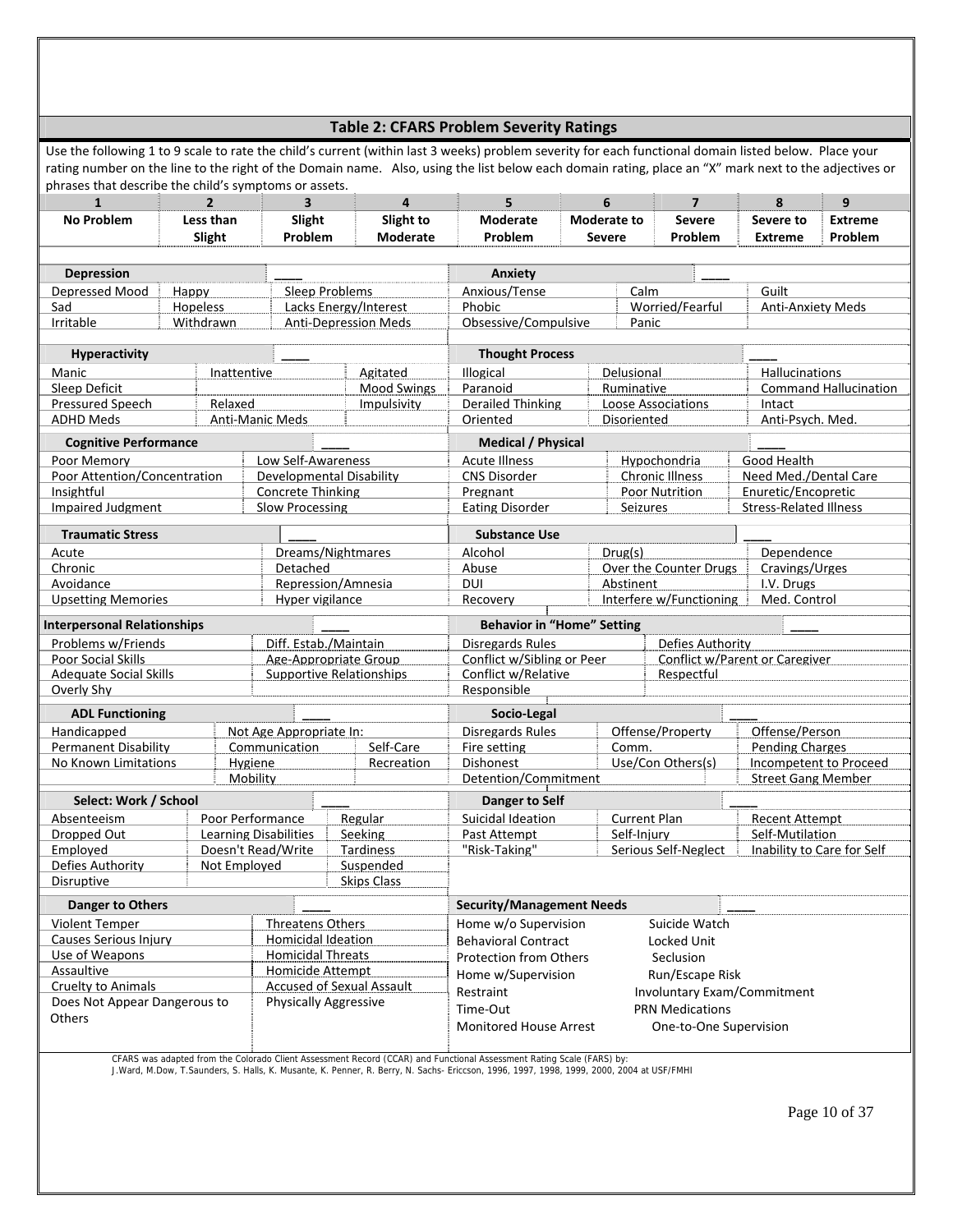# **VII. "Definitions" and "Behavioral Anchors" for CFARS Functional Domains**

Table 3 below summarizes the above guidelines and will be helpful as you learn to determine problem severity ratings for each domain. It provides "definitions" for a few of the important symptoms or behaviors (words or phrases) you should look for during your assessment of the individual…and descriptions of the "behavioral anchors" that will help you select the most appropriate problem severity rating for each functional domain you are evaluating.

Once you have completed your psychosocial interview/evaluation/mental status exam, etc. with the individual, including any collateral information available, you can use the table below to determine appropriate ratings for each domain by reading the question in the left column and reading across the table from left to right to determine which statement best fits the information you have about the individual you are rating. Above each statement you will find a number which corresponds to that part of the domain rating…then, continue that process with the next two questions in the left column until you have three numbers that describe the answers to the three questions for that domain. You can then either average the three numbers to come up with a domain rating…or, you may determine from your clinical judgment that one of the questions is more critical than the other and assign that rating for the domain. Then you move to the next domain and repeat the process.

As you use the table in completing ratings your skill will improve and you will rely less on the table and more on your improved knowledge and skill to come up with domain ratings. Following the table, the next section of this manual includes more information about domain ratings in addition to "definitions" for a few of the important symptoms or behaviors (words or phrases) you should look for during your assessment that will help you select the most appropriate problem severity rating for each functional domain you are evaluating.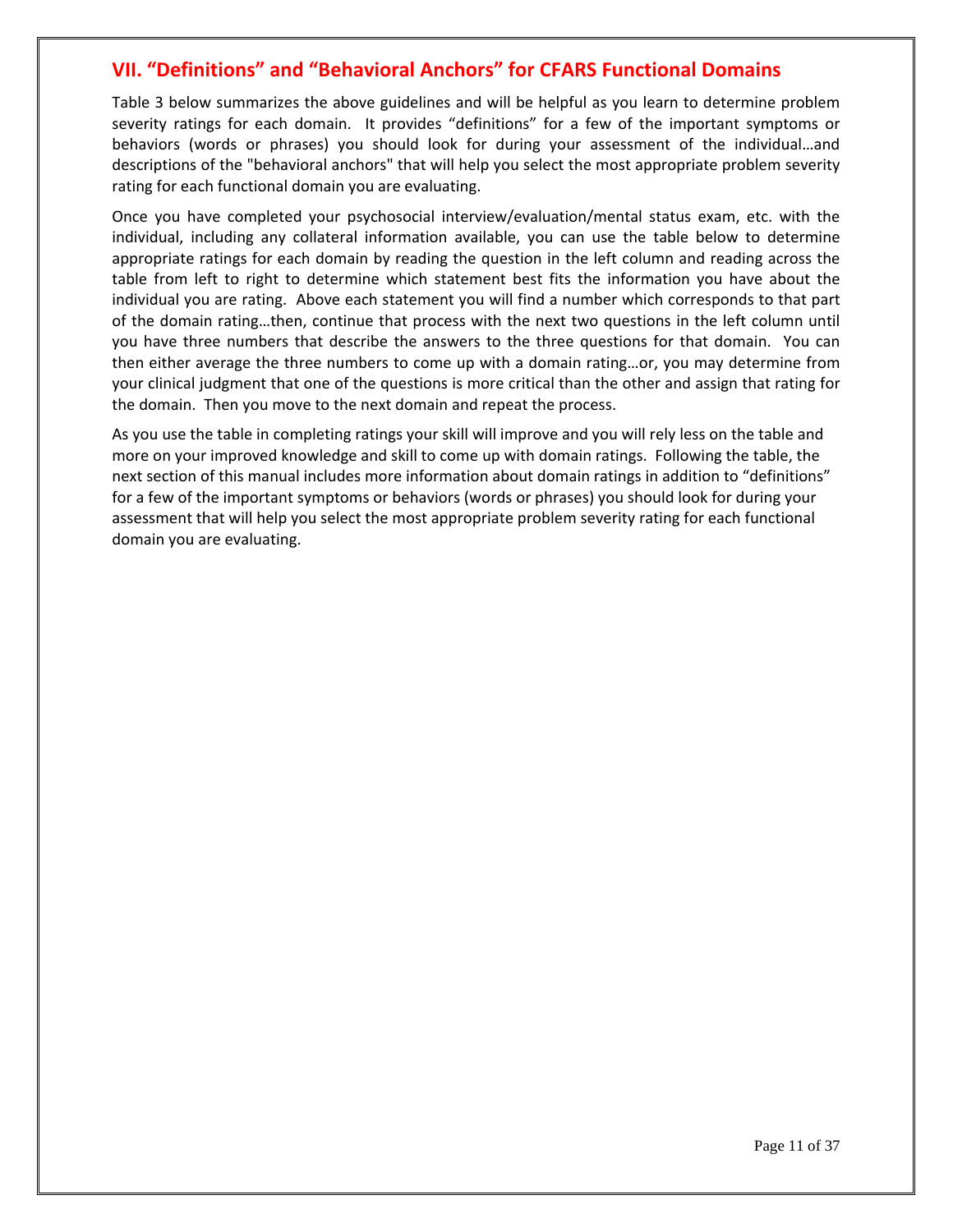| <b>Basic Issues to consider</b>                                                                                                                                                                 |                                                                                                                                                                                                                            |                | Table 3: Children's Functional Assessment Rating Scale Problem Severity Ratings                                                                                                                                                                   |   |                                                                                                                                                                                                                                                                |   |                                                                                                                                                                                                        |   |                                                                                                                                                                                                                      |
|-------------------------------------------------------------------------------------------------------------------------------------------------------------------------------------------------|----------------------------------------------------------------------------------------------------------------------------------------------------------------------------------------------------------------------------|----------------|---------------------------------------------------------------------------------------------------------------------------------------------------------------------------------------------------------------------------------------------------|---|----------------------------------------------------------------------------------------------------------------------------------------------------------------------------------------------------------------------------------------------------------------|---|--------------------------------------------------------------------------------------------------------------------------------------------------------------------------------------------------------|---|----------------------------------------------------------------------------------------------------------------------------------------------------------------------------------------------------------------------|
| when assigning CFARS<br><b>Problem Severity Ratings</b>                                                                                                                                         | $\mathbf{1}$                                                                                                                                                                                                               | $\overline{2}$ | $\overline{\mathbf{3}}$                                                                                                                                                                                                                           | 4 | 5                                                                                                                                                                                                                                                              | 6 | $\overline{\mathbf{z}}$                                                                                                                                                                                | 8 | $\mathbf{9}$                                                                                                                                                                                                         |
| to individual Functional<br><b>Domains</b>                                                                                                                                                      | <b>No</b><br>Problem                                                                                                                                                                                                       |                | Slight<br>Problem                                                                                                                                                                                                                                 |   | <b>Moderate Problem</b>                                                                                                                                                                                                                                        |   | <b>Severe</b><br>Problem                                                                                                                                                                               |   | <b>Extreme Problem</b>                                                                                                                                                                                               |
| How much does<br>functioning in the domain<br>being rated currently<br>impact negatively on or<br>interfere with healthy<br>functioning in other<br>Cognitive, Behavioral or<br>Social domains? | The domain being rated<br>does not impact negatively<br>on other domains.<br>Functioning in this domain<br>may be an "asset" to the<br>individual and may be<br>serving to prevent functional<br>decline in other domains. |                | Functioning in the<br>domain being rated<br>currently has little or no<br>negative impact on<br>other domains even if<br>current reduced impact<br>on other domains due<br>to "moderate" or less<br>intervention                                  |   | Problems in the domain<br>being rated may be<br>related to or is<br>contributing slightly to<br>problems in other<br>domains  even if<br>reduced impact on<br>other domains is due to<br>"severe" intervention                                                 |   | Functioning in rated<br>domain almost<br>always<br>contributes to<br>problems in more<br>than one other<br>domain even if<br>reduced impact on<br>other domains is due<br>to "extreme"<br>intervention |   | Functioning in rated<br>domain negatively<br>impacts most other<br>domains by<br>precluding ability for<br>making autonomous<br>decisions about<br>treatment                                                         |
| How <i>intrusive</i> is the<br>intervention that will be<br>needed to stabilize or<br>correct deficits in<br>functioning within the<br>domain being rated?                                      | Intervention is not<br>required no deficits in<br>functioning in this domain<br>Functioning in this domain<br>may be an "asset" in<br>structuring intervention(s) to<br>improve other domains                              |                | <b>No</b><br>intervention "required"<br>at this timeor,<br>functioning in the<br>domain is "controlled"<br>by previously<br>implemented<br>"moderate" or less<br>intrusive intervention(s)                                                        |   | Moderately intrusive<br>interventions may be<br>needed: e.g.,<br>counseling,<br>Cog/Behavioral or Talk<br>therapy, referral to<br>voluntary services, self<br>help groups, "some"<br>meds, etc. or current<br>voluntary use of a more<br>"severe" intervention |   | Voluntary<br>Hospitalization,<br>voluntary<br>participation in<br>external intrusive<br>behavioral controls.<br>voluntary use of<br>medications<br>requiring "lab"<br>monitoring                       |   | Involuntary<br>Hospitalization, or<br>other involuntary<br>intrusive external<br>control, or<br>involuntary use of<br>medications needed<br>in addition to other<br>therapeutic<br>interventions to<br>ensure safety |
| How <i>immediate</i> is the<br>need for intervention in<br>order to stabilize or<br>correct deficits in<br>functioning within the<br>domain being rated?                                        | Functioning in this domain is<br>average or better than<br>average for this individual's<br>age, sex & subculture and<br>there is no need for<br>intervention in this domain.                                              |                | Need for intervention<br>in this domain is not<br>urgent but may be<br>required sometime in<br>the future if not self<br>correctedor domain<br>functioning controlled<br>by self monitored<br>"moderate" or less<br>intrusive<br>intervention(s). |   | "Moderate"<br>Intervention is<br>"required"or<br>externally monitored<br>previous "moderately<br>intrusive external<br>intervention must be<br>continued to maintain<br>improved functioning in<br>domain being rated.                                         |   | "Immediate" need<br>for external<br>intervention to<br>improve functioning<br>in domain being<br>rated or improved<br>functioning is being<br>maintained by<br>"severe" intervention                   |   | "Immediate/<br>Imperative":<br>Functioning in this<br>domain creating<br>situation totally out<br>of control,<br>unacceptable<br>and/or potentially<br>life-threatening                                              |

©J.C. Ward, Jr., Ph.D. –FMHI/USF, January 2006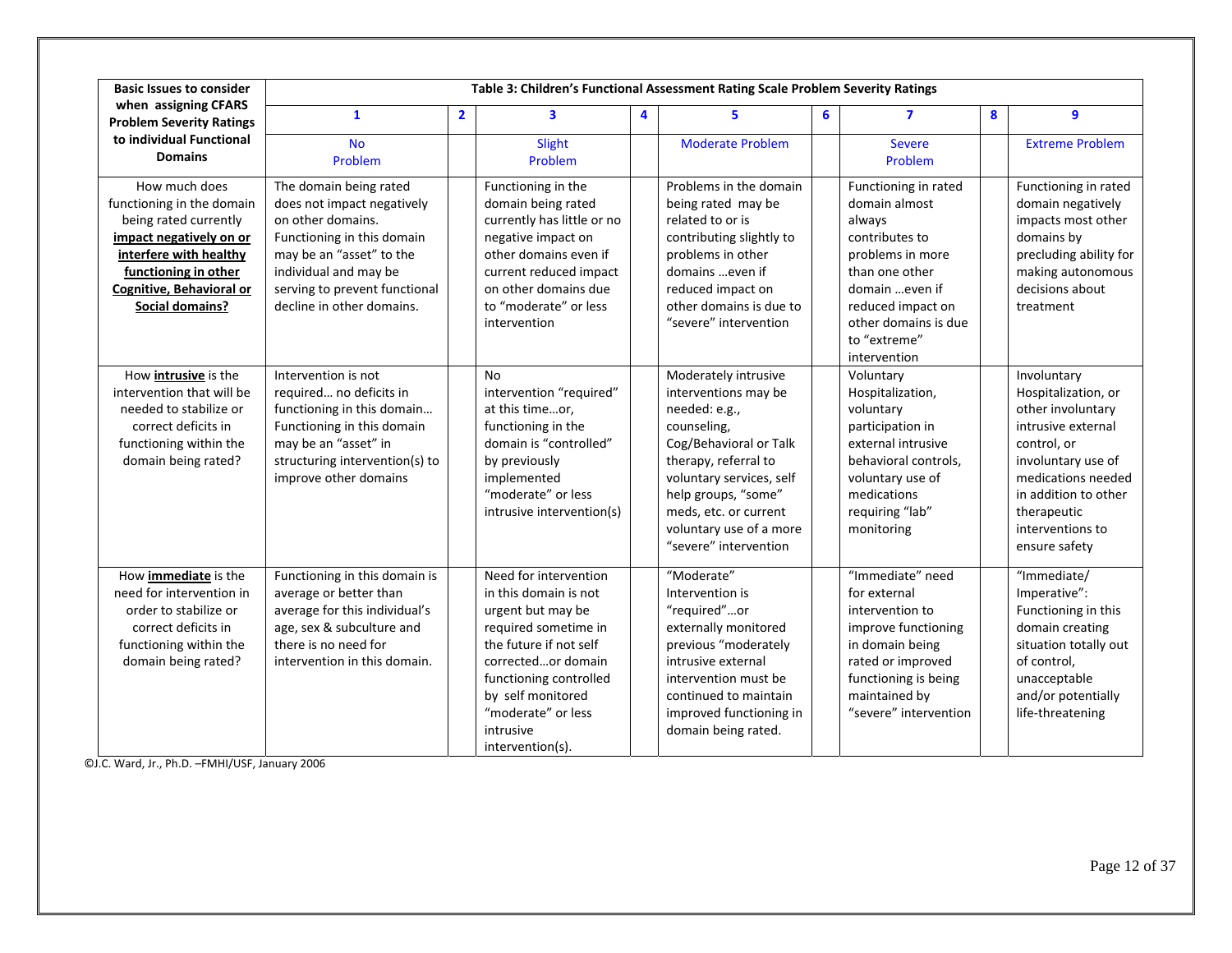| <b>DEPRESSION</b>           |                                                                                                                                                                                            |  |  |  |
|-----------------------------|--------------------------------------------------------------------------------------------------------------------------------------------------------------------------------------------|--|--|--|
| <b>Words or Phrases</b>     | <b>Definitions</b>                                                                                                                                                                         |  |  |  |
| Depressed Mood              | Loss of interest in usual activities; hopeless feelings, flat, affect, or gloomy.                                                                                                          |  |  |  |
| Happy                       | Having or demonstrating pleasure; seeming gratified.                                                                                                                                       |  |  |  |
| Sleep Problems              | Disturbance in frequency, amount or pattern of sleep, this may include difficulty falling<br>asleep or difficulty maintaining sleep.                                                       |  |  |  |
| Sad                         | Affected or characterized by sorrow or unhappiness; somber.                                                                                                                                |  |  |  |
| <b>Hopeless</b>             | Having no hope, despairing, bleak.                                                                                                                                                         |  |  |  |
| Lacks Energy/Interest       | Tiredness, fatigue, fatigue without physical exertion. Less interested in hobbies, "not<br>caring anymore," loss of enjoyment in activities that were previously considered<br>pleasurable |  |  |  |
| Withdrawn                   | Markedly low or reduced level of participation in social, vocational, or educational<br>activities than would be expected for an individual based on their history or ability              |  |  |  |
| Irritable                   | Easily annoyed, ill tempered, abnormally sensitive. Persistent anger, a tendency to<br>respond to events with angry outbursts or blaming others. Cranky mood.                              |  |  |  |
| <b>Anti-Depression Meds</b> | Taking prescribed medication to treat clinical depression.                                                                                                                                 |  |  |  |

## **Anchor Guidelines for Depression Severity Ratings**

- $1 = No$  Problem Functioning is consistently average or better than what is typical for this person's age, sex, and subculture. (i.e., There is no problem with depression or need for treatment of depression.)
- 2 = Less than Slight Problem
- 3 = Slight Problem Functioning in this range falls short of typical for a person of this age, sex, and subculture most of the time. That is, a problem with depression may be intermittent or may persist at a low level. The problem or symptoms of depression have little or no impact on other domains or they may be currently controlled by medications. The need for treatment of depression is not urgent but may require therapeutic intervention in the future.
- 4 = Slight to Moderate Problem
- 5 = Moderate Problem Functioning in this range is clearly marginal or inadequate, not meeting the usual expectations of a typical person of this age, sex, and subculture. This means that the dysfunction or problem with depression may persist at a moderate level or become severe on occasion. Depression problems may be related to problems in other domains and do require therapeutic intervention(s).
- 6 = Moderate to Severe Problem
- 7 = Severe Problem Functioning in this range is marked by obvious and consistent failures, never meeting expectations of a typical person of this age, sex, and subculture. This means that the dysfunction or problem may be chronic. It almost always extends to other domains and generally interferes with interpersonal or social relationships with others. Hospitalization or some other form of external control may be needed in addition to other therapeutic intervention(s).

#### 8 = Severe to Extreme Problem

 $9$  = Extreme Problem The highest level of the scale, suggesting the person's problem with depression is creating a situation that is totally out of control, unacceptable, and/or potentially life-threatening. The need for external control or intervention is immediate.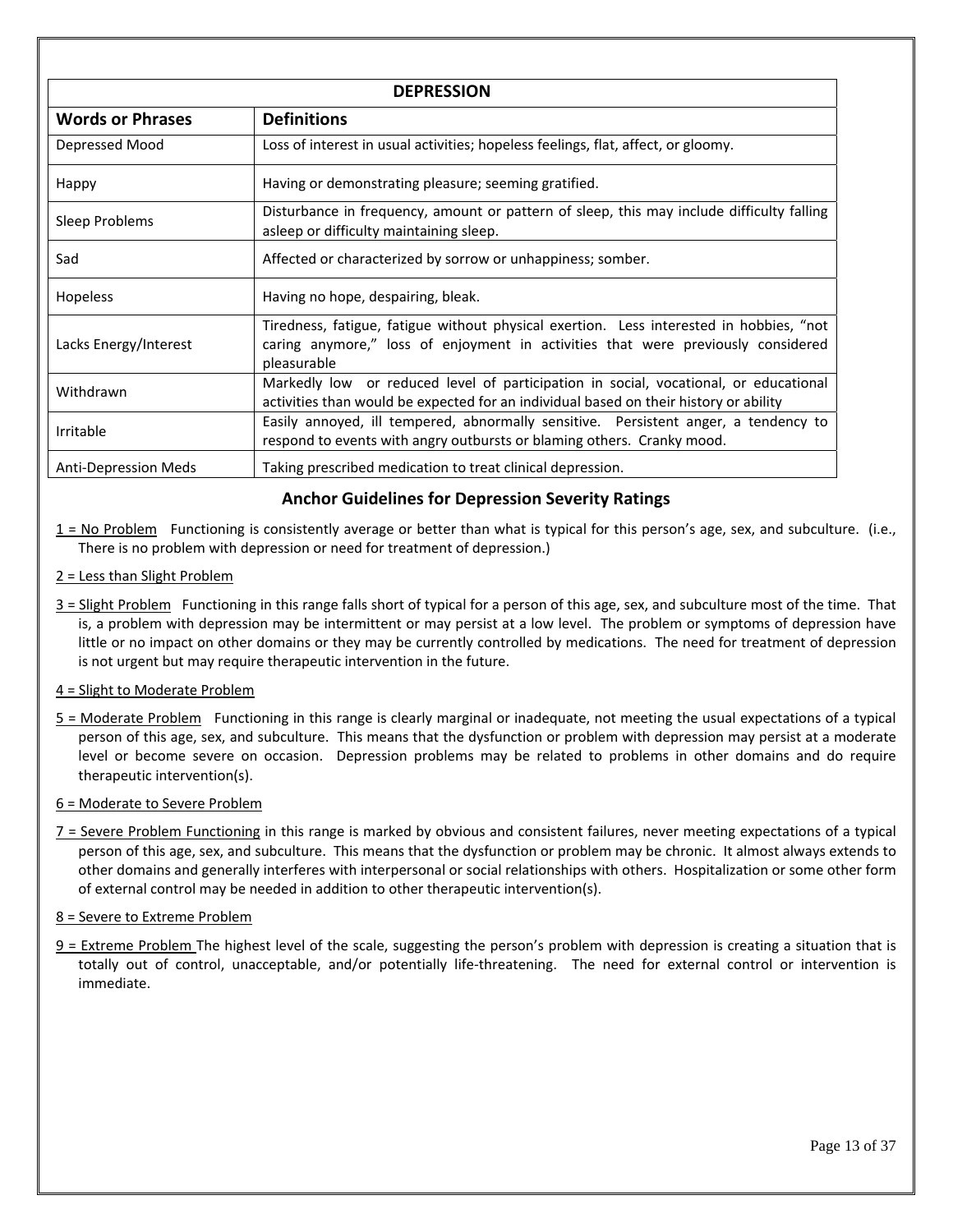|                          | <b>ANXIETY</b>                                                                                                                                                                                                                                                                             |
|--------------------------|--------------------------------------------------------------------------------------------------------------------------------------------------------------------------------------------------------------------------------------------------------------------------------------------|
| <b>Words or Phrases</b>  | <b>Definitions</b>                                                                                                                                                                                                                                                                         |
| Anxious/Tense            | Worry, distress, or agitation resulting from concern about something impending or<br>anticipated. In a state of mental or nervous tension; taut; wired.                                                                                                                                    |
| Calm                     | Absence of emotion or turmoil; serene; not agitated.                                                                                                                                                                                                                                       |
| Guilt                    | A sense of having committed some breach of conduct: recrimination, blaming, self-<br>faulting.                                                                                                                                                                                             |
| Phobic                   | Person experiences persistent, excessive, or unreasonable fear of a specific thing or<br>situation.                                                                                                                                                                                        |
| Worried/Fearful          | Unpleasant sensations associated with anticipation or awareness of danger. Includes<br>phobias which are exaggerated, usually inexplicable and illogical, fears of particular<br>objects or a class of objects. Overly concerned about situations usually out of one's<br>control. $(?)$ . |
| <b>Anti-Anxiety Meds</b> | Taking prescribed medication to treat clinical anxiety.                                                                                                                                                                                                                                    |
| Obsessive/Compulsive     | To be excessively preoccupied. Recurrent and persistent thought, impulses, or<br>Repetitive behaviors (e.g., hand washing, checking and rechecking) or<br>images.<br>mental acts (e.g., praying, counting) that the person feels driven to perform.                                        |
| Panic                    | The experience of a sudden overpowering fear or terror that substantially interferes<br>with the individual's cognitive or behavioral functioning                                                                                                                                          |

**Anchor Guidelines for Anxiety Severity Ratings**

 $1 = No$  Problem Functioning is consistently average or better than what is typical for this person's age, sex, and subculture. (i.e., There is no problem with anxiety or need for treatment of anxiety.)

#### 2= Less than Slight Problem

3 = Slight Problem Functioning in this range falls short of typical for a person of this age, sex, and subculture most of the time. That is, a problem with anxiety may be intermittent or may persist at a low level. The problem or symptoms of anxiety have little or no impact on other domains or they may be currently controlled by medications. The need for treatment of anxiety is not urgent but may require therapeutic intervention in the future.

#### 4 = Slight to Moderate Problem

5 = Moderate Problem Functioning in this range is clearly marginal or inadequate, not meeting the usual expectations of a typical person of this age, sex, and subculture. This means that the dysfunction or problem with anxiety may persist at a moderate level or become severe on occasion. Anxiety problems may be related to problems in other domains and do require therapeutic intervention(s).

#### 6 = Moderate to Severe Problem

7 = Severe Problem Functioning in this range is marked by obvious and consistent failures, never meeting expectations of a typical person of this age, sex, and subculture. This means that the dysfunction or problem with anxiety may be chronic. It almost always extends to other domains and generally interferes with interpersonal or social relationships with others. Hospitalization or some other form of external control may be needed in addition to other therapeutic intervention(s).

#### 8 = Severe to Extreme Problem

 $9$  = Extreme Problem The highest level of the scale, suggesting the person's problem with anxiety is creating a situation that is totally out of control, unacceptable, and/or potentially life-threatening. The need for external control or intervention is immediate.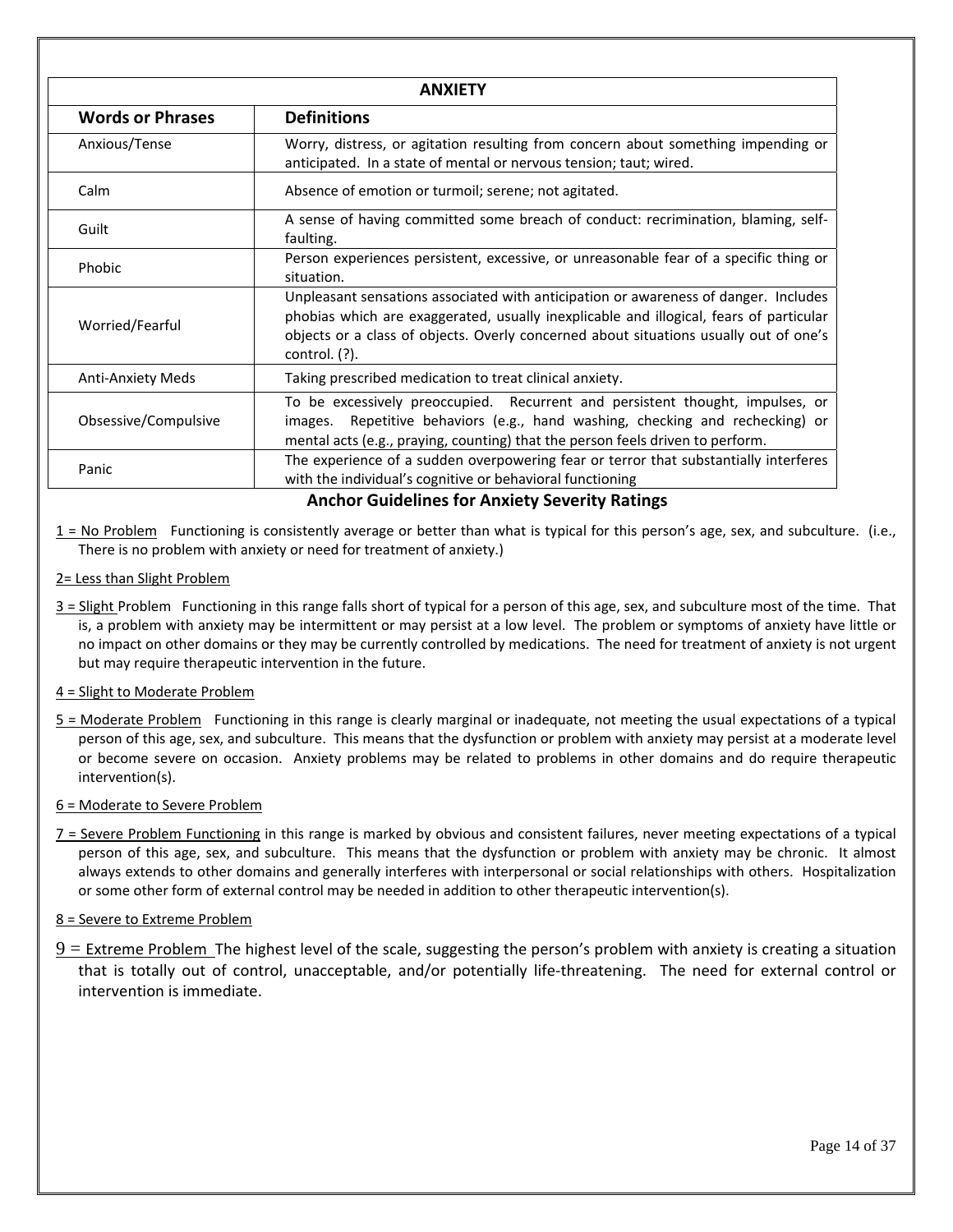| <b>HYPERACTIVITY</b>    |                                                                                                                                                                                   |  |  |  |
|-------------------------|-----------------------------------------------------------------------------------------------------------------------------------------------------------------------------------|--|--|--|
| <b>Words or Phrases</b> | <b>Definitions</b>                                                                                                                                                                |  |  |  |
| Manic                   | High level of uncontrolled excitement.                                                                                                                                            |  |  |  |
| Inattentive             | Difficulty or inability to maintain a focus on an activity (cognitive or behavioral) that interferes<br>with learning, retention, or demonstration of needed skills or abilities. |  |  |  |
| Agitated                | Moved with violence or sudden force; stirred up; upset.                                                                                                                           |  |  |  |
| Sleep Deficit           | Insufficiency in the frequency, amount or patterning of sleep.                                                                                                                    |  |  |  |
| Overactive/Hyperact.    | Excessive movement, animation, e.g., pacing, incessant talking. Fidgetiness or squirming in one's<br>seat. Excessive running, talking.                                            |  |  |  |
| <b>Mood Swings</b>      | Wide or dramatic shift or swings from elated, euphoric, to depressed, sad.                                                                                                        |  |  |  |
| Pressured Speech        | A prolongation of sounds and syllables.                                                                                                                                           |  |  |  |
| Relaxed                 | Appears calm, reposed, at ease.                                                                                                                                                   |  |  |  |
| Impulsivity             | Difficulty or inability to withhold acting or speaking on a thought or idea when that expression<br>could have negative consequences.                                             |  |  |  |
| <b>Anti-Manic Meds</b>  | Taking prescribed medication to treat symptoms of mania.                                                                                                                          |  |  |  |
| <b>ADHD Meds</b>        | Taking prescribed medications to treat symptoms of attention deficit/hyperactivity disorder.                                                                                      |  |  |  |

# **Anchor Guidelines for Hyperactivity Severity Ratings**

- $1 = No$  Problem Functioning is consistently average or better than what is typical for this person's age, sex, and subculture. (i.e., There is no problem with hyperactivity or need for treatment of hyperactivity.)
- 2 = Less than Slight Problem
- 3 = Slight Problem Functioning in this range falls short of typical for a person of this age, sex, and subculture most of the time. That is, a problem with hyperactivity may be intermittent or may persist at a low level. The problem or symptoms of hyperactivity have little or no impact on other domains or they may be currently controlled by medications. The need for treatment of hyperactivity is not urgent but may require therapeutic intervention in the future.
- 4 = Slight to Moderate Problem
- 5 = Moderate Problem Functioning in this range is clearly marginal or inadequate, not meeting the usual expectations of a typical person of this age, sex, and subculture. This means that the dysfunction or problem with hyperactivity may persist at a moderate level or become severe on occasion. Hyperactivity problems may be related to problems in other domains and do require therapeutic intervention(s).

#### 6 = Moderate to Severe Problem

- 7 = Severe Problem Functioning in this range is marked by obvious and consistent failures, never meeting expectations of a typical person of this age, sex, and subculture. This means that the dysfunction or problem with hyperactivity may be chronic. It almost always extends to other domains and generally interferes with interpersonal or social relationships with others. Hospitalization or some other form of external control may be needed in addition to other therapeutic intervention(s).
- 8 = Severe to Extreme Problem
- $9$  = Extreme Problem The highest level of the scale, suggesting the person's problem with hyperactivity is creating a situation that is totally out of control, unacceptable, and/or potentially life-threatening. The need for external control or intervention is immediate.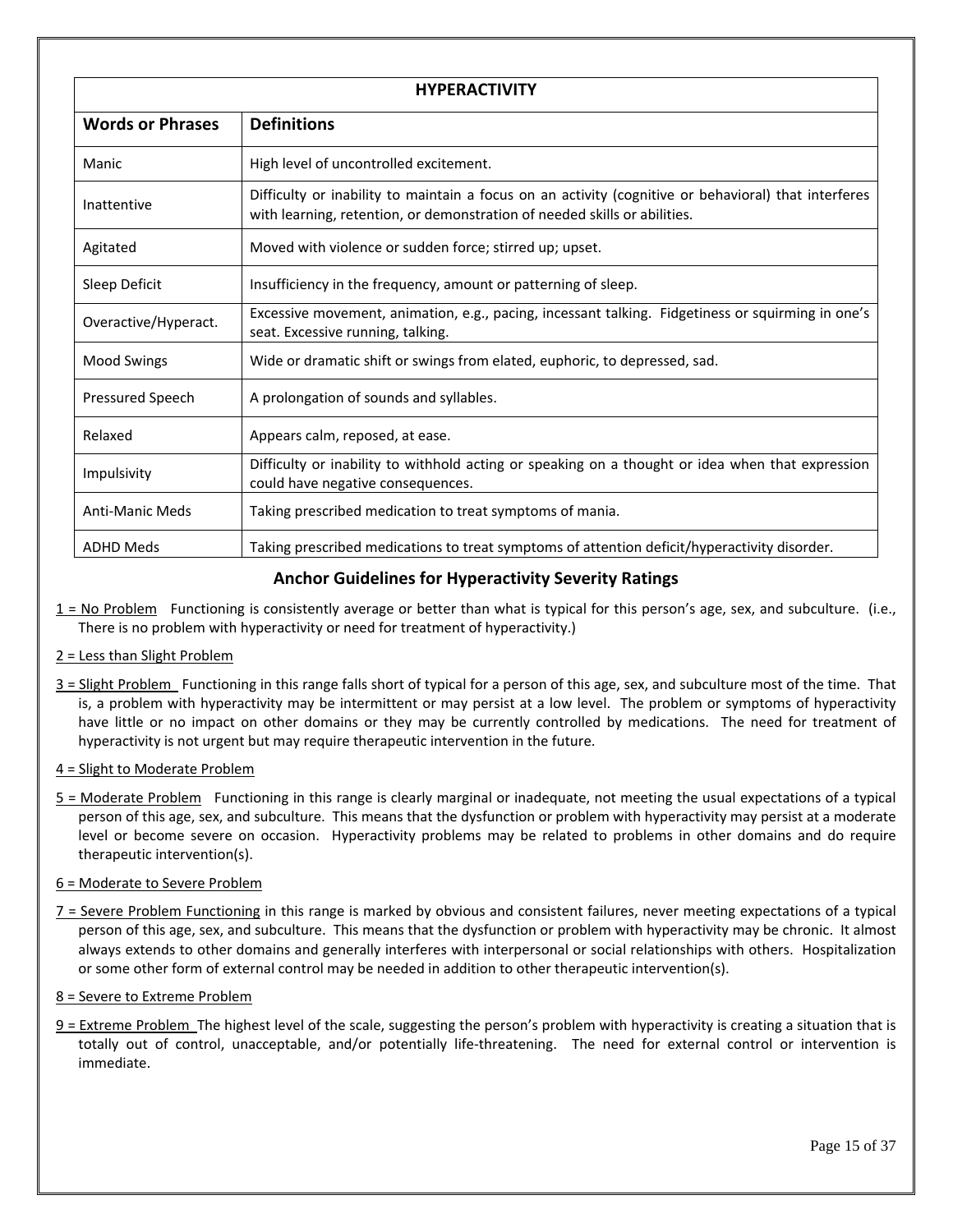| <b>THOUGHT PROCESS</b>  |                                                                                                                                                  |  |  |  |
|-------------------------|--------------------------------------------------------------------------------------------------------------------------------------------------|--|--|--|
| <b>Words or Phrases</b> | <b>Definitions</b>                                                                                                                               |  |  |  |
| Illogical               | Contradicting or disregarding the principles of logic. Without logic, senseless.                                                                 |  |  |  |
| Delusional              | Belief(s) held in the face of evidence normally sufficient enough to destroy that (those) beliefs.                                               |  |  |  |
| <b>Hallucinations</b>   | Perceptions that appear real to the client but are not supported by objective stimuli or social<br>consensus; basis may be organic or functional |  |  |  |
| Paranoid                | Belief that thoughts or actions of others have reference to self in the absence of clear evidence.                                               |  |  |  |
| Ruminative.             | Words, phrases, and/or ideas that occur over and over; obsessive thinking                                                                        |  |  |  |
| Intact                  | Not mentally impaired in anyway                                                                                                                  |  |  |  |
| Derailed Thinking       | Inability to articulate in a single, simple train of thought.                                                                                    |  |  |  |
| Loose Associations      | A weak connection or relation between thoughts, feelings, ideas, or sensations.                                                                  |  |  |  |
| Anti-Psych. Meds        | Taking prescribed medication to treat symptoms of psychosis                                                                                      |  |  |  |
| Oriented                | Having proper bearing or a state of mental control as to time place, or identity.                                                                |  |  |  |
| Disoriented             | Lacking proper bearing, or a state of mental control as to time place, or identity.                                                              |  |  |  |
| Command                 |                                                                                                                                                  |  |  |  |
| <b>Hallucinations</b>   | Hearing or seeing something not there that instructs the child to do something                                                                   |  |  |  |

# **Anchor Guidelines for Thought Process Severity Ratings**

1 = No Problem Functioning is consistently average or better than what is typical for this person's age, sex, and subculture. (i.e., There is no problem with thought processes or need for treatment of thought disorders.)

# 2 = Less than Slight Problem

3 = Slight Problem Functioning in this range falls short of typical for a person of this age, sex, and subculture most of the time. That is, a problem with thought processes may be intermittent or may persist at a low level. The problem or symptoms of thought disorders have little or no impact on other domains or they may be currently controlled by medications. The need for treatment of a thought process problem is not urgent but may require therapeutic intervention in the future.

# 4 = Slight to Moderate Problem

5 = Moderate Problem Functioning in this range is clearly marginal or inadequate, not meeting the usual expectations of a typical person of this age, sex, and subculture. This means that the dysfunction or problem with thought processes may persist at a moderate level or become severe on occasion. Thought process problems may be related to problems in other domains and do require therapeutic intervention(s).

# 6 = Moderate to Severe Problem

7 = Severe Problem Functioning in this range is marked by obvious and consistent failures, never meeting expectations of a typical person of this age, sex, and subculture. This means that the dysfunction or problem with thought processes may be chronic. It almost always extends to other domains and generally interferes with interpersonal or social relationships with others. Hospitalization or some other form of external control may be needed in addition to other therapeutic intervention(s).

# 8 = Severe to Extreme Problem

 $9$  = Extreme Problem The highest level of the scale, suggesting the person's problem with thought processes is creating a situation that is totally out of control, unacceptable, and/or potentially life‐threatening. The need for external control or intervention is immediate.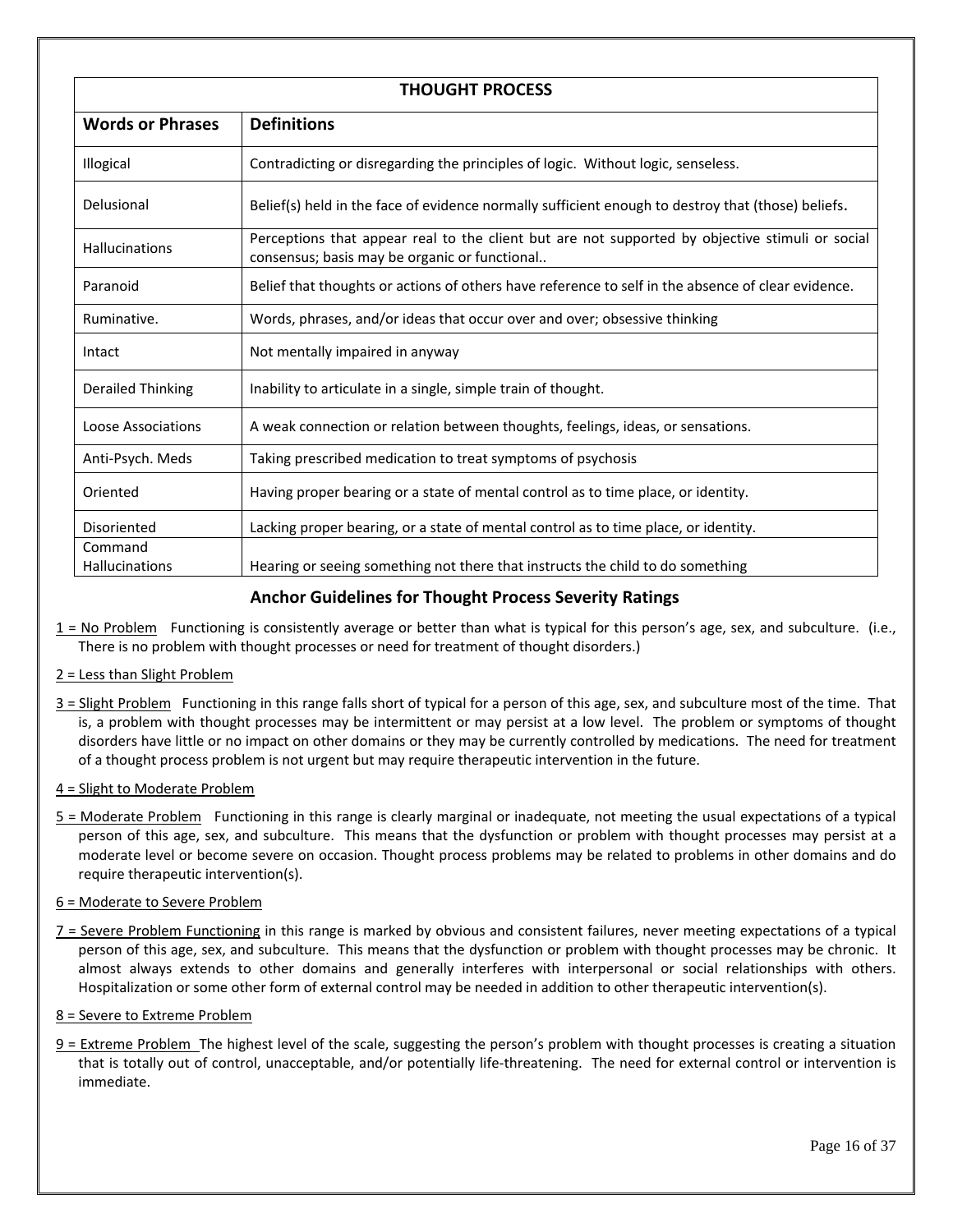| <b>COGNITIVE PERFORMANCE</b> |                                                                                                                                                                                                                             |  |  |
|------------------------------|-----------------------------------------------------------------------------------------------------------------------------------------------------------------------------------------------------------------------------|--|--|
| <b>Words or Phrases</b>      | <b>Definitions</b>                                                                                                                                                                                                          |  |  |
| Poor Memory                  | Has a loss of recent or remote memory, forgetfulness.                                                                                                                                                                       |  |  |
| Low Self-Awareness           | Based on what would be expected for the person's age and/or subculture the person is not<br>cognizant of one's effect on other people; not conscious of ones' own self; can't differentiate<br>from other people or things. |  |  |
| Attention/Concentration      | Limited ability to focus on current task(s) or issues, difficulty concentrating or focusing<br>attention.                                                                                                                   |  |  |
| Developmental Disability     | Difficulty in conceptualizing, understanding, or limited intellectual capacity $(IQ)$ .                                                                                                                                     |  |  |
| Insightful                   | Cognitive ability to discern the true nature of a situation.                                                                                                                                                                |  |  |
| Concrete Thinking            | Difficulty with abstraction, often simplistic thinking that misses nuance of words or phrases.                                                                                                                              |  |  |
| Impaired Judgment            | Inability to adequately assess the impact of one's actions. Difficulty in self-monitoring.                                                                                                                                  |  |  |
| Slow Processing              | Limited ability in speed of processing or comprehending information.                                                                                                                                                        |  |  |

## **Anchor Guidelines for Cognitive Performance Severity Ratings**

- $1 = No$  Problem Functioning is consistently average or better than what is typical for this person's age, sex, and subculture. (i.e., There is no problem with cognitive performance or need for treatment associated with cognitive performance.)
- 2 = Less than Slight Problem
- 3 = Slight Problem Functioning in this range falls short of typical for a person of this age, sex, and subculture most of the time. That is, a problem with cognitive performance may be intermittent or may persist at a low level. The problem or symptoms of cognitive performance have little or no impact on other domains. The need for treatment of a cognitive performance problem is not urgent but may require therapeutic intervention in the future.
- 4 = Slight to Moderate Problem
- 5 = Moderate Problem Functioning in this range is clearly marginal or inadequate, not meeting the usual expectations of a typical person of this age, sex, and subculture. This means that the dysfunction or problem with cognitive performance may persist at a moderate level or become severe on occasion. Cognitive performance problems may be related to problems in other domains and do require therapeutic intervention(s).
- 6 = Moderate to Severe Problem
- 7 = Severe Problem Functioning in this range is marked by obvious and consistent failures, never meeting expectations of a typical person of this age, sex, and subculture. This means that the dysfunction or problem with cognitive performance may be chronic. It almost always extends to other domains and generally interferes with interpersonal or social relationships with others. Hospitalization or some other form of external control may be needed in addition to other therapeutic intervention(s).
- 8 = Severe to Extreme Problem
- 9 = Extreme Problem The highest level of the scale, suggesting the person's problem with cognitive performance is creating a situation that is totally out of control, unacceptable, and/or potentially life-threatening. The need for external control or intervention is immediate.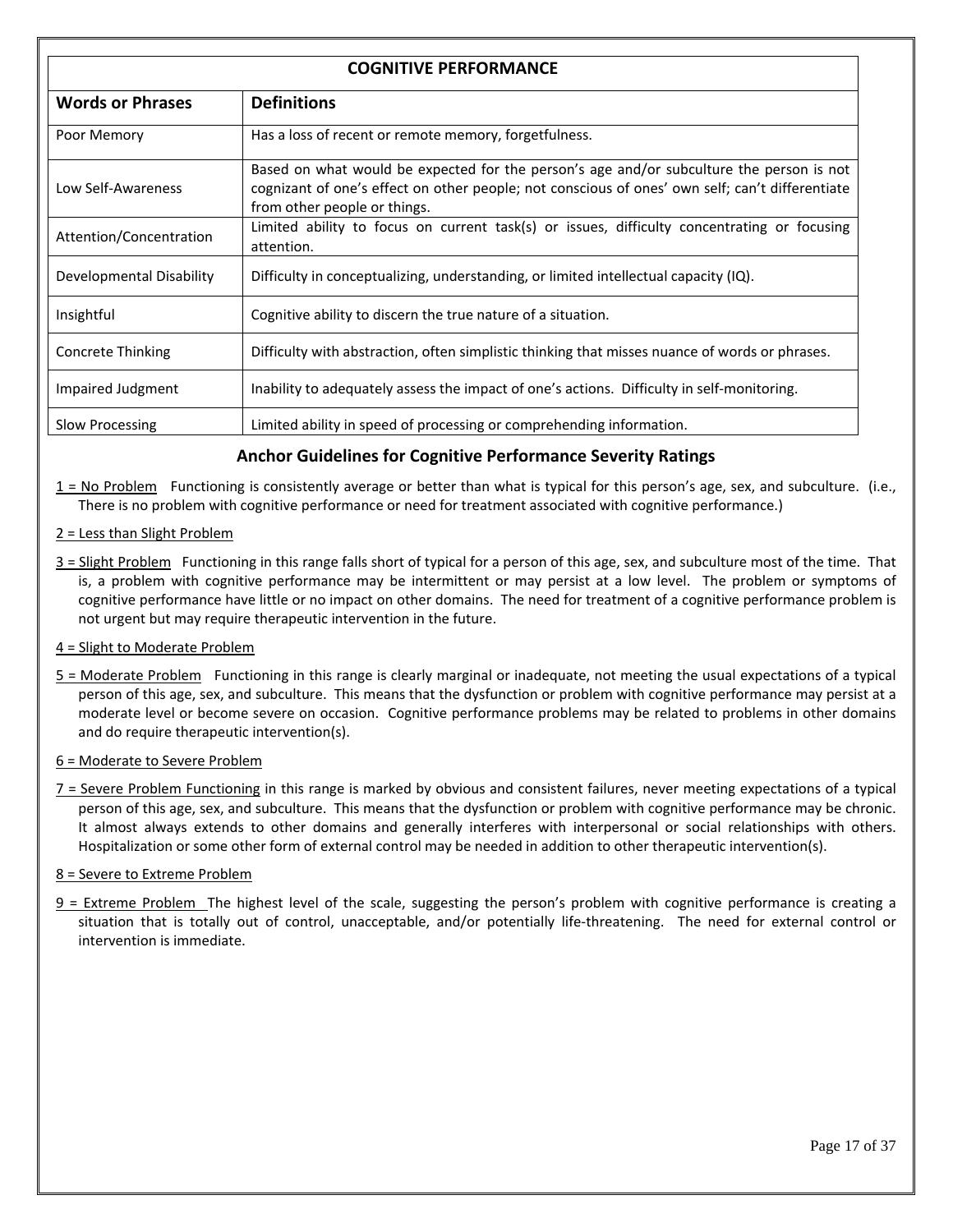| <b>MEDICAL/PHYSICAL</b>       |                                                                                                                                                                                              |  |  |  |
|-------------------------------|----------------------------------------------------------------------------------------------------------------------------------------------------------------------------------------------|--|--|--|
| <b>Words or Phrases</b>       | <b>Definitions</b>                                                                                                                                                                           |  |  |  |
| <b>Acute Illness</b>          | Any non-psychiatric illness/injury to (e.g., broken bone, flu, mumps) of short duration, current, or<br>during the last three weeks.                                                         |  |  |  |
| Hypochondria                  | The persistent, neurotic conviction that one is or is likely to become ill.                                                                                                                  |  |  |  |
| Good Health                   | Maintaining proper bodily functioning and balance with freedom from disease and abnormalities.                                                                                               |  |  |  |
| <b>CNS Disorder</b>           | Behavior, cognitive, or effective problems or deficits indicating organic impairment of the brain or<br>central nervous system. can result from degenerative or traumatic conditions         |  |  |  |
| <b>Chronic Illness</b>        | Any non-psychiatric illness/injury (e.g., diabetes, glaucoma) of long or potentially long duration<br>which needs to be controlled or contained.                                             |  |  |  |
| Need of Med/Dental<br>Care    | A biological, physiological, genetic or structural defect or condition that requires service of a<br>physician or dentist to rehabilitate, repair, or restore normal or healthy functioning. |  |  |  |
| Pregnant                      | Person is currently pregnant or has been pregnant in the last three weeks.                                                                                                                   |  |  |  |
| <b>Poor Nutrition</b>         | Person's nutrition (dietary balance, vitamin intake, etc.) or weight (gain or loss) are in need of<br>correction.                                                                            |  |  |  |
| Enuretic/Encopretic           | Lacking normal voluntary control of process of urination, or lacking normal voluntary control of<br>process of defecation.                                                                   |  |  |  |
| <b>Eating Disorder</b>        | Severe disturbances in eating behavior. Refusal to maintain a minimally healthy body weight or<br>engaging in repeated episodes of binge eating or purging.                                  |  |  |  |
| Seizures                      | Sudden brief convulsive attacks which alter motor activity, consciousness, or sensory<br>phenomenon.                                                                                         |  |  |  |
| <b>Stress Related Illness</b> | Diagnosable medical or physical condition that has a significant etiology related to emotion                                                                                                 |  |  |  |

## **Anchor Guidelines for Medical/Physical Severity Ratings**

- $1 = No$  Problem Functioning is consistently average or better than what is typical for this person's age, sex, and subculture. (i.e., there is no medical/physical problem or need for medical/physical treatment.)
- 2 = Less than Slight Problem
- 3 = Slight Problem Functioning in this range falls short of typical for a person of this age, sex, and subculture most of the time. That is, a medical/physical problem may be intermittent or may persist at a low level. The medical/physical problem or symptoms have little or no impact on other domains or they may be currently controlled by medications. The need for treatment of medical/physical problems is not urgent but may require therapeutic intervention in the future.
- 4 = Slight to Moderate Problem
- 5 = Moderate Problem Functioning in this range is clearly marginal or inadequate, not meeting the usual expectations of a typical person of this age, sex, and subculture. This means that the medical/physical dysfunction(s) or problem(s) may persist at a moderate level or become severe on occasion. Medical/physical problem(s) may be related to problems in other domains and do require therapeutic intervention(s).

#### 6 = Moderate to Severe Problem

- 7 = Severe Problem Functioning in this range is marked by obvious and consistent failures, never meeting expectations of a typical person of this age, sex, and subculture. The dysfunction or medical/physical problem may be chronic. It almost always extends to other domains and generally interferes with interpersonal or social relationships with others. Hospitalization or some other form of external control may be needed in addition to other therapeutic intervention(s).
- 8 = Severe to Extreme Problem

.

9 = Extreme Problem The highest level of the scale, suggesting the person's medical/physical problem is creating a situation that is totally out of control, unacceptable, and/or potentially life-threatening. The need for external control or intervention is immediate.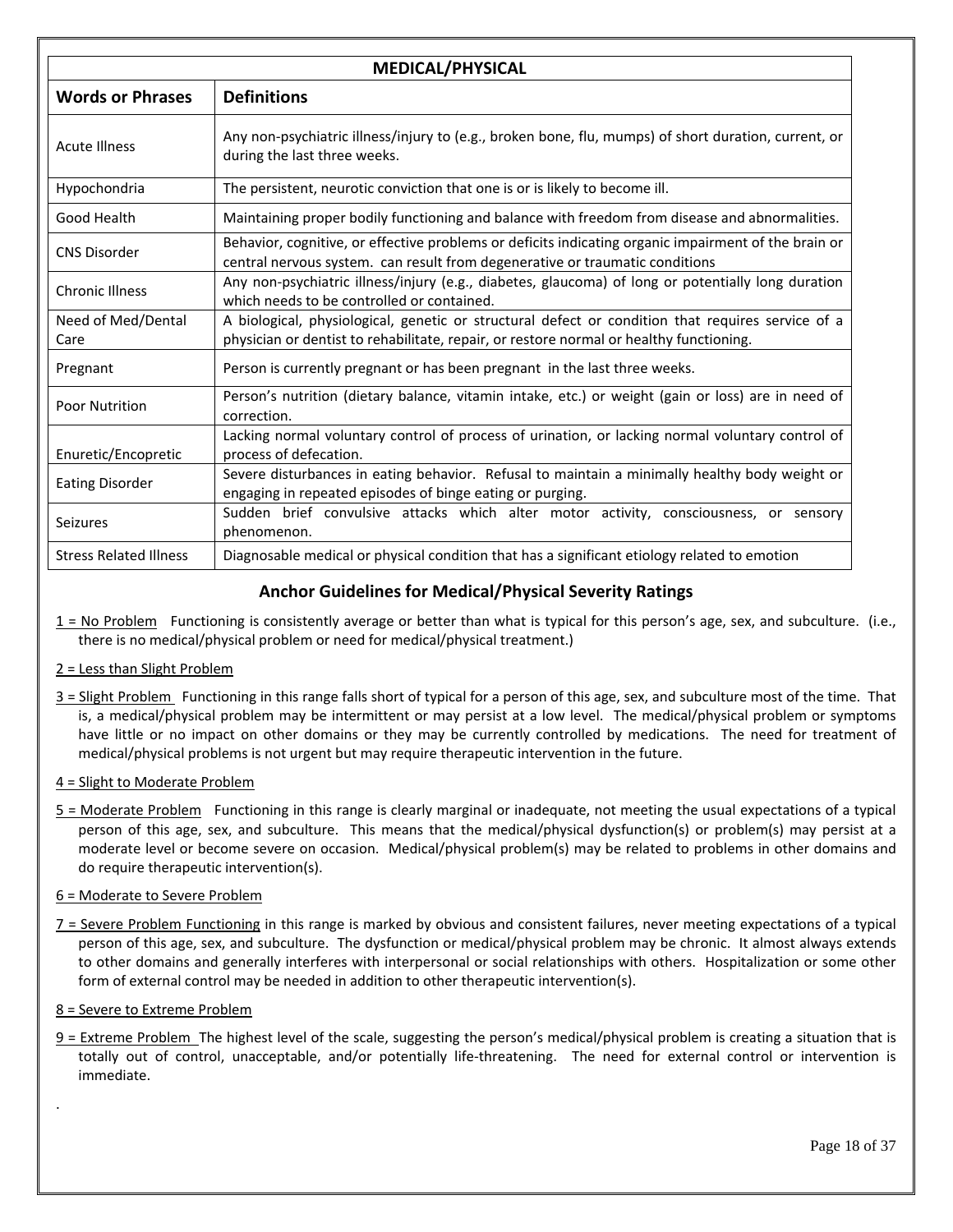| <b>TRAUMATIC STRESS</b> |                                                                                                                                                                                        |  |  |  |
|-------------------------|----------------------------------------------------------------------------------------------------------------------------------------------------------------------------------------|--|--|--|
| <b>Words or Phrases</b> | <b>Definitions</b>                                                                                                                                                                     |  |  |  |
| Acute                   | Reaction is rapid, intense and usually of short duration.                                                                                                                              |  |  |  |
| Dreams/Nightmares       | Dreams or nightmares of unpleasant or traumatic events.                                                                                                                                |  |  |  |
| Chronic                 | Reaction is continuous, recurrent and relatively long term.                                                                                                                            |  |  |  |
| Detached                | Divorced from emotional involvement; feeling detached or estranged from other people, aloof.                                                                                           |  |  |  |
| Avoidance               | Individual stays away from people, places, things, or situations, which are reminders of past<br>negative events.                                                                      |  |  |  |
| Repression/Amnesia      | Partial or total inability to recall aspects of the trauma, loss of memory                                                                                                             |  |  |  |
| Upsetting memories      | Memories of past events that cause distress.                                                                                                                                           |  |  |  |
| Hyper Vigilance         | Acute or chronic "fear Based" focus on minor common elements in situations or events in the<br>environment, that substantially interferes with or replaces normal attention or caution |  |  |  |

# **Anchor Guidelines for Traumatic Stress Severity Ratings**

- $1$  = No Problem Functioning is consistently average or better than what is typical for this person's age, sex, and subculture. (i.e., there is no problem with traumatic stress or need for treatment associated with traumatic stress.)
- 2 = Less than Slight Problem
- 3 = Slight Problem Functioning in this range falls short of typical for a person of this age, sex, and subculture most of the time. That is, a problem with traumatic stress may be intermittent or may persist at a low level. The problem or symptoms of traumatic stress have little or no impact on other domains. The need for treatment of a traumatic stress disorder is not urgent but may require therapeutic intervention in the future.
- 4 = Slight to Moderate Problem
- 5 = Moderate Problem Functioning in this range is clearly marginal or inadequate, not meeting the usual expectations of a typical person of this age, sex, and subculture. This means that the dysfunction or problem with traumatic stress may persist at a moderate level or become severe on occasion. Traumatic stress problems may be related to problems in other domains and do require therapeutic intervention(s).

#### 6 = Moderate to Severe Problem

7 = Severe Problem Functioning in this range is marked by obvious and consistent failures, never meeting expectations of a typical person of this age, sex, and subculture. This means that the dysfunction or problem with traumatic stress may be chronic. It almost always extends to other domains and generally interferes with interpersonal or social relationships with others. Hospitalization or some other form of external control may be needed in addition to other therapeutic intervention(s).

#### 8 = Severe to Extreme Problem

 $9$  = Extreme Problem The highest level of the scale, suggesting the person's problem with traumatic stress is creating a situation that is totally out of control, unacceptable, and/or potentially life‐threatening. The need for external control or intervention is immediate.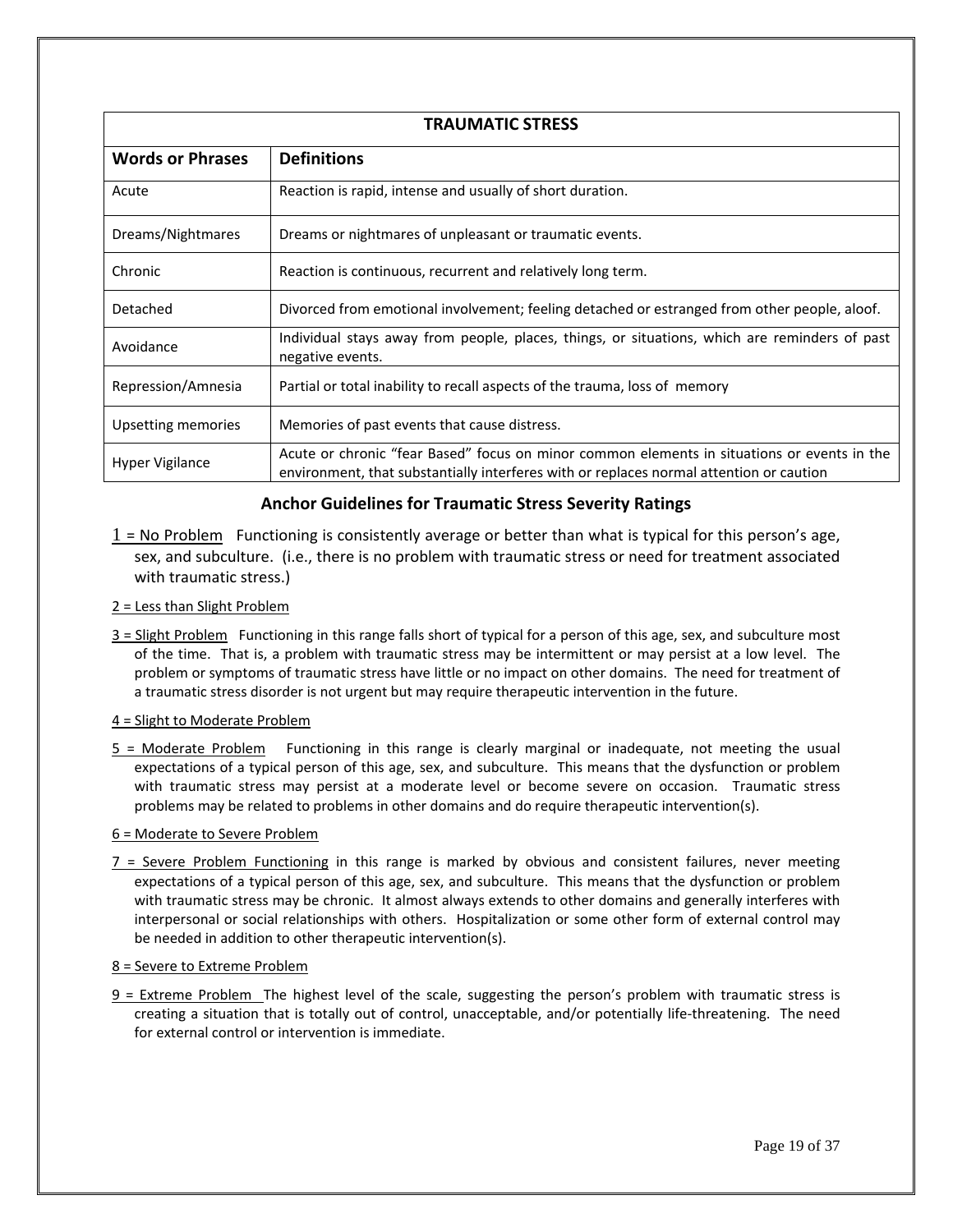| <b>SUBSTANCE USE</b>        |                                                                                                                                                                                                                       |  |  |  |
|-----------------------------|-----------------------------------------------------------------------------------------------------------------------------------------------------------------------------------------------------------------------|--|--|--|
| <b>Words or Phrases</b>     | <b>Definitions</b>                                                                                                                                                                                                    |  |  |  |
| Alcohol                     | Alcohol use presents a problem in the person's life.                                                                                                                                                                  |  |  |  |
| Drug(s)                     | Use of illicit, prescription drugs, and/or other substances which present a problem in the person's<br>life.                                                                                                          |  |  |  |
| Dependence                  | Person relies on alcohol, or drugs for support, and continues to use substance even though<br>substance use has caused significant problems. May include tolerance, pattern of compulsive<br>use, or withdrawal.      |  |  |  |
| Abuse                       | Pattern of misuse of substance, which may interfere with fulfillment of major role obligations at<br>work, school, or home.                                                                                           |  |  |  |
| Over the Counter Drugs      | Use of over the counter drugs such that the use presents a problem in the person's life.                                                                                                                              |  |  |  |
| Craving/Urges               | Experiencing compelling desires to use alcohol or drugs.                                                                                                                                                              |  |  |  |
| <b>DUI</b>                  | The consequences of the person having been arrested one or more times for driving while<br>intoxicated or under the influence of alcohol or drug are currently a problem. Includes arrests or<br>convictions for DUI. |  |  |  |
| Abstinent                   | Refraining from the use of alcohol or drugs.                                                                                                                                                                          |  |  |  |
| <b>Medical Control</b>      | Taking prescribed medications to inhibit or control use of alcohol or illicit drugs.                                                                                                                                  |  |  |  |
| Recovery                    | The process following an addiction in which a person maintains daily functioning without the use<br>of alcohol or drugs.                                                                                              |  |  |  |
| Interferes<br>w/Functioning | Use of drugs or alcohol impairs the person's ability to perform job, school, or other<br>responsibilities.                                                                                                            |  |  |  |
| I.V. Drugs                  | Drugs that are injected into an artery or vein or sometimes below the surface of the skin.                                                                                                                            |  |  |  |

## **Anchor Guidelines for Substance Use Severity Ratings**

- 1 = No Problem Functioning is consistently average or better than what is typical for this person's age, sex, and subculture. (i.e., There is no problem with substance use or need for treatment associated with substance use.)
- 2 = Less than Slight Problem
- 3 = Slight Problem Functioning in this range falls short of typical for a person of this age, sex, and subculture most of the time. That is, a problem with substance use may be intermittent or may persist at a low level. The problem or symptoms of substance use have little or no impact on other domains or they may be currently controlled by medications. This is the minimum rating for individuals that no longer need substance abuse treatment but continue to need support provided by self‐help groups (i.e. NA, AA) The need for treatment of substance use is not urgent but may require therapeutic intervention in the future.

## 4 = Slight to Moderate Problem

- 5 = Moderate Problem Functioning in this range is clearly marginal or inadequate, not meeting the usual expectations of a typical person of this age, sex, and subculture. This means that the dysfunction or problem with substance use may persist at a moderate level or become severe on occasion. Substance use problems may be related to problems in other domains and do require therapeutic intervention(s).
- 6 = Moderate to Severe Problem
- $7$  = Severe Problem Functioning in this range is marked by obvious and consistent failures, never meeting expectations of a typical person of this age, sex, and subculture. This means that the dysfunction or problem with substance use may be chronic. It almost always extends to other domains and generally interferes with interpersonal or social relationships with others. Hospitalization or some other form of external control may be needed in addition to other therapeutic intervention(s).
- 8 = Severe to Extreme Problem
- 9 = Extreme Problem The highest level of the scale, suggesting the person's problem with substance use is creating a situation that is totally out of control, unacceptable, and/or potentially life‐threatening. The need for external control or intervention is immediate.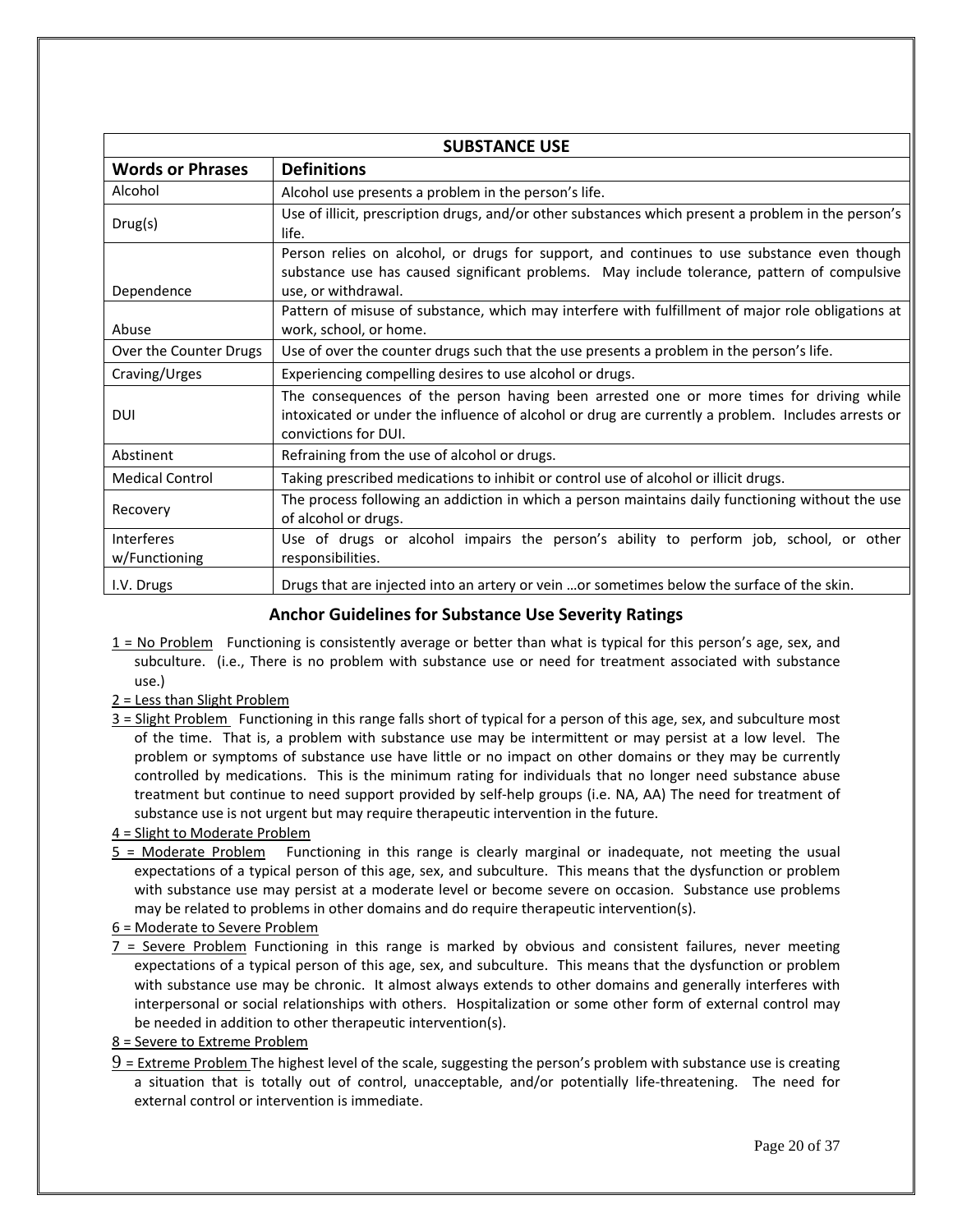| <b>INTERPERSONAL RELATIONSHIPS</b>                       |                                                                                                                                                                                                                                                                                           |  |  |  |
|----------------------------------------------------------|-------------------------------------------------------------------------------------------------------------------------------------------------------------------------------------------------------------------------------------------------------------------------------------------|--|--|--|
| <b>Words or Phrases</b>                                  | <b>Definitions</b>                                                                                                                                                                                                                                                                        |  |  |  |
| Problems with Friends                                    | An interpersonal problem involving other than close family members.                                                                                                                                                                                                                       |  |  |  |
| Difficulty<br>Establishing./Maintaining<br>Relationships | Has difficulty making and/or keeping desirable friends, developing close relationships, or is so<br>unselective in making friends that the person is taken advantage.                                                                                                                     |  |  |  |
| <b>Poor Social Skills</b>                                | Lack or difficulty in mastering dress, presentation, manners, verbal, expression; factors<br>associated with successful interaction with others.                                                                                                                                          |  |  |  |
| Overly Shy                                               | Characterized by being timid, bashful or shy to a point that it causes problems.                                                                                                                                                                                                          |  |  |  |
| Adequate Social Skills                                   | Possessing abilities associated with successful interaction with others.                                                                                                                                                                                                                  |  |  |  |
| Supportive Relationships                                 | Relationships which perpetuate or encourage positive feelings and behaviors.                                                                                                                                                                                                              |  |  |  |
| Age Appropriate Group<br>Activity                        | Individual participates in a variety or at least one activity that involves two or more peers that<br>promotes and maintains the development of socially acceptable, legal and moral interpersonal<br>relations (i.e., extracurricular activities, organized sports, clubs, church, etc.) |  |  |  |

## **Anchor Guidelines for Interpersonal Relationships Severity Ratings**

 $1 = No$  Problem Functioning is consistently average or better than what is typical for this person's age, sex, and subculture. (i.e., there is no problem with interpersonal relationships or need for treatment associated with interpersonal relationships.)

#### 2 = Less than Slight Problem

3 = Slight Problem Functioning in this range falls short of typical for a person of this age, sex, and subculture most of the time. That is, a problem with interpersonal relationships may be intermittent or may persist at a low level. The interpersonal relationships problem or symptoms have little or no impact on other domains. The need for treatment of interpersonal relationship problem(s) is not urgent but may require therapeutic intervention in the future.

#### 4 = Slight to Moderate Problem

5 = Moderate Problem Functioning in this range is clearly marginal or inadequate, not meeting the usual expectations of a typical person of this age, sex, and subculture. This means that the dysfunction or problem with interpersonal relationships may persist at a moderate level or become severe on occasion. Interpersonal relationships problems may be related to problems in other domains and do require therapeutic intervention(s).

#### 6 = Moderate to Severe Problem

7 = Severe Problem Functioning in this range is marked by obvious and consistent failures, never meeting expectations of a typical person of this age, sex, and subculture. This means that the dysfunction or problem with interpersonal relationships may be chronic. It almost always extends to other domains and generally interferes with interpersonal or social relationships with others. Hospitalization or some other form of external control may be needed in addition to other therapeutic intervention(s).

#### 8 = Severe to Extreme Problem

 $9$  = Extreme Problem The highest level of the scale, suggesting the person's problem with interpersonal relationships is creating a situation that is totally out of control, unacceptable, and/or potentially lifethreatening. The need for external control or intervention is immediate.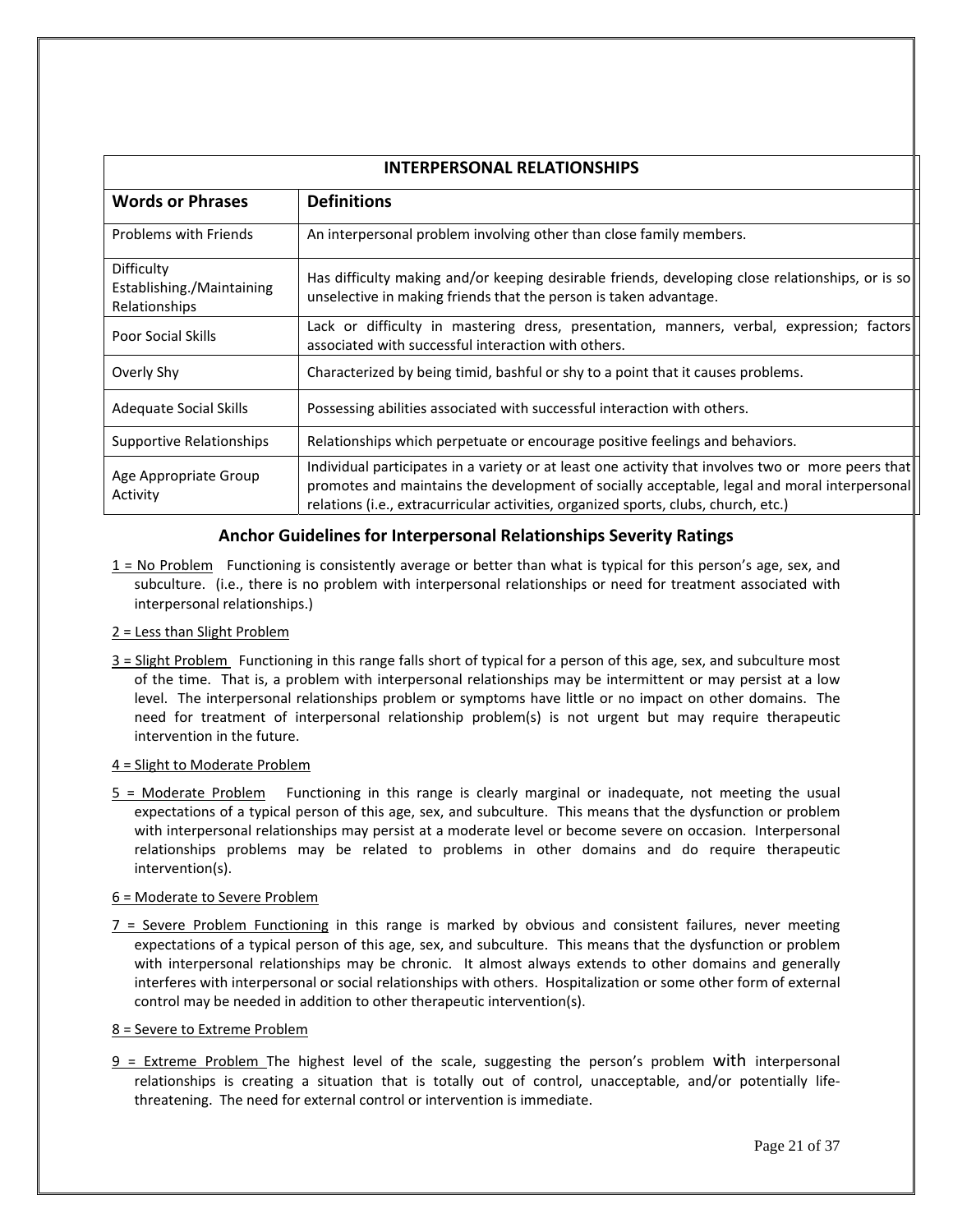| <b>BEHAVIOR IN "HOME" SETTING</b> |                                                                                                 |  |  |  |  |
|-----------------------------------|-------------------------------------------------------------------------------------------------|--|--|--|--|
|                                   |                                                                                                 |  |  |  |  |
| <b>Words or Phrases</b>           | <b>Definitions</b>                                                                              |  |  |  |  |
|                                   |                                                                                                 |  |  |  |  |
| Disregards Rules                  | The person does not consider ordinary "house" rules as personally applicable, ignores rules or  |  |  |  |  |
|                                   | fails to comply with rules (e.g., breaks set curfew)                                            |  |  |  |  |
|                                   | An interpersonal problem, controversy or disagreement involving the child/youth and a           |  |  |  |  |
| Conflict w/Sibling or Peer        | sibling or a child of similar age and development                                               |  |  |  |  |
|                                   | An interpersonal problem, controversy or disagreement involving the child/youth and a           |  |  |  |  |
| Conflict w/relative               | member of their family (i.e., uncle, grandmother).                                              |  |  |  |  |
|                                   | Takes responsibility for oneself (e.g., makes bed, picks up toys or room, etc.), Complies with  |  |  |  |  |
| Responsible                       | "house" rules and expectations                                                                  |  |  |  |  |
|                                   | A persistent and frequent pattern of refusing to conform to rules or respond to reasonable      |  |  |  |  |
| Defies Authority                  | requests from parents or caregiver                                                              |  |  |  |  |
|                                   | An interpersonal problem, controversy or disagreement involving the child/youth and one or      |  |  |  |  |
| Conflict w/Parent or              | both                                                                                            |  |  |  |  |
| Caregiver                         | The child's parents, foster parents, grandparents with parental custody, or other individual(s) |  |  |  |  |
|                                   | who provide daily for the support and monitoring of the child.                                  |  |  |  |  |
| Respectful                        | Treats others with respect. Complies with reasonable requests from parent or caregiver.         |  |  |  |  |
|                                   |                                                                                                 |  |  |  |  |

## **Anchor Guidelines Behavior in "Home" Setting Severity Ratings**

1 = No Problem Functioning is consistently average or better than what is typical for this person's age, sex, and subculture. (i.e., There is no problem with behavior in the home or need for treatment associated with behavior problems in the home.)

#### 2 = Less than Slight Problem

3 = Slight Problem Functioning in this range falls short of typical for a person of this age, sex, and subculture most of the time. That is, a problem with behavior in the home may be intermittent or may persist at a low level. The home behavior problem or symptoms have little or no impact on other domains. The need for treatment of home behavior problem(s) is not urgent but may require therapeutic intervention in the future.

#### 4 = Slight to Moderate Problem

5 = Moderate Problem Functioning in this range is clearly marginal or inadequate, not meeting the usual expectations of a typical person of this age, sex, and subculture. This means that the dysfunction or problem with home behavior may persist at a moderate level or become severe on occasion. Home behavior problems may be related to problems in other domains and do require therapeutic intervention(s).

#### 6 = Moderate to Severe Problem

7 = Severe Problem Functioning in this range is marked by obvious and consistent failures, never meeting expectations of a typical person of this age, sex, and subculture. This means that the dysfunction or problem with home behavior may be chronic. It almost always extends to other domains and generally interferes with interpersonal or social relationships with others. Hospitalization or some other form of external control may be needed in addition to other therapeutic intervention(s).

#### 8 = Severe to Extreme Problem

 $9$  = Extreme Problem The highest level of the scale, suggesting the person's problem with home behavior is creating a situation that is totally out of control, unacceptable, and/or potentially life‐threatening. The need for external control or intervention is immediate.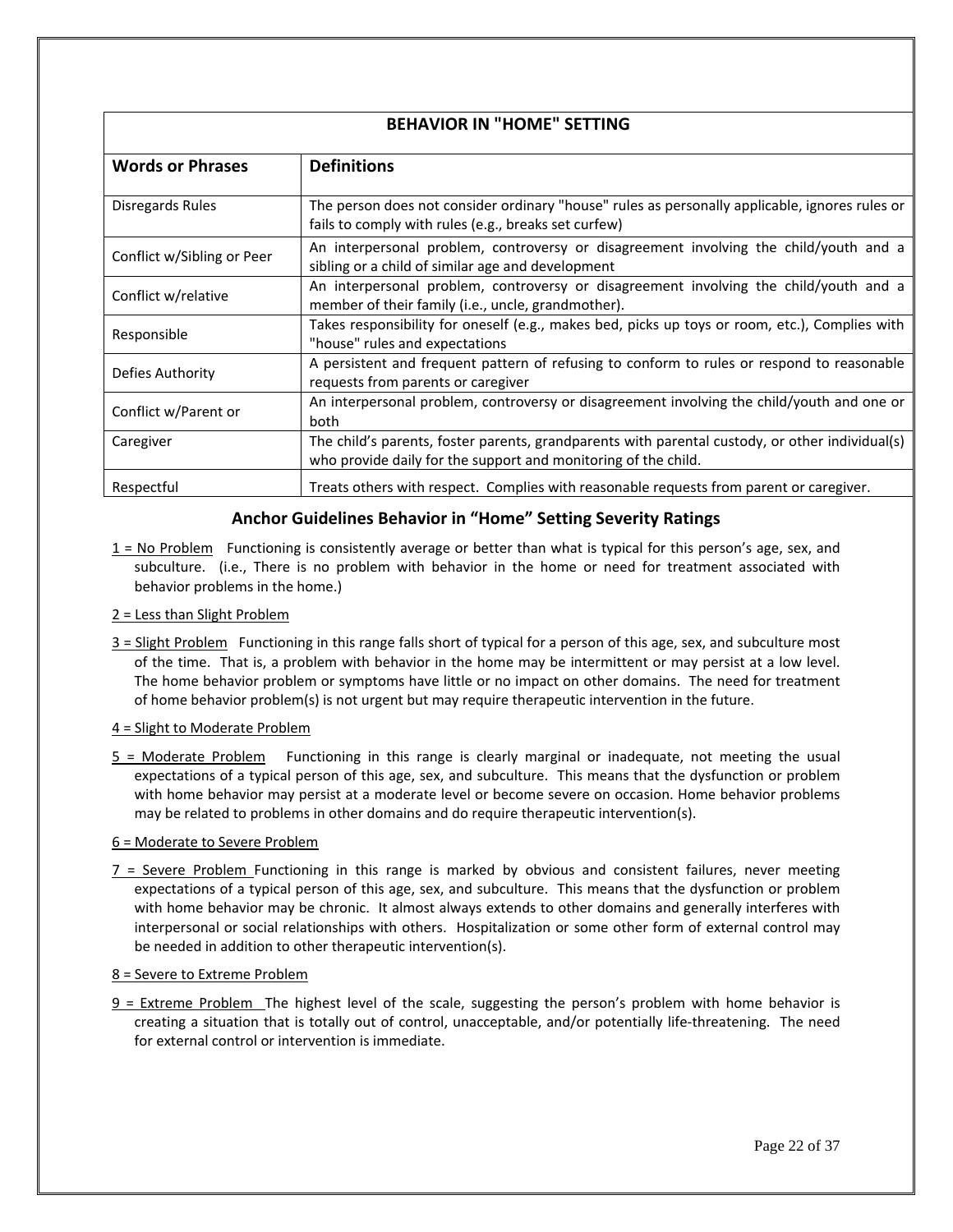| <b>ADL FUNCTIONING</b>      |                                                                                                                                                                                      |  |  |
|-----------------------------|--------------------------------------------------------------------------------------------------------------------------------------------------------------------------------------|--|--|
| <b>Words or Phrases</b>     | <b>Definitions</b>                                                                                                                                                                   |  |  |
| Handicapped                 | A mental or physical deficiency or defect that inhibits usual or normal activity.                                                                                                    |  |  |
| <b>Permanent Disability</b> | A mental or physical deficiency or defect that inhibits the person's ability to meet their own age-<br>appropriate activities of daily living                                        |  |  |
| No Known Limitations        | The individual has no known physical or mental conditions that would substantially interfere with<br>normal or usual activities of daily living.                                     |  |  |
| Not Age Appropriate in:     | Based on expected functioning for individuals who are the same age as the person being<br>evaluated, e.g., the child is 10 years old and cannot make change to purchase a candy bar. |  |  |
| Communication               | Use verbal, written or behavioral skills to convey thoughts, ideas, wishes, needs or feelings at a<br>developmental level consistent with person's age and culture                   |  |  |
| Self-Care                   | Ability to meet the daily demands for feeding or meal preparation and recognition and<br>appropriate avoidance of harmful situations consistent with person's age and culture        |  |  |
| Hygiene                     | Ability to meet daily demands for "safe" hygiene and grooming, cleanliness, etc., consistent with<br>the person's age and culture.                                                   |  |  |
| Recreation                  | Ability to engage in socially, culturally and age appropriate activities that result in "healthy and<br>restful" stimulation of the mind and/or body                                 |  |  |
|                             | Cognitive and physical ability or skill (e.g., muscular development and coordination) that allows                                                                                    |  |  |
| Mobility                    | purposeful movement of the body (e.g., sitting up, rolling over, crawling, walking, running, etc.)<br>consistent with the person's age and culture                                   |  |  |

# **Anchor Guidelines for ADL Functioning Severity Ratings**

- 1 = No Problem Functioning is consistently average or better than what is typical for this person's age, sex, and subculture. (i.e., There is no problem with ADL functioning or need for treatment associated with ADL functioning.)
- 2 = Less than Slight Problem
- 3 = Slight Problem Functioning in this range falls short of typical for a person of this age, sex, and subculture most of the time. That is, a problem with ADL functioning may be intermittent or may persist at a low level. The ADL functioning problem or symptoms have little or no impact on other domains. The need for treatment of ADL functioning is not urgent but may require therapeutic intervention in the future.
- 4 = Slight to Moderate Problem
- $5$  = Moderate Problem Functioning in this range is clearly marginal or inadequate, not meeting the usual expectations of a typical person of this age, sex, and subculture. This means that the dysfunction or problem with ADL functioning may persist at a moderate level or become severe on occasion. ADL functioning problems may be related to problems in other domains and do require therapeutic intervention(s).
- 6 = Moderate to Severe Problem
- $7$  = Severe Problem Functioning in this range is marked by obvious and consistent failures, never meeting expectations of a typical person of this age, sex, and subculture. This means that the dysfunction or problem with ADL functioning may be chronic. It almost always extends to other domains and generally interferes with interpersonal or social relationships with others. Hospitalization or some other form of external control may be needed in addition to other therapeutic intervention(s).
- 8 = Severe to Extreme Problem
- 9 = Extreme Problem: The highest level of the scale, suggesting the person's problem with ADL functioning's creating a situation that is totally out of control, unacceptable, and/or potentially life‐threatening. The need for external control or intervention is immediate.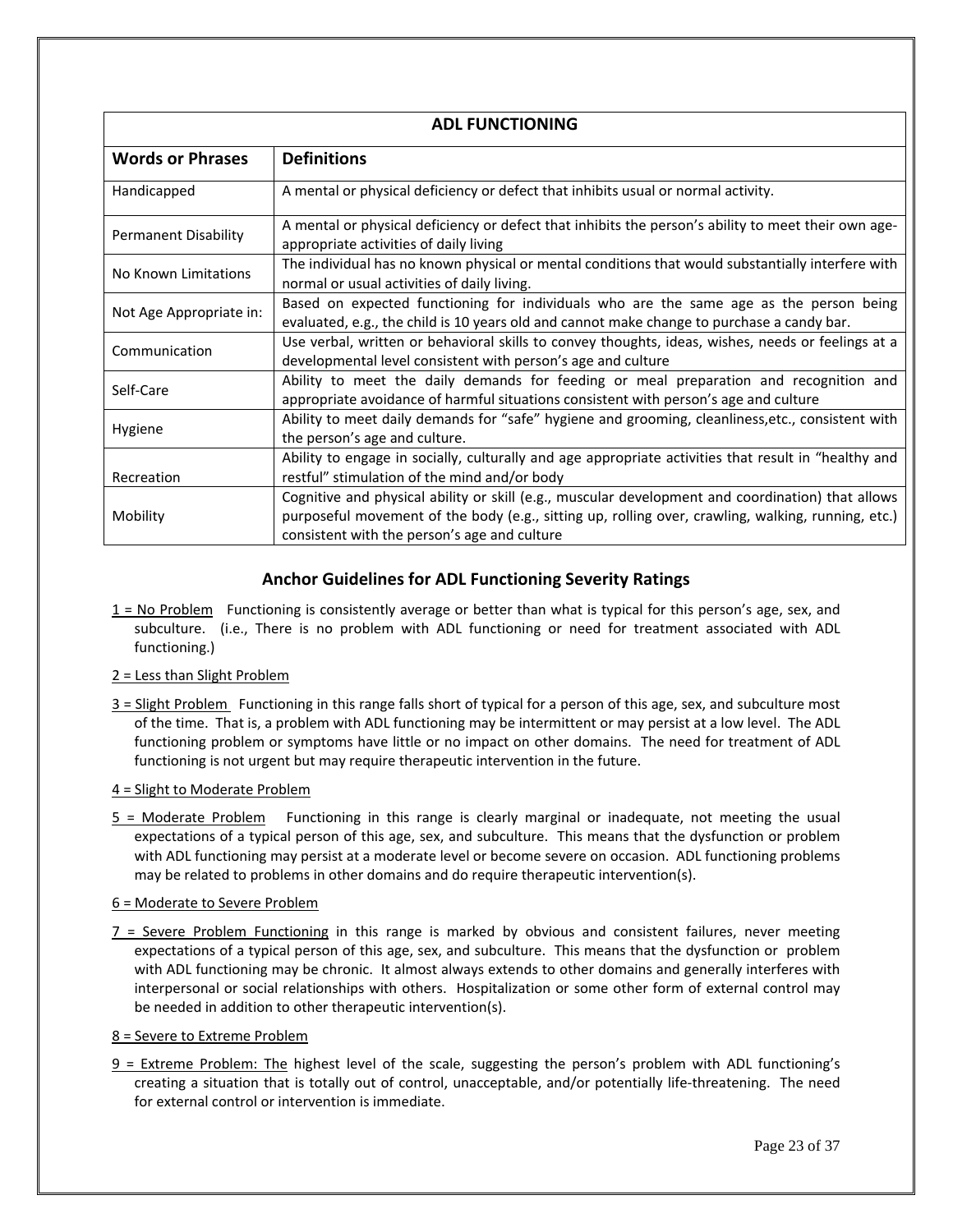| <b>SOCIO-LEGAL</b>           |                                                                                                                                                                                             |  |  |
|------------------------------|---------------------------------------------------------------------------------------------------------------------------------------------------------------------------------------------|--|--|
| <b>Words or Phrases</b>      | <b>Definitions</b>                                                                                                                                                                          |  |  |
| Disregards Rules/Norms       | The person does not consider ordinary societal controls as personally applicable (e.g., traffic<br>signs, classroom rules, etc.).                                                           |  |  |
| Offense/Property             | The consequences of illegal and/or anti-social acts involving property are currently a problem                                                                                              |  |  |
| Offense/Persons              | The consequences of illegal and/or anti-social acts involving other people are currently a<br>problem.                                                                                      |  |  |
| Fire setting:                | Malicious, voluntary or willfully setting fire to public or private property; arsonist.                                                                                                     |  |  |
| Community<br>Control/Reentry | Juvenile Justice status in which child/adolescent is monitored/supervised in the community<br>during and/or post-commitment reentry                                                         |  |  |
| <b>Pending Charges</b>       | The person has one or more current offenses awaiting resolution                                                                                                                             |  |  |
| Dishonest/Lying              | Deliberately lying, cheating, and/or fraud even though not always criminal.                                                                                                                 |  |  |
| Uses/Cons Others             | Deliberately plays upon, manipulates, or controls others by deceptive or unfair means, usually to<br>one's own advantage without regard for effect on others.                               |  |  |
| Incompetent to<br>Proceed    | Adjudication by the courts as incompetent to proceed due to mental incapacity or mental illness;<br>does not comprehend the nature of charges against him/her; cannot assist in own defense |  |  |
| Detention/Commitment         | Confined to a detention center or commitment program level four or higher                                                                                                                   |  |  |
| "Street" gang member         | Documented police reports or self report of being in a "street" gang                                                                                                                        |  |  |

## **Anchor Guidelines for Socio‐Legal Severity Ratings**

1 = No Problem Functioning is consistently average or better than what is typical for this person's age, sex, and subculture. (i.e., There is no socio-legal problem or need for treatment associated with socio-legal functioning.)

#### 2 = Less than Slight Problem

3 = Slight Problem Functioning in this range falls short of typical for a person of this age, sex, and subculture most of the time. That is, a socio‐legal problem with may be intermittent or may persist at a low level. The socio‐ legal problem or symptoms have little or no impact on other domains. The need for treatment of socio‐legal problems is not urgent but may require therapeutic intervention in the future. If the person being assessed is on probation, this is the minimum rating allowed.

#### 4 = Slight to Moderate Problem

 $5$  = Moderate Problem Functioning in this range is clearly marginal or inadequate, not meeting the usual expectations of a typical person of this age, sex, and subculture. This means that the socio-legal dysfunction or problem may persist at a moderate level or become severe on occasion. Socio‐legal problems may be related to problems in other domains and do require therapeutic intervention(s).

#### 6 = Moderate to Severe Problem

7 = Severe Problem Functioning in this range is marked by obvious and consistent failures, never meeting expectations of a typical person of this age, sex, and subculture. This means that the socio‐legal dysfunction or problem may be chronic. It almost always extends to other domains and generally interferes with interpersonal or social relationships with others. Hospitalization or some other form of external control may be needed in addition to other therapeutic intervention(s).

#### 8 = Severe to Extreme Problem

 $9$  = Extreme Problem The highest level of the scale, suggesting the person's socio-legal problem is creating a situation that is totally out of control, unacceptable, and/or potentially life‐threatening. The need for external control or intervention is immediate.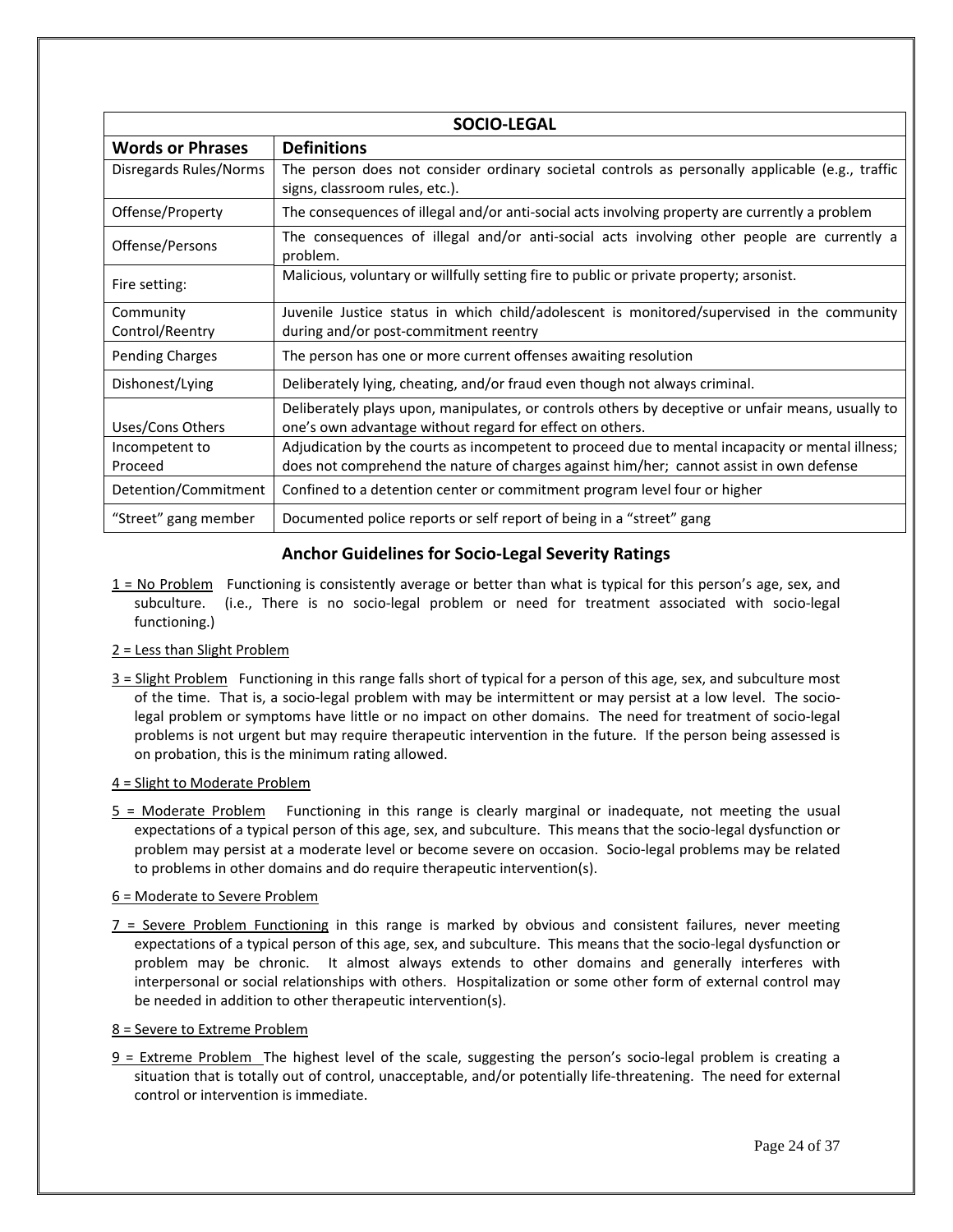| <b>WORK OR SCHOOL</b> <sup>2</sup> |                                                                                                                                                                                                                                           |  |  |  |
|------------------------------------|-------------------------------------------------------------------------------------------------------------------------------------------------------------------------------------------------------------------------------------------|--|--|--|
| <b>Words or Phrases</b>            | <b>Definitions</b>                                                                                                                                                                                                                        |  |  |  |
| Absenteeism                        | Frequent or extended absence from school, work or training program due to approved or unapproved<br>reasons                                                                                                                               |  |  |  |
| Poor Performance                   | Fails to meet the expectations for job/ role/ school performance                                                                                                                                                                          |  |  |  |
| Regular Attendance                 | Regularly goes to classes/school or work.                                                                                                                                                                                                 |  |  |  |
| Dropped Out:                       | Child has officially "withdrawn" from school or has quite attending school with no intention of returning t.                                                                                                                              |  |  |  |
| Learning Disabilities              | Impairment in reception, processing, or utilization of information                                                                                                                                                                        |  |  |  |
| Seeking Employment                 | Within the last three weeks the person has been seeking employment in some active way (i.e., filling out<br>applications, making telephone calls or personal contacts, or seeking help from friends and family in<br>gaining employment). |  |  |  |
| Employed                           | Works in return for financial compensation.                                                                                                                                                                                               |  |  |  |
| Doesn't Read/Write                 | Does not read or write at an age appropriate level in any language.                                                                                                                                                                       |  |  |  |
| <b>Tardiness</b>                   | Has been late to work or school                                                                                                                                                                                                           |  |  |  |
| Defies Authority                   | A persistent and frequent pattern of refusing to conform to rules or respond to reasonable and legal<br>requests from persons with lawful supervisory or advisory responsibility.                                                         |  |  |  |
| Not Employed                       | Not working for compensation                                                                                                                                                                                                              |  |  |  |
| Suspended                          | Temporary removal from regular classes for a predetermined period (to decided by the school) for<br>violation of written school policy or procedure. This may include "in-school" suspension or "out of<br>school" suspension             |  |  |  |
| Disruptive                         | Activities or behaviors (in work or school) that prevent others (on the job or in the classroom) from<br>completing or attending to their tasks                                                                                           |  |  |  |
| Terminated/Expelled                | Not allowed to return to school for an undetermined or permanent period of time for a violation of<br>written policy or procedure                                                                                                         |  |  |  |
| <b>Skips Classes</b>               | Absences from class or school not due to illness, medical appointments or excusable reasons                                                                                                                                               |  |  |  |

# **Anchor Guidelines for Work or School Severity Ratings**

- $1 = No$  Problem Functioning is consistently average or better than what is typical for this person's age, sex, and subculture. (i.e., There are no work problems or school problems or need for treatment associated with problems at work or school.)
- 2 = Less than Slight Problem
- 3 = Slight Problem Functioning in this range falls short of typical for a person of this age, sex, and subculture most of the time. That is, a problem with work or school may be intermittent or may persist at a low level. The problems at work or school have little or no impact on other domains. The need for treatment of work or school problem(s) is not urgent but may require therapeutic intervention in the future.
- 4 = Slight to Moderate Problem
- 5 = Moderate Problem Functioning in this range is clearly marginal or inadequate, not meeting the usual expectations of a typical person of this age, sex, and subculture. This means that the dysfunction or problem with work or school may persist at a moderate level or become severe on occasion. Work or school problems may be related to problems in other domains and do require therapeutic intervention(s).
- 6 = Moderate to Severe Problem
- 7 = Severe Problem Functioning in this range is marked by obvious and consistent failures, never meeting expectations of a typical person of this age, sex, and subculture. This means that the dysfunction or problem with work or school may be chronic. It almost always extends to other domains and generally interferes with interpersonal or social relationships with others. Hospitalization or some other form of external control may be needed in addition to other therapeutic intervention(s).
- 8 = Severe to Extreme Problem

 $\overline{a}$ 

9 = Extreme Problem The highest level of the scale, suggesting the person's problem with work or school is creating a situation that is totally out of control, unacceptable, and/or potentially life‐threatening. The need for external control or intervention is immediate.

<sup>2</sup> Select the area (e.g., work or school) in which the person is having the **most** difficulty.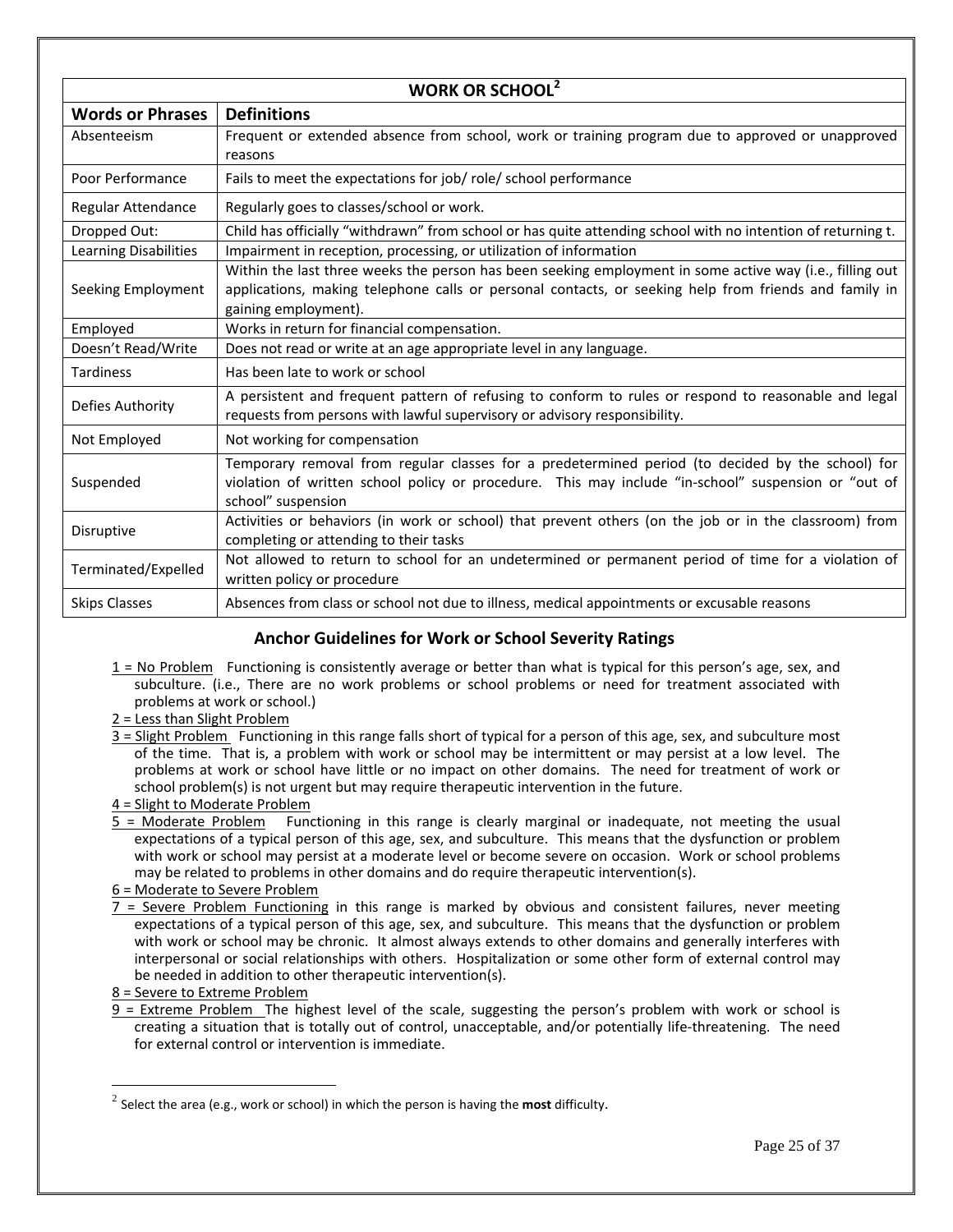| <b>DANGER TO SELF</b>         |                                                                                                                                                                                                                                                             |  |  |  |
|-------------------------------|-------------------------------------------------------------------------------------------------------------------------------------------------------------------------------------------------------------------------------------------------------------|--|--|--|
| <b>Words or Phrases</b>       | <b>Definitions</b>                                                                                                                                                                                                                                          |  |  |  |
| Suicidal Ideation             | To form an idea of, conceive mental images or thoughts of suicide.                                                                                                                                                                                          |  |  |  |
| <b>Current Plan</b>           | A scheme, program, or method worked beforehand for committing suicide.                                                                                                                                                                                      |  |  |  |
| Recent Attempt                | Recently tried to commit suicide.                                                                                                                                                                                                                           |  |  |  |
| Past Attempt                  | History of trying to commit suicide.                                                                                                                                                                                                                        |  |  |  |
| Self-Injury                   | Damage or harm done to one's self.                                                                                                                                                                                                                          |  |  |  |
| Self-Mutilation               | To disfigure oneself by cutting, burning, scarring or otherwise causing visible damage to ones<br>body                                                                                                                                                      |  |  |  |
| <b>Risk Taking Behaviors</b>  | Intentionally engaging in behaviors that have a high risk for significant self-injury or harm (e.g.,<br>promiscuity, unsafe sex, jumping out of moving cars, jumping out of trees, staying out past<br>curfew in areas know for high victim related crime.) |  |  |  |
| Serious Self-Neglect          | Does not protect oneself from risk, threats, or danger according to age-appropriate expectations.                                                                                                                                                           |  |  |  |
| Inability to Care for<br>Self | Inability (base on age-appropriate expectations or skills) to survive alone and where there are not<br>willing family, friends or alternate forms of adult supervision available in the child's natural<br>environment                                      |  |  |  |

## **Anchor Guidelines for Danger to Self Severity Ratings**

1 = No Problem Functioning is consistently average or better than what is typical for this person's age, sex, and subculture. (i.e., there is no problem with regard to danger to self or need for treatment associated with danger to self.)

#### 2 = Less than Slight Problem

3 = Slight Problem Functioning in this range falls short of typical for a person of this age, sex, and subculture most of the time. That is, a problem with danger to self may be intermittent or may persist at a low level. The problem danger to self or symptoms have little or no impact on other domains. The need for treatment of danger to self is not urgent but may require therapeutic intervention in the future.

#### 4 = Slight to Moderate Problem

5 = Moderate Problem Functioning in this range is clearly marginal or inadequate, not meeting the usual expectations of a typical person of this age, sex, and subculture. This means that the dysfunction or problem of danger to self may persist at a moderate level or become severe on occasion. Danger to self problems may be related to problems in other domains and do require therapeutic intervention(s).

#### 6 = Moderate to Severe Problem

7 = Severe Problem Functioning in this range is marked by obvious and consistent failures, never meeting expectations of a typical person of this age, sex, and subculture. This means that the dysfunction or problem of danger to self may be chronic. It almost always extends to other domains and generally interferes with interpersonal or social relationships with others. Hospitalization or some other form of external control may be needed in addition to other therapeutic intervention(s).

#### 8 = Severe to Extreme Problem

9 = Extreme Problem The highest level of the scale, suggesting the person's danger to self problem is creating a situation that is totally out of control, unacceptable, and/or potentially life‐threatening. The need for external control or intervention is immediate.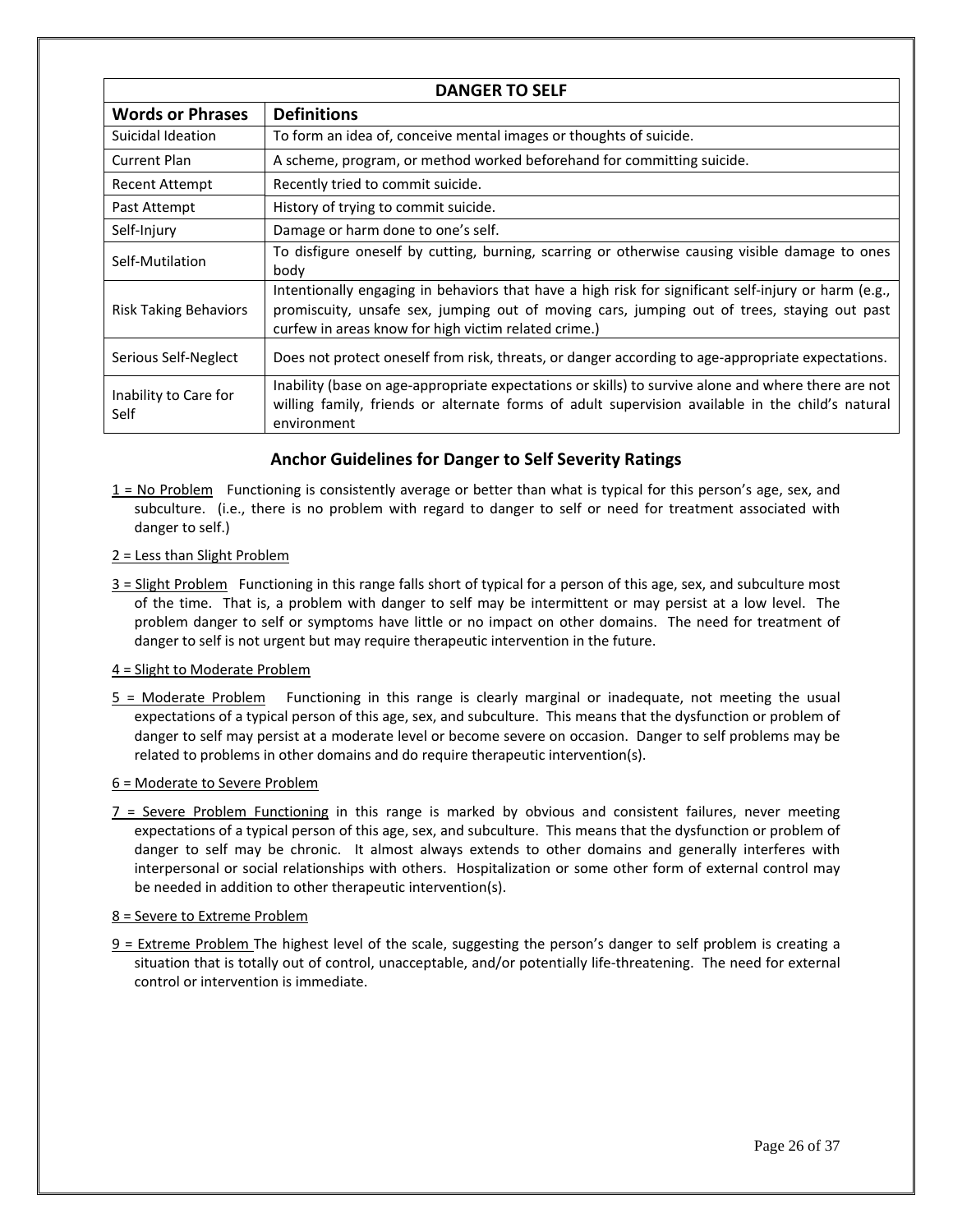| <b>DANGER TO OTHERS</b>          |                                                                                                                                                                                                                                          |  |
|----------------------------------|------------------------------------------------------------------------------------------------------------------------------------------------------------------------------------------------------------------------------------------|--|
| <b>Words or Phrases</b>          | <b>Definitions</b>                                                                                                                                                                                                                       |  |
| Violent Temper                   | Exhibits extreme emotional or physical force; vehement feeling or expression.                                                                                                                                                            |  |
| <b>Threatens Others</b>          | Person expresses the intention of hurting or injuring another person or persons.                                                                                                                                                         |  |
| Causes Serious Injuries          | The child/youth has caused injuries which require medical attention.                                                                                                                                                                     |  |
| Homicidal Ideation               | Person forms ideas or thoughts of killing another person or persons.                                                                                                                                                                     |  |
| Use of Weapons                   | The child/youth has utilized weapons or other instruments as a weapon during<br>aggressive behavior or while threatening others.                                                                                                         |  |
| <b>Homicidal Threats</b>         | Person expresses the intention of killing another person or persons.                                                                                                                                                                     |  |
| Assaultive                       | Violently, physically or verbally attacks another/others.                                                                                                                                                                                |  |
| Homicidal Attempt                | Child/Youth has tried to kill another person or persons.                                                                                                                                                                                 |  |
| Cruelty to Animals               | Physical attacks on animals ranging from persistent teasing to torture, harming,<br>maiming, or killing animals (e.g., setting fire to animals).                                                                                         |  |
| <b>Accused of Sexual Assault</b> | Verbal or written report, as self-report or third party that the child/youth committed<br>a sexual assault in the last 3 weeks, e.g., touching genitals of others or using coercion<br>(physical force or threats) to make such contact. |  |
| <b>Physically Aggressive</b>     | Inclined to behave in an overly assertive manner; actively hostile.                                                                                                                                                                      |  |
| Does not appear                  | Person does not appear to present a danger to others.                                                                                                                                                                                    |  |

## **Anchor Guidelines for Danger to Others Severity Ratings**

1 = No Problem Functioning is consistently average or better than what is typical for this person's age, sex, and subculture. (i.e., There is no problem with regard to danger to others or need for treatment associated with danger to others.)

#### 2 = Less than Slight Problem

3 = Slight Problem Functioning in this range falls short of typical for a person of this age, sex, and subculture most of the time. That is, a danger to others problem may be intermittent or may persist at a low level. The danger to others problem or symptoms have little or no impact on other domains. The need for treatment of danger to others is not urgent but may require therapeutic intervention in the future.

#### 4 = Slight to Moderate Problem

5 = Moderate Problem Functioning in this range is clearly marginal or inadequate, not meeting the usual expectations of a typical person of this age, sex, and subculture. This means that the dysfunction or problem of danger to others may persist at a moderate level or become severe on occasion. Danger to others problems may be related to problems in other domains and do require therapeutic intervention(s).

#### 6 = Moderate to Severe Problem

 $7$  = Severe Problem Functioning in this range is marked by obvious and consistent failures, never meeting expectations of a typical person of this age, sex, and subculture. This means that the dysfunction or problem of danger to others may be chronic. It almost always extends to other domains and generally interferes with interpersonal or social relationships with others. Hospitalization or some other form of external control may be needed in addition to other therapeutic intervention(s).

#### 8 = Severe to Extreme Problem

9 = Extreme Problem The highest level of the scale, suggesting the person's danger to others problem is creating a situation that is totally out of control, unacceptable, and/or potentially life‐threatening. The need for external control or intervention is immediate.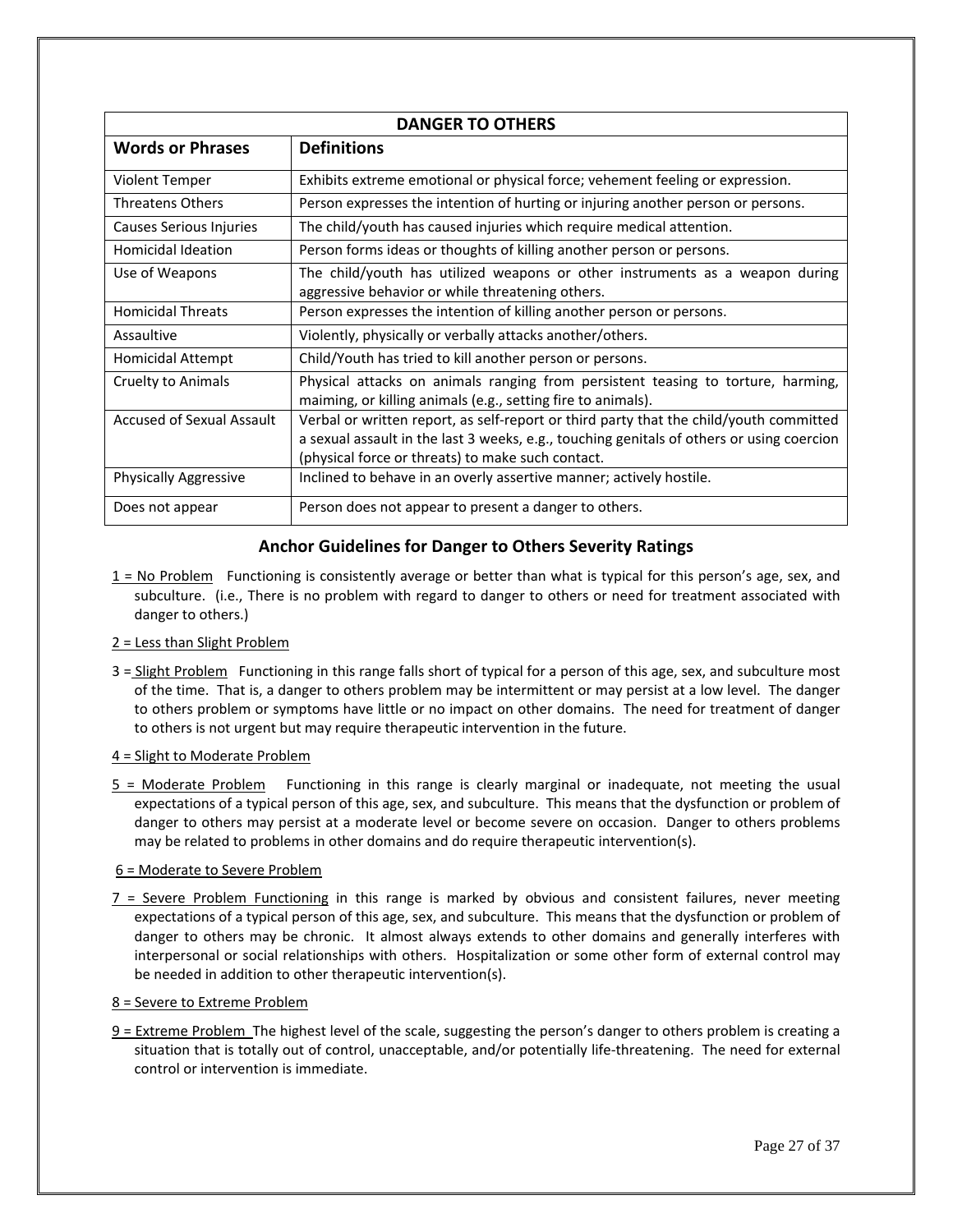| <b>SECURITY MANAGEMENT NEEDS</b> |                                                                                          |  |  |  |
|----------------------------------|------------------------------------------------------------------------------------------|--|--|--|
| <b>Words or Phrases</b>          | <b>Definitions</b>                                                                       |  |  |  |
| Home w/o Supervision             | Capable of returning home without direct staff or constant caregiver observation and     |  |  |  |
|                                  | supervision.                                                                             |  |  |  |
| Suicide Watch                    | Continuous observation and monitoring by a healthcare worker or caregiver to             |  |  |  |
|                                  | prevent the child from self-injury or suicide                                            |  |  |  |
| <b>Behavioral Contract</b>       | Usually a written, signed agreement specifying that the child will not harm self or      |  |  |  |
|                                  | others without first notifying staff or caregiver                                        |  |  |  |
| Locked Unit                      | A treatment unit with ingress and egress controlled locked doors/windows                 |  |  |  |
| <b>Protection from Others</b>    | Significant potential for others to take advantage of or harm the child and need to      |  |  |  |
|                                  | provide measures to prevent this from occurring.                                         |  |  |  |
| Seclusion                        | Separate, secure, staff monitored room used with written medical orders by a             |  |  |  |
|                                  | licensed physician, for t "prevention of injury to self or others                        |  |  |  |
| Home with                        | The child may return home with supervision and or alarms to assist in controlling,       |  |  |  |
| Supervision/Alarms               | directing or otherwise seeing that the child/youth does not engage in behavior that      |  |  |  |
|                                  | is a danger to self or others                                                            |  |  |  |
| Run/Escape Risk                  | Significant potential for escaping or running away from supervision                      |  |  |  |
| Restraint                        | Physical or manual (sometimes chemical via medications) means of restraining             |  |  |  |
|                                  | movement or activity, i.e., restraining arms in order to prevent self-injury or physical |  |  |  |
|                                  | assault on another person                                                                |  |  |  |
| <b>Involuntary Exam</b>          | An involuntary examination performed by an appropriate mental health professional        |  |  |  |
| /Commitment                      | or hearing held in the chambers of a judge or hearing master conducted under the         |  |  |  |
|                                  | rules of a state mental health act                                                       |  |  |  |
| Time-out to Seclusion            | Removal of the child/youth from the milieu to either a separate, staff monitored         |  |  |  |
|                                  | room or area for "stimulus reduction" and "calming down".                                |  |  |  |
| <b>PRN</b>                       | Written orders for medications or behavioral interventions that are to be carried out    |  |  |  |
|                                  | if certain conditions or situations requiring treatment occur                            |  |  |  |
| <b>Monitored House Arrest</b>    | The juvenile has been sentenced by the Court to remain in home and is monitored by       |  |  |  |
|                                  | an electronic device that signals when the person leaves the home                        |  |  |  |
| One to One Supervision           | The individual has been assessed to be in need of constant observation in order to       |  |  |  |
|                                  | prevent them from hurting themselves or others                                           |  |  |  |

## **Anchor Guidelines for Security Management Needs Severity Ratings**

1 = No Problem There is no security/management need for the individual at this time. The individual's cognitive or behavioral (social or role) functioning does not require security/management or therapeutic intervention(s).

2 = Less than Slight Problem

- 3 = Slight Problem There is a low level or intermittent need for security/management. Based on the individual's cognitive or behavioral (social or role) functioning, security/management needs are not urgent but may require supervision or therapeutic intervention(s) in the future.
- 4 = Slight to Moderate Problem
- 5 = Moderate Problem Security/management needs persist at a moderate level or become severe on occasion. Security/management needs may be related to problems in other domains and do require intervention(s).
- 6 = Moderate to Severe Problem
- 7 = Severe Problem The security/management needs may be chronic, almost always extending to other domains. Some form of external control may be needed in addition to other therapeutic intervention(s).

8 = Severe to Extreme Problem

 $9$  = Extreme Problem The highest level of the scale, suggesting the person's security/management needs are creating a situation that is totally out of control, unacceptable, and/or potentially life‐threatening. The need for external control or intervention is immediate.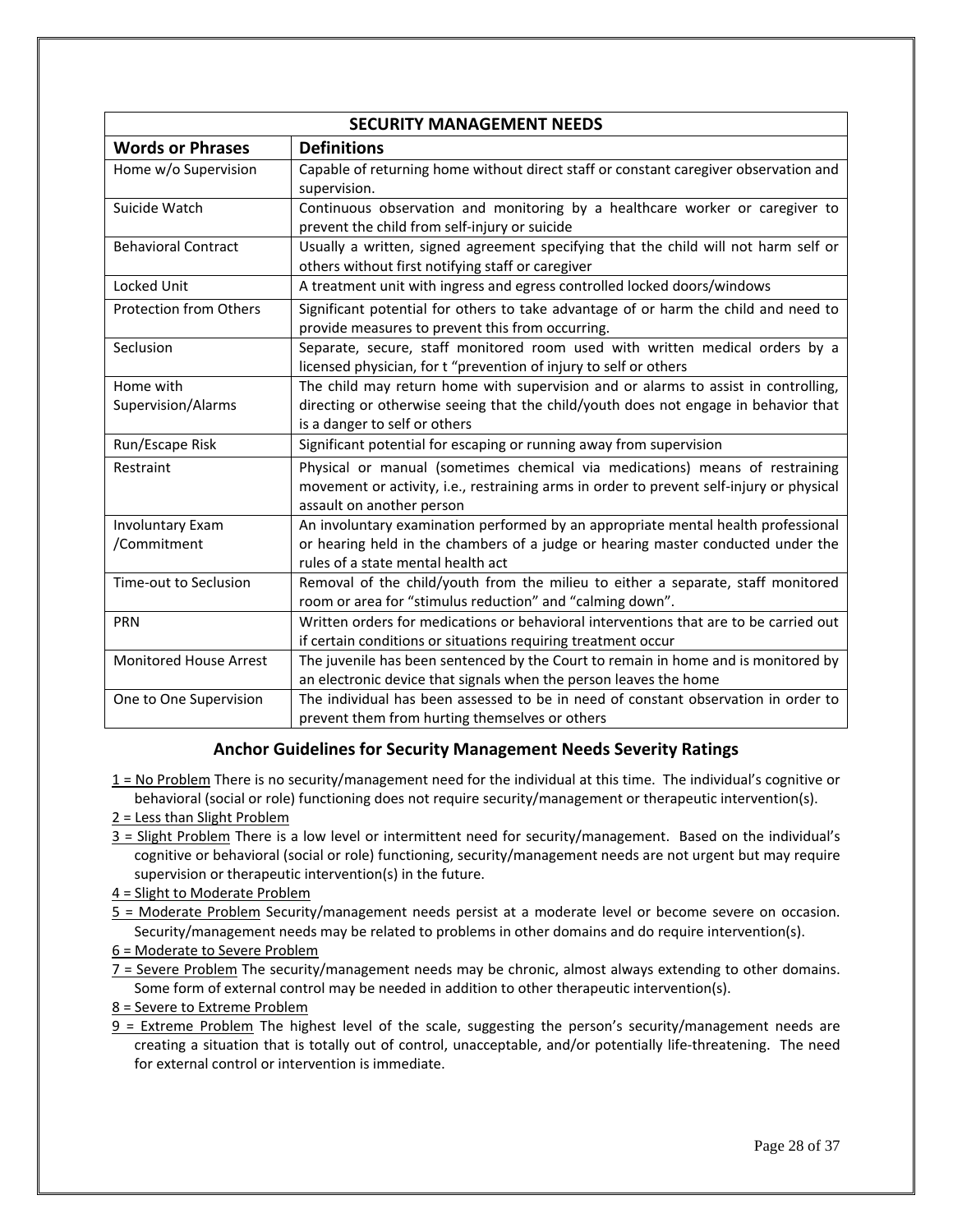# **VIII. Using Completed CFARS Ratings to Develop Individualized Treatment / Service / Recovery Plans**

The basic assumption and philosophy of functional assessment is to *focus on assessing problems and strengths in cognitive, social and behavioral domains in order to create a "treatment" or "recovery" process that restores or improves the individual's quality of life… in addition to identifying and reducing impact of positive or negative symptoms.* This means that it is important to use all the information obtained in your CFARS ratings (problem severity ratings and symptom/behavior/asset checklists). It is also important that you review your ratings with the person you are evaluating. The next section of this manual shows steps that you can follow to use the CFARS ratings to create individualized, negotiated, treatment/service/recovery plans to engage that person in an effective process of recovery.

## *Basic Steps in Developing a Negotiated Individualized Treatment Plan*

- 1. Conduct a Clinical Interview and assess mental status
- 2. Complete an "Admission" CFARS ratings for each of the 16 domains & symptom, etc. descriptors
- 3. Review the completed CFARS with the person being evaluated.
- 4. Identify the "Clinically Elevated" domains
- 5. Identify "Strength" Domains which may be used as the individual's personal assets that may help support/reinforce change
- 6. Describe each Domain that will be included in the Treatment/Service/Recovery Plan (include domain name, severity rating and the relevant "words/phrases" that you checked in each of the domains).
- 7. Define Goals for change in measurable terms
- 8. Devise an Action Plan with timelines
- 9. Finally, all parties must sign and receive copy of the completed "negotiated" treatment/service/recovery plan document.

Below is an example of a completed CFARS Rating profile of an individual for each of the 16 Domains followed by the list of adjectives, assets, symptoms, etc. for each of the clinically relevant domains.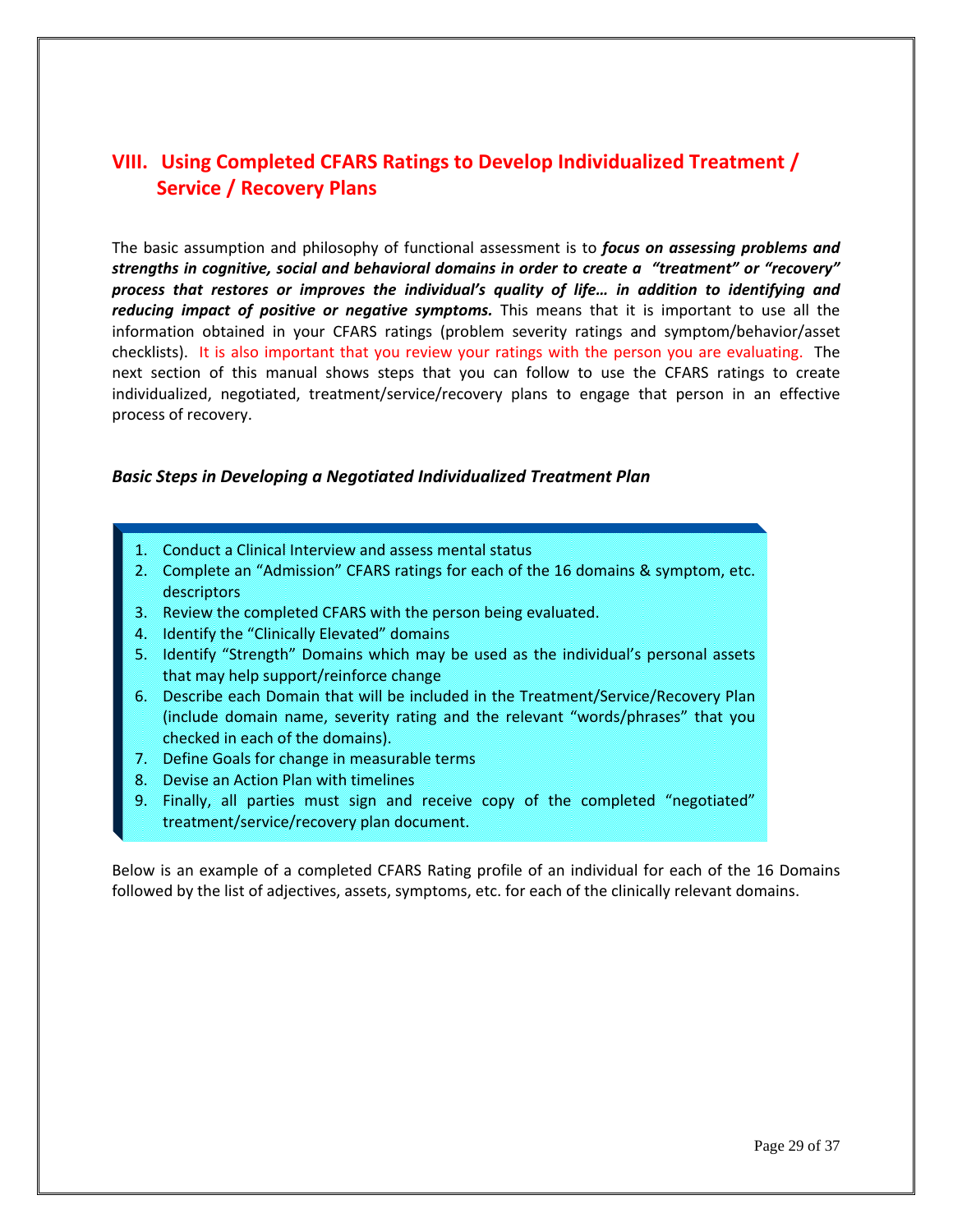|           | <b>CFARS Profile</b>                                        |                          |                                |                                |                |                    |
|-----------|-------------------------------------------------------------|--------------------------|--------------------------------|--------------------------------|----------------|--------------------|
|           | <b>No</b><br>Teen - 15yo Hispanic<br>female School referral |                          | <b>Slight</b>                  | <i><b>Moderate</b></i>         | <b>Severe</b>  | Extreme            |
|           | Problem<br>with parents<br>accompanying                     |                          | <b>Problem</b><br>$\mathbf{B}$ | <b>Problem</b><br>5            | <b>Problem</b> | Problem            |
|           | <b>Depression</b>                                           |                          | 4                              | 6<br>$\boldsymbol{\mathsf{x}}$ |                | 8<br>$\mathcal{Q}$ |
| $\bullet$ | <b>Anxiety</b>                                              |                          | $\boldsymbol{\mathsf{x}}$      |                                |                |                    |
| $\bullet$ | <b>Hyperactivity</b><br>$\boldsymbol{\mathsf{x}}$           |                          |                                |                                |                |                    |
| $\bullet$ | <b>Thought Process</b>                                      |                          | $\bm{x}$                       |                                |                |                    |
| $\bullet$ | <b>Cognitive Perf.</b>                                      |                          | $\mathbf x$                    |                                |                |                    |
| $\bullet$ | <b>Medical/Physical</b>                                     | $\boldsymbol{\varkappa}$ |                                |                                |                |                    |
| $\bullet$ | <b>Traumatic Stress x</b>                                   |                          |                                |                                |                |                    |
| $\bullet$ | <b>Substance Use</b>                                        |                          |                                | $\bm{x}$                       |                |                    |
| $\bullet$ | <b>Interpersonal Rel. x</b>                                 |                          |                                |                                |                |                    |
| $\bullet$ | <b>Behavior in "Home"</b>                                   | $\mathbf x$              |                                |                                |                |                    |
| $\bullet$ | <b>ADL Functioning</b>                                      | $\mathbf x$              |                                |                                |                |                    |
| $\bullet$ | <b>Socio-Legal</b>                                          |                          | $\bm{\times}$                  |                                |                |                    |
| $\bullet$ | <b>Work or School</b>                                       |                          | $\boldsymbol{\varkappa}$       |                                |                |                    |
| $\bullet$ | <b>Danger to Self</b>                                       |                          | $\boldsymbol{\mathsf{x}}$      |                                |                |                    |
| $\bullet$ | <b>Danger to Others</b>                                     |                          | $\mathbf x$                    |                                |                |                    |
|           | <b>Security/Mngmt.Needs</b>                                 |                          | $\boldsymbol{\mathsf{x}}$      |                                |                |                    |

Now, assume that step 1, 2 & 3 of the 9 steps listed above have been completed and begin with step 4 in the next section to begin the process of creating a negotiated Individualized Treatment/Service/Recovery Plan.



*Step 4: "Identify the Individual's "Clinically Elevated" Domains*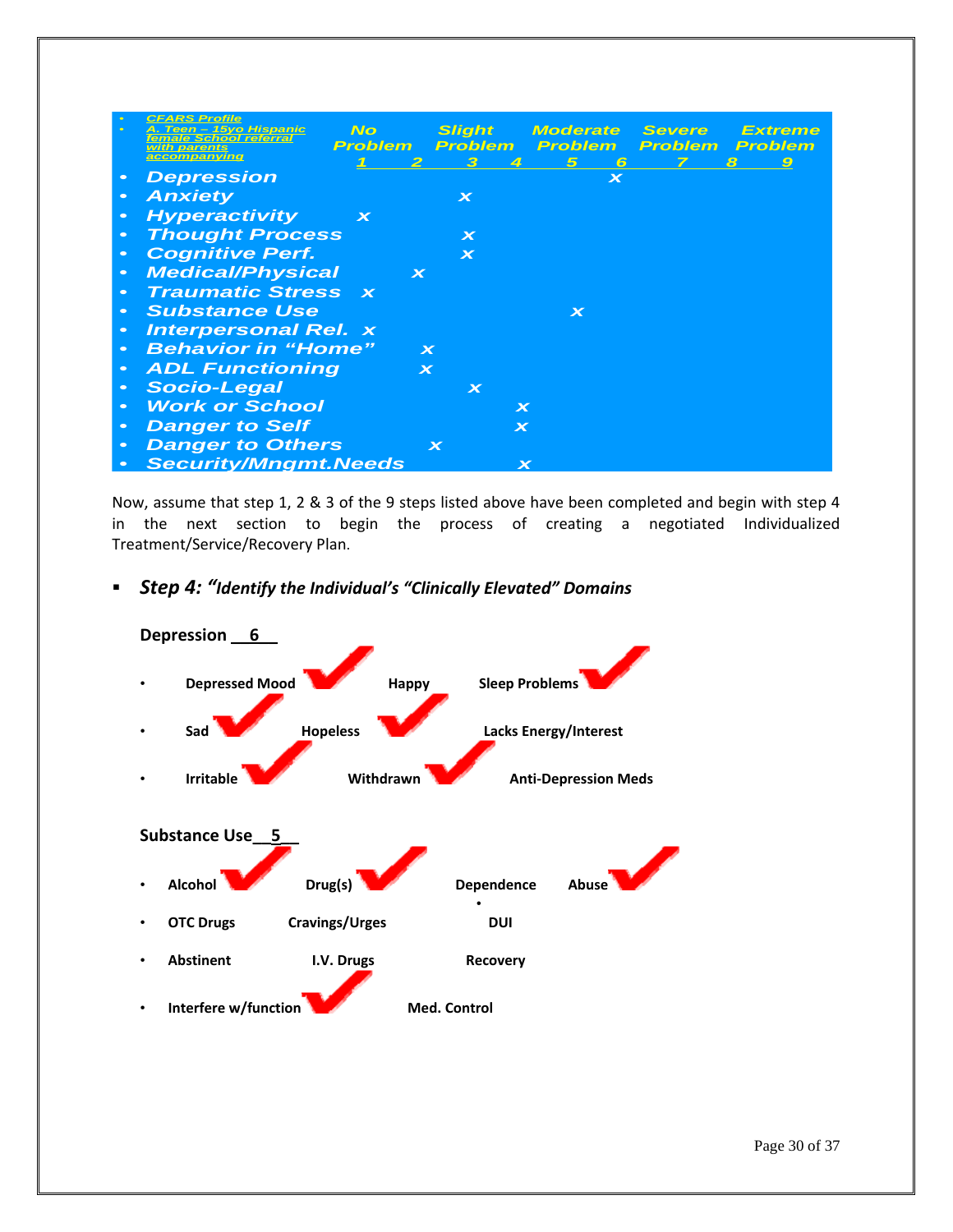# **School\_\_4\_\_** •  **Absenteeism Poor Performance**  •  **Regular Attendance Dropped Out**  •  **Learning Disabilities Seeking Employment**  •  **Employed Doesn't Read/Write**  •  **Tardiness Defies Authority Not Employed CONSIDER Suspended** •  **Disruptive Terminated/Expelled**

•  **Skips Class**

# **Danger to Self \_\_4\_\_**

| $\bullet$ | <b>Suicidal Ideation</b> | <b>Current Plan</b> |
|-----------|--------------------------|---------------------|
| $\bullet$ | <b>Recent Attempt</b>    | <b>Past Attempt</b> |

- **Self‐Injury Self‐Mutilation**
- **"Risk Taking" Serious Self Neglect**
- **Inability to Care for Self**

# **Security/Management Needs \_\_4\_\_\_**

| ٠ | Home w/o Supervision             | <b>Suicide Watch</b>          | <b>Behavioral Contract</b> |
|---|----------------------------------|-------------------------------|----------------------------|
|   | <b>Locked Unit</b>               | <b>Protection from Others</b> | <b>Seclusion</b>           |
|   | Home w/Supervision               | <b>Run/Escape Risk</b>        | <b>Restraint</b>           |
|   | <b>Involuntary Exam / Commit</b> | Time Out                      | <b>PRN Medications</b>     |
|   | <b>Monitored House Arrest</b>    |                               | One-to-one supervision     |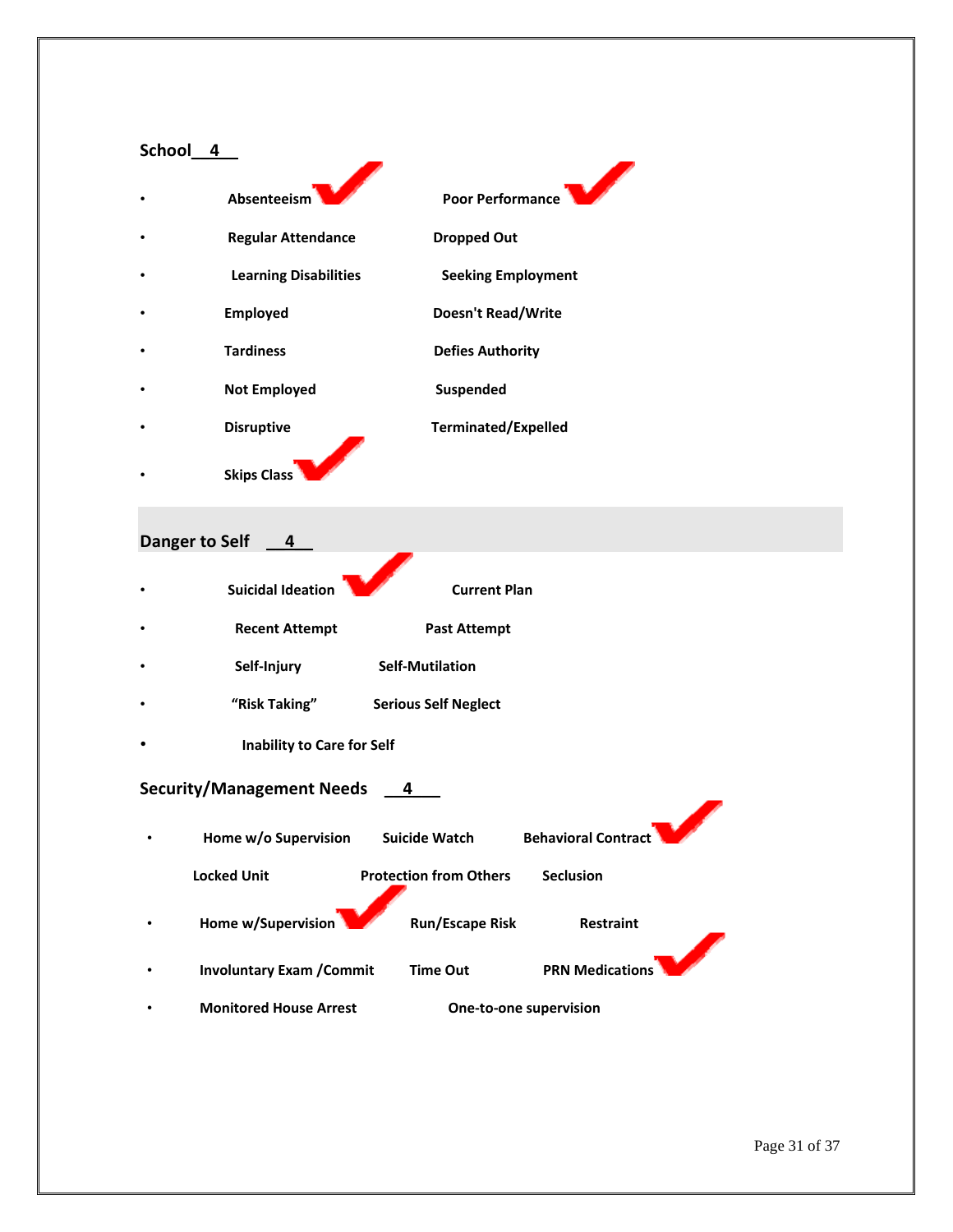## *Then begin Step 5. "Identify the Individual's "Strength" Domains"*



# *Next, begin Step 6. "Describe (one at a time) each of the domains to be addressed in the Treatment/Service/Recovery Plan".*

In the present example, we will begin with the most "**Clinically Elevated**" Domain, which is "**Depression**" by describing the information contained in the completed CFARS rating:

**Description of 1st Domain to be addressed in Treatment/Recovery Plan: "Annette Teen is a 15 year old Hispanic female with moderate to severe levels of depressive functioning as evidenced by a CFARS rating of "6" on the Depression domain and self report of depressed mood, sadness, feeling hopeless and withdrawn from others, with increased irritability and sleep problems expressed as**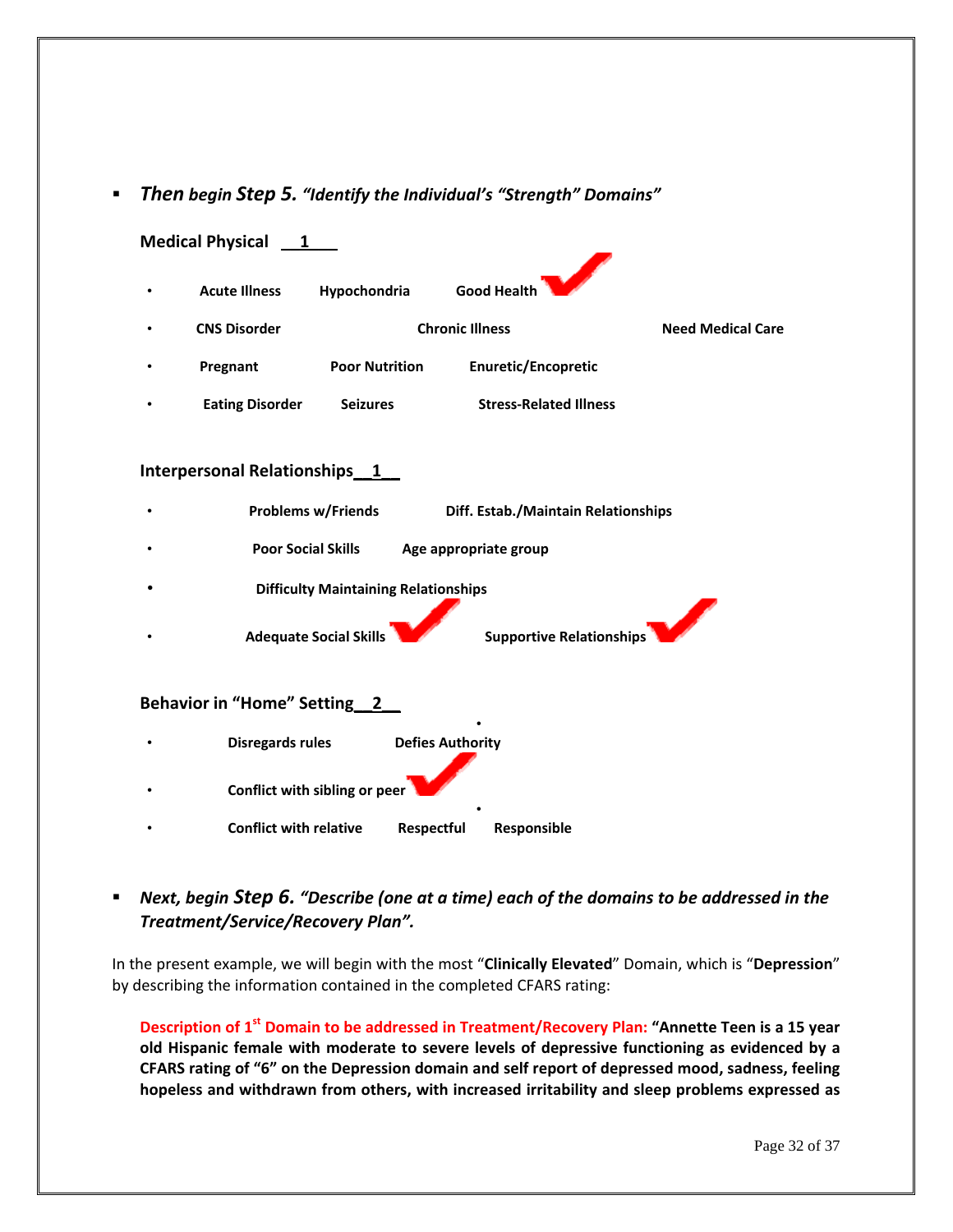**difficulty going to sleep and early awakening resulting in 4 hours or less of sleep each night."**

- *Then, begin Step7. "Define goals for change in measurable terms".*
	- Goal 1. I will learn the impact of negative thinking & negative self talk in people experiencing **depressed mood and write 10 positive self statements to review with my therapist next Friday**
	- Goal 2. By end of 30 days, I will increase my current rate of daily exercise from zero minutes **per day to 30 minutes per day. (note: physical health is considered a "strength" because it will be important in developing a "walking" program to improve depressive cognitive and physical symptoms and will also be important in Action Statement for Goal 2 in the next section)**
	- Goal 3. By end of 30 days, I will increase my sleep hours from current level of 3 hours average **per night to at least 6 hours per night.**
- *And then, begin Step 8. "Devise an Action Plan with timelines"*

For **each goal** for change, you need to develop statements in an "**Action Plan**" to help the individual improve functioning in that domain (i.e., the statements must **describe behaviors** that can be **seen**, **heard**, are **measurable**, have reasonable **timelines**, and which are **within that person's control and current ability**). Be sure to **include the individual's "strengths"** in order to more successfully and fully engage the person in the process of treatment/recovery…and be sure to **indicate what you (or your agency) will provide** in terms of information, treatment, other services, etc. to assist the individual in the process of recovery of functioning. The following is an example of an Action Plan for the 3 goals listed in Step 7. for the "Depression" Domain.

- **Action Statement for Goal 1. I will attend Cognitive Therapy Group for Depression each week on Monday at 4 pm with the clinic psychologist to learn about depression and negative self** talk...and meet one-on-one with my case manager at my home each Friday at 4 pm to discuss **my "positive self statement" script.**
- Action Statement for Goal 2. I will plan with my best friend Sally and my mom for us to take a **30 minute walk after dinner each evening (supportive friends and family is a "strength" that helps implement this goal).**
- Action Statement for Goal 3. Each night at bedtime for 30 days, I will review and practice the **"good sleep hygiene" behavioral principles given to me by the clinic psychologist.**

After you or your treatment team have completed all the above steps for one of the clinically elevated domains, complete the same steps for each of the other "Clinically Elevated" CFARS domains (i.e., those that are rated "4" or higher).

# *And finally, meet again with the individual for whom you are developing the plan, negotiate consensus and begin the most important part of your process, Step 9. "All parties sign and receive copy of the completed "negotiated" treatment/service/recovery plan document".*

Once this process has been completed, you are ready to implement the agreed upon action steps and you and the person you are assisting will be able to monitor the recovery process. Subsequent CFARS evaluations will be helpful in documenting functional change as part of the recovery process and determining if modifications are needed in the plan to continue and reinforce functional improvement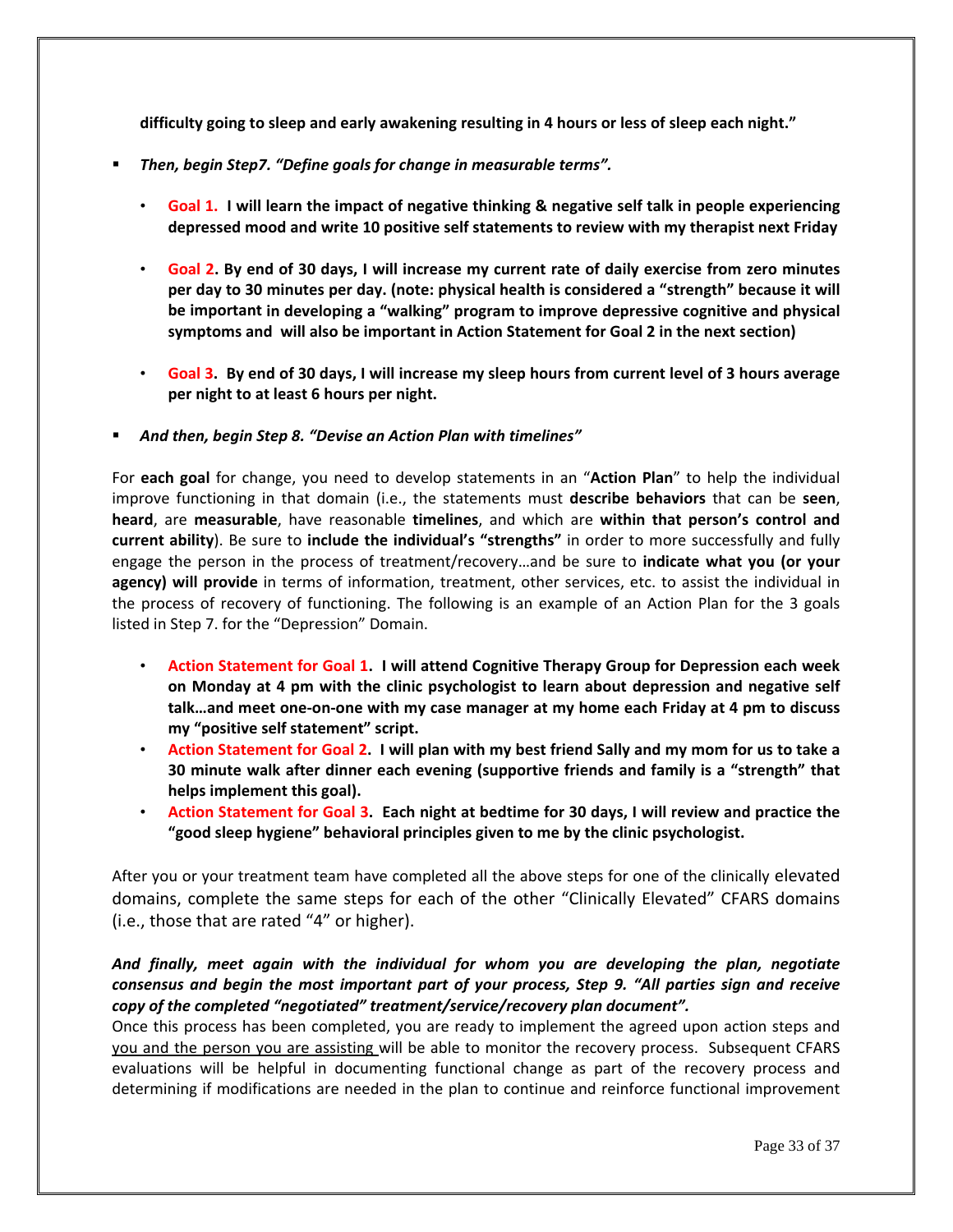and maintain the therapeutic relationship.

# **IX. Factor Analysis of the 16 CFARS Domains**

Exploratory and Confirmatory Factor Analysis of CFARS "admission evaluation" problem severity ratings for the 16 Functional domains of children treated in DCF contracted mental health services in Florida resulted in the following **four‐factor solution** assignment of the 16 functional domains into *Index* scores:

## •**CFARS SUBSCALE #1**

| •Relationships | <b>Hyperactivity</b>          |
|----------------|-------------------------------|
|                | + Work or School              |
|                | + Interpersonal Relationships |
|                | + Cognitive Performance       |
|                | + Behavior in the Home        |
|                | + Danger to Others            |

•*total of all six scales divided by 6 = CFARS Relationships Index score*

## •**CFARS SUBSCALE #2**

| = | Socio-Legal                 |
|---|-----------------------------|
|   | + Substance Use             |
|   | + Security Management Needs |
|   | + Danger to Self            |
|   |                             |

•*total of all four scales divided by 4 = CFARS Safety Index score*

#### •**CFARS SUBSCALE #3**

- •*Emotionality =* **Anxiety**
- • **+ Traumatic Stress**
- • *+* **Depression**

•*total of all three scales divided by 3 = CFARS Emotionality Index score*

## •**CFARS SUBSCALE #4**

- •*Disability =* **ADL Functioning**
- • **+ Medical/Physical**
	- • **+ Thought Process**

## •*total of all three scales divided by 3 = CFARS Disability Index score*

In Florida, these *Index* scores have been used to track change in the "presenting" problem. For example, if "*Safety*" is the highest *Index* score at "admission", comparisons are made between the "*Safety*" *Index* score at admission and the "*Safety*" *Index* score at discharge (or at every six‐month evaluation if the child is in a long-term program like case-management) to determine if there is improvement in the functional domains that most likely caused the child to be admitted into treatment.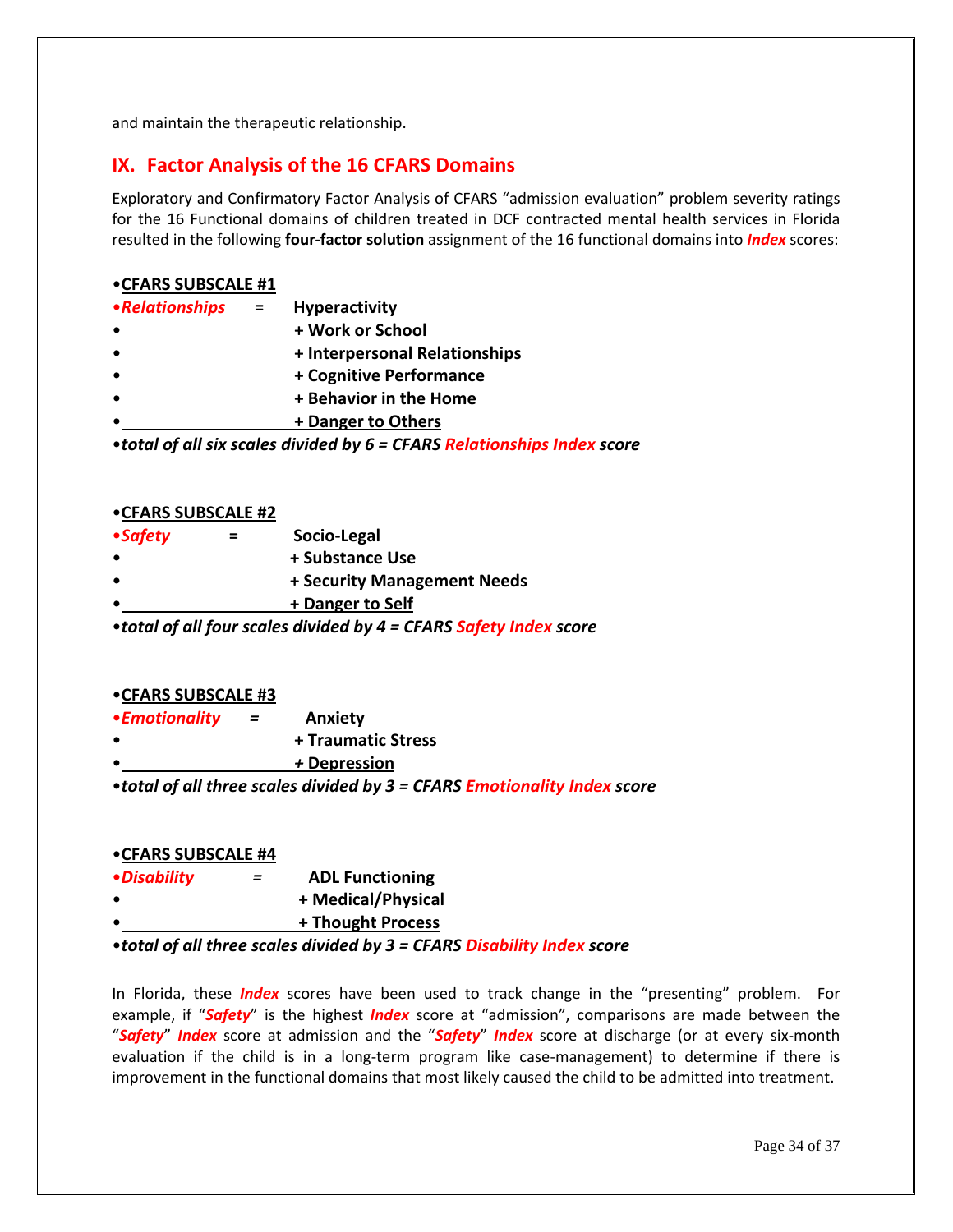# **X. "Clinically" Derived Scales for the 16 CFARS Domains**

In addition to the four scales developed from factor analyses described in the previous section of this manual, there are additional groupings that may be useful for combining the 16 domain scores on the Children's Functional Assessment Rating Scales.

If you scan the back of the CFARS form as if you were reading text, the order of the 16 scales follow a pattern resembling the order in which you might obtain information in a mental status exam. You start off with some assessment of affective and cognitive realms and move into factors that might contribute to current functioning, like history of abuse or trauma and physical health and medical status. Then, determine how the person interacts with significant others and family and those outside the immediate family, including relationship with the courts and society in general as indicated by compliance with rules and law, etc. Next, in Florida as a continued "Baker Act" assessment (which is also similar in most other states) you also attempt to gain information to address questions related to how well the person is able to care for themselves, if they are an immediate threat to others or themselves…and if they need treatment, what least restrictive type of care will ensure safety for the person and others while treatment is initiated.

The resulting groupings for the Clinically Derived Scales along with the Index Scales developed from factor analyses are shown in the table below. Because of their clinical meaningfulness to trained clinicians, the groupings for the FARS and CFARS Clinically Derived Scales were also independently arrived at by Dr. J. David Moore, M.D., Medical Director of Florida Health Partners, ValueOptions, Inc. here in Florida as he and his group used the FARS and CFARS to monitor Clinical and Quality Assurance outcomes for five mental health centers in that partnership and as a way to identify people receiving service who were "outliers" from the acceptable range of outcomes of care.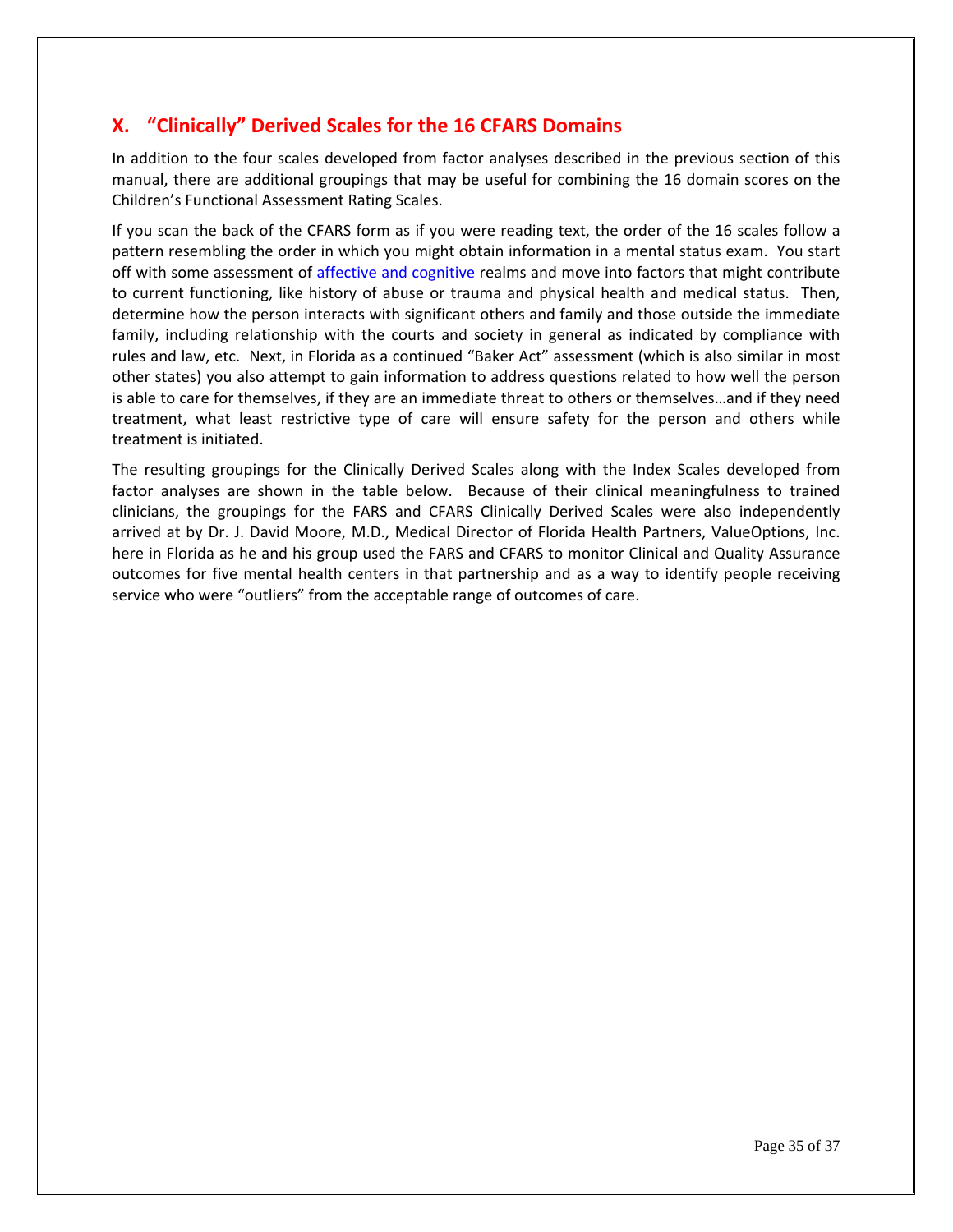|                                                    |                          |                                                             | <b>Factor Scales &amp; Clinical Scales</b>                                       |                          |  |
|----------------------------------------------------|--------------------------|-------------------------------------------------------------|----------------------------------------------------------------------------------|--------------------------|--|
| <b>FARS Domains (Adults)</b>                       |                          |                                                             | <b>CFARS Domains (Child &amp; Adol)</b>                                          |                          |  |
| <b>Depression</b><br>$\bullet$                     | E                        | $\bullet$                                                   | <b>Depression</b>                                                                | E                        |  |
| <b>Anxiety</b><br>$\bullet$                        | E                        | $\bullet$                                                   | <b>Anxiety</b>                                                                   |                          |  |
| <b>Hyper Affect</b><br>$\bullet$                   | D                        | $\bullet$                                                   | <b>Hyper Activity</b>                                                            | R                        |  |
| <b>Thought Process</b><br>$\bullet$                | D                        | $\bullet$                                                   | <b>Thought Process</b>                                                           | D                        |  |
| <b>Cognitive Performance</b><br>$\bullet$          | $\boldsymbol{D}$         | $\bullet$                                                   | <b>Cognitive Performance</b>                                                     | R                        |  |
| <b>Medical/Physical</b><br>$\bullet$               | $\overline{D}$           | $\bullet$                                                   | <b>Medical/Physical</b>                                                          | D                        |  |
| <b>Traumatic Stress</b><br>$\bullet$               | E                        | $\bullet$                                                   | <b>Traumatic Stress</b>                                                          | E                        |  |
| <b>Substance Use</b><br>$\bullet$                  | <u>PS</u>                | $\bullet$                                                   | <b>Substance Use</b>                                                             | PS                       |  |
| <b>Interpersonal Relations</b><br>$\bullet$        | $\overline{\mathcal{R}}$ | $\bullet$                                                   | <b>Interpersonal Relations</b>                                                   | $\overline{\mathcal{R}}$ |  |
| <b>Family Relations</b><br>$\bullet$               | R                        | $\bullet$                                                   | <b>Behavior In Home Setting</b>                                                  | R                        |  |
| <b>Family Environment</b><br>$\bullet$             | R                        |                                                             |                                                                                  |                          |  |
| <b>Work or School</b><br>$\bullet$                 | R                        | $\bullet$                                                   | <b>Work or School</b>                                                            | R                        |  |
| <b>ADL Functioning</b><br>$\bullet$                | $\overline{D}$           | $\bullet$                                                   | <b>ADL Functioning</b>                                                           | D                        |  |
| <b>Socio-Legal</b><br>$\bullet$                    | R                        | $\bullet$                                                   | <b>Socio-Legal</b>                                                               | PS                       |  |
| <b>Ability to Care for Self</b><br>$\bullet$       | D                        |                                                             |                                                                                  |                          |  |
| <b>Danger to Self</b><br>$\bullet$                 | PS.                      | $\bullet$                                                   | <b>Danger to Self</b>                                                            | PS                       |  |
| <b>Danger to Others</b><br>$\bullet$               | R                        | $\bullet$                                                   | <b>Danger to Others</b>                                                          | R                        |  |
| <b>Security Management Needs</b>                   | PS                       |                                                             | <b>Security Management Needs</b>                                                 | PS                       |  |
| Factor Scales: D=Disability, E=Emotionality,       |                          | PS=Personal Safety, R=Relationships<br>(Ward, et al., 1999) |                                                                                  |                          |  |
| <b>Clinical Scale groups from top: Diagnostic,</b> |                          |                                                             | Co morbid, Psychosocial, & Risk<br>18<br>(D. Moore/ FHP-2002DCF may use in 2005) |                          |  |